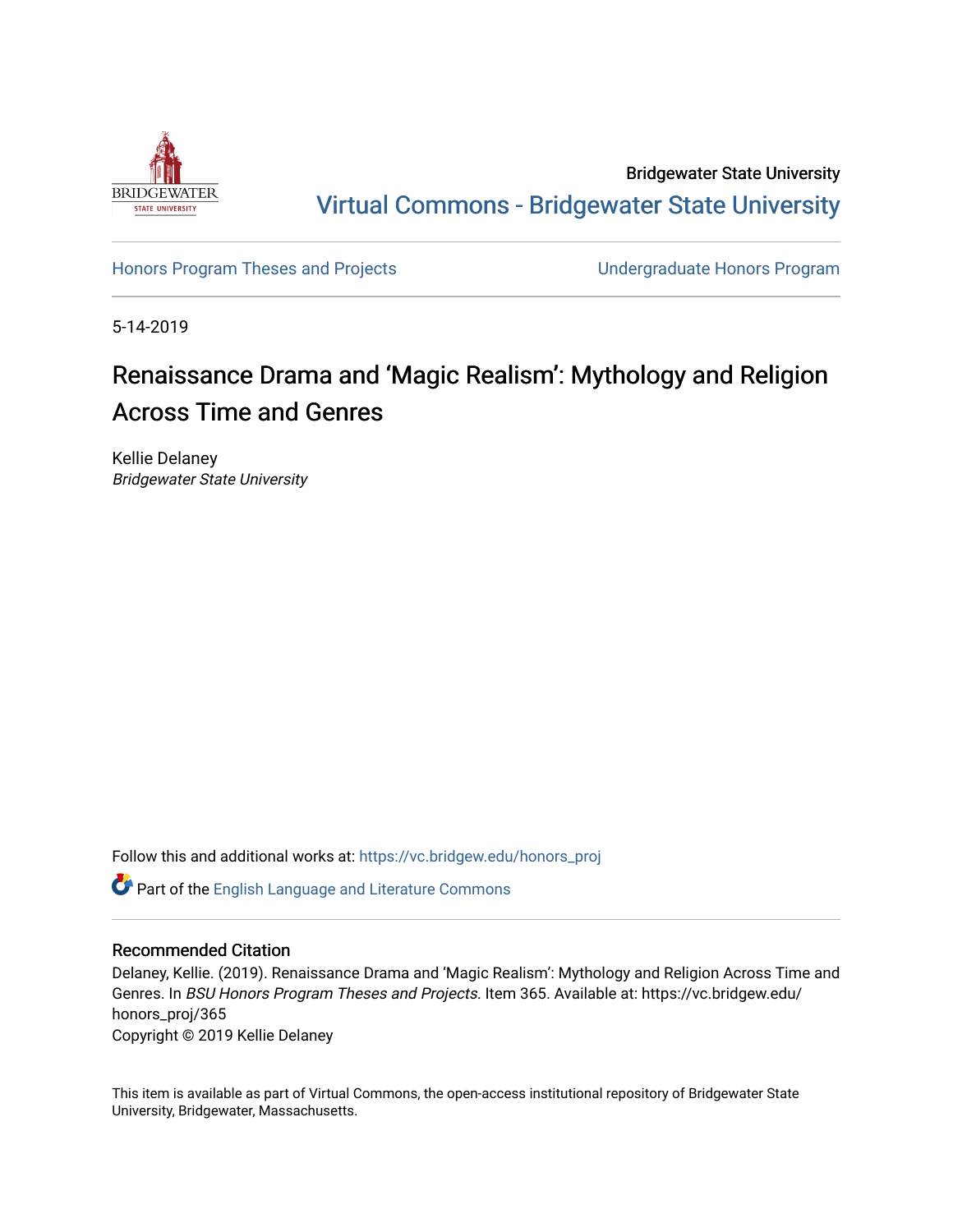Renaissance Drama and 'Magic Realism': Mythology and Religion Across Time and Genres

Kellie Delaney

Submitted in Partial Completion of the Requirements for Departmental Honors in English

Bridgewater State University

May 14, 2019

Dr. James Crowley, Thesis Advisor Dr. Michael McClintock, Committee Member Prof. Evan Dardano, Committee Member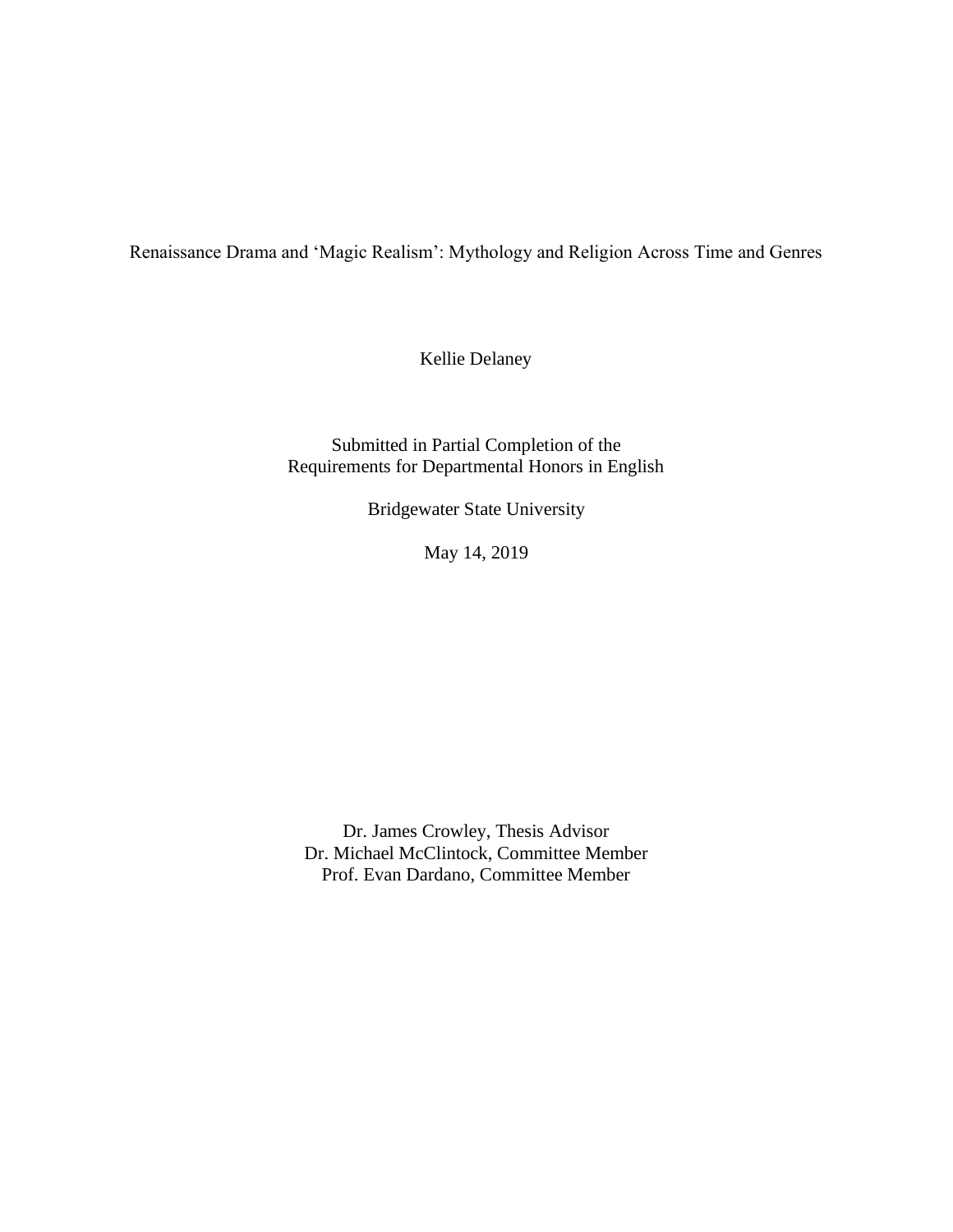Renaissance and 'magic realism' literature share many characteristics; among these are the prevalence of mythology and religion. It is no new observation to say that contemporary literature has strong and discernible connections to the earlier literature of the Renaissance; scholarship has long seen the parallels between eras that share the collapse of established values and beliefs. The use and treatment of mythology and religion in these respective categories of literature, however, invites a discussion yet to be made in scholarship. An examination of the form and function of mythology and religion in authors of both Renaissance and 'magic realism' literature shows how these shared conventions similarly address and respond to relevant social, political, and cultural tensions. While the comparison is not a one to one throughout, analysis will reveal how Renaissance authors of drama and authors of 'magic realism' in the late 20th and 21st-century evoke the same spirit in the use of these conventions. Both use these belief systems to explain relevant aspects of humanity, as was the intention of these systems in their original design.

Franz Roh first used the term 'magic realism' in his 1925 book *After Expressionism: Magic Realism* to categorize "modern realist paintings with fantasy or dream-like subjects" ("Magic Realism"). In the 1950s and 60s, literary critics of the Americas, such as Angel Flores and Luis Leal, adopted the term in response to the "magic, marvelous, and supernatural" fiction of Latin American authors like Borges, Carpentier, and Garcia Marquez ("Magic Realism," Bell-Villada 51, 52). Contemporary understanding of 'magic realism' literature, however, remains widely disputed amongst scholars; it is unable to secure a valid and definitive position as a genre or subgenre because of the inability to explicitly differentiate itself from other similar genres. According to Gene H. Bell-Villada, 'magic realism' attempts to portray "ordinary life" through "popular belief, folklore, home remedies, and even superstitions" (55). The components of magic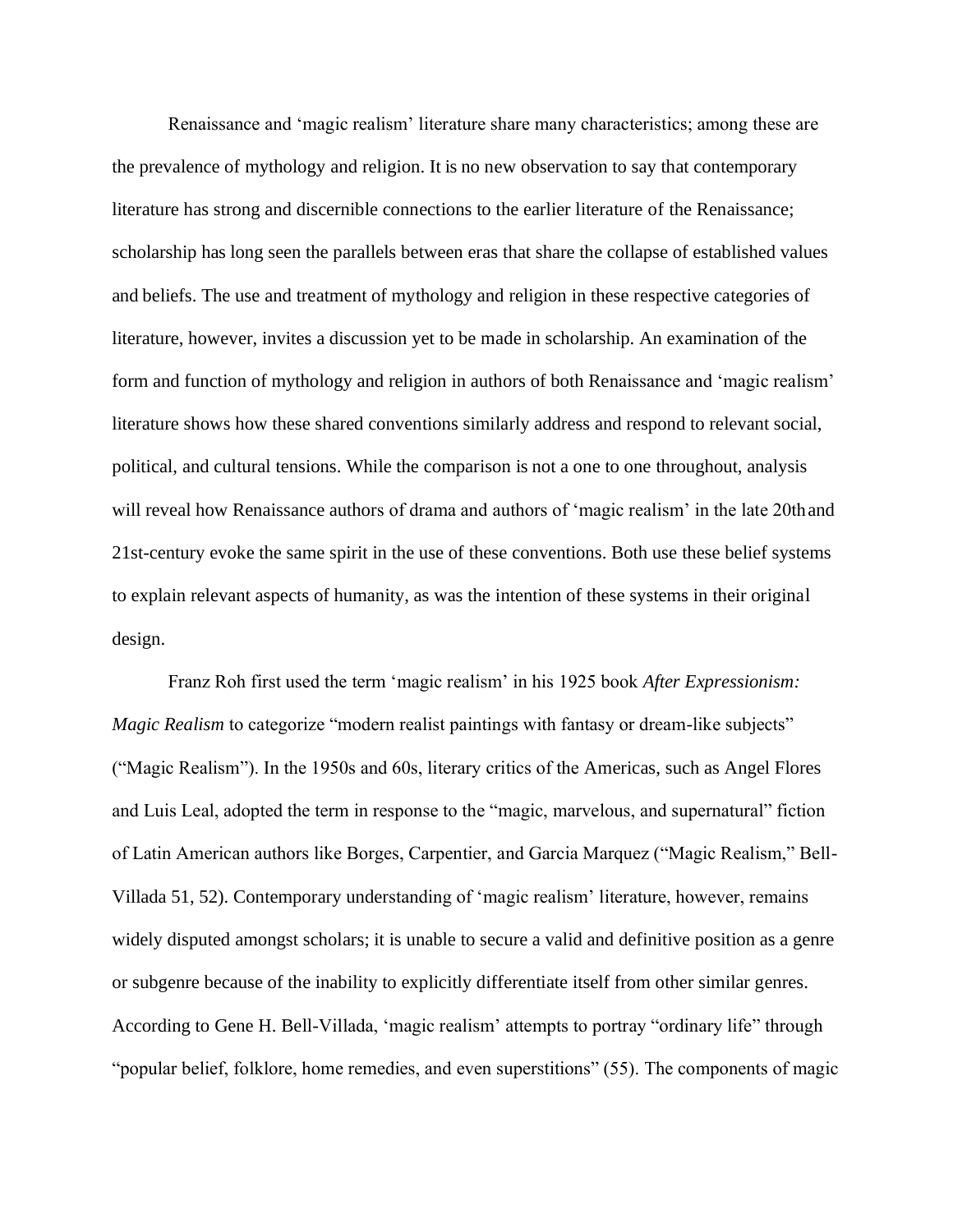and realism in this type of literature create a "recognizable reality" where "supernatural" elements are "a component part" along with realism (52). These magical components are accompanied by, and often manifest through, mythology and religious beliefs in examples of 'magic realism.' Our discussion examines mythology and religion as it is displayed in Isabel Allende's *The House of Spirits*, Louise Erdrich's *Love Medicine*, and Haruki Murakami's *Kafka on the Shore*.

The emergence of 'magic realism' fiction in Latin America provided a unique and original voice to literature from the American continents. 'Magic realism,' through fictive narratives of the "magic and fantastical," signifies the rejection of the standard 19th-century model of European linear realism (Bell-Villada 55). Stephen Slemon argues that 'magic realism,' which is most present in cultures lacking their own "mainstream literary traditions," mirrors the "metaphysical clash inherent in colonial history and language" through the opposition of magic and realism in both the narrative and the themes (9-12, 20-21). A post-colonial interpretation of 'magic realism' offers an explanation for the combination of religious and mythological conventions. Often, the mythological corresponds with the culture of the narrative as it existed prior to imperialism and/or colonization while the religious corresponds with the systems of belief imposed and established thereafter. Together, they represent the culmination of conflicting cultures and ideologies created through imperialism and colonization, which affects societies to this day.

Bell-Villada acknowledges that supernatural and mythological components are not exclusive to 'magic realism.' From the earliest written sources (and earlier in oral storytelling) through the most recent, magic and mythology are present in various examples of literature. Even mainstream religion, as Bell-Villada points out, participates in these magical tendencies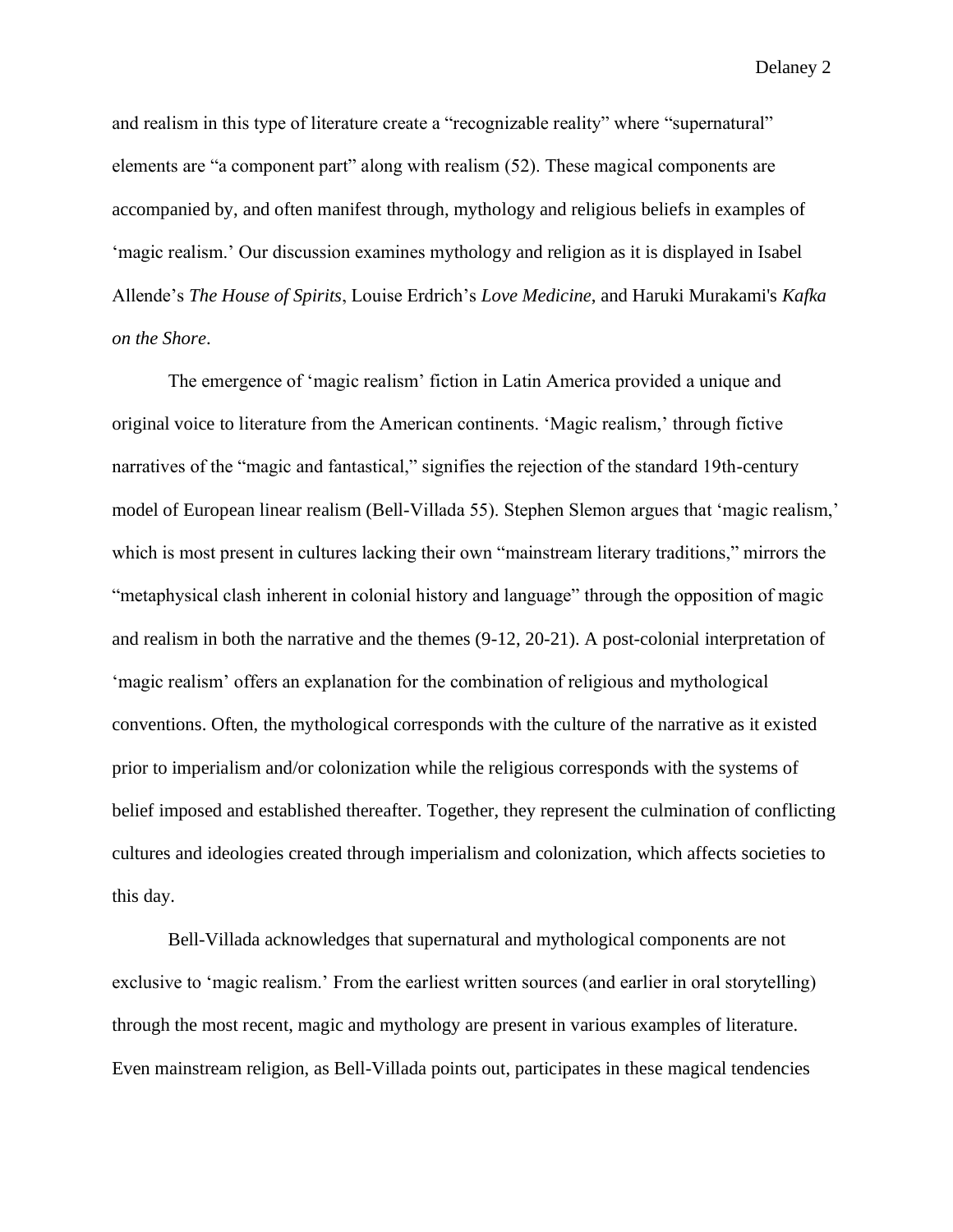through the miracles of saints in the Catholic narratives of the Middle Ages, not to mention all the magical and supernatural elements present within the Bible itself (49). Despite the useful assertions and observations of Bell-Villada's article, he mistakenly discredits the relevance that Northrop Frye's 1957 *Anatomy of Criticism* offers to 'magic realism,' referring to Frye's discussion as "too time-bound and culture-bound" (52). Bell-Villada's claim fails to see the opportunity of how 'magic realism' might be incorporated into Frye's notion of the procession of literature, which argues that all literary works form a cohesive collective body through the use of consistent archetypes stemming from their presence in classical mythology. In an attempt to rectify this oversight, it is beneficial to now look back to the literature of the Renaissance.

Any observation of Renaissance literature will quickly detect the religious and/or mythological influences present. One of the most fundamental conventions of classicism in Renaissance literature is the prevalence of both implicit and explicit mythological references. While some authors used authentic classical texts as their source material, such as the works of Homer, Ovid, and Virgil, with which most writers and audiences were at least partially familiar, writers of various degrees of learning often referred to handbooks or encyclopedias of mythology. These pseudo-classical sources offered both allegorical and ethical interpretations of classical mythology. As Douglas Bush has observed, the most successful writers, and consequently those who are now most often remembered and revered, used these classical themes and traditions in tandem with a wide range of sources, including those of folklore and Christian tradition. This corresponded with the influence of the growing humanist movement. Isabel Rivers highlights two aims of the Renaissance humanists: "recover[ing] the moral values of classical life" and "imitat[ing] the language and style of the classics as a means to that end" (125). The humanist theory of poetics, which aligns with the Aristotelian view promoted by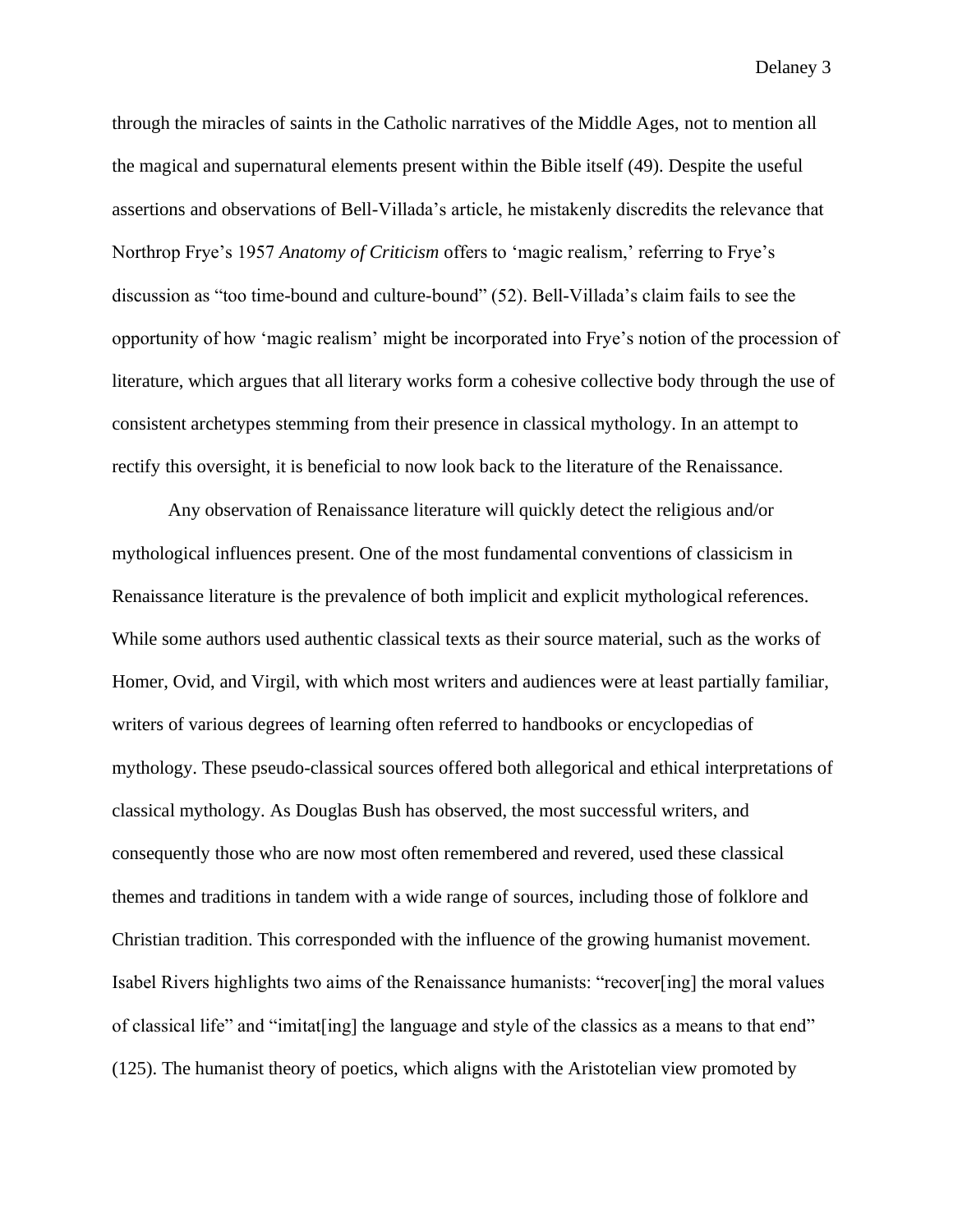Sidney, argues that poetry is ethical and instructive for the development of good citizens; literature from the English Renaissance, therefore, is heavily influenced by morals of classicism along with the morals of Christianity.

Although the Renaissance was fraught with religious tension, Christianity was a staple of both culture and society, largely dictating morals and social norms. Consequently, classical tradition in Renaissance literature is often paired with Christian tradition and ideology, either in an intentionally harmonizing or contradictory way, to communicate and uphold moral, social, political, and cultural ideologies in an era that threatened these established values as technology, intellection, and increased globalization advanced and led the world towards modernity. Our discussion of Renaissance literature begins chronologically with three well-recognized English dramas by two of the era's popular poets: Christopher Marlowe's *The Tragical History of Doctor Faustus* and William Shakespeare's *A Midsummer Night's Dream* and *Macbeth*.

Anyone even remotely familiar with Christopher Marlowe's *The Tragical History of Doctor Faustus*<sup>1</sup> is aware of its religious preoccupation. A discussion of the tragedy without mentioning religion is impossible as Christianity is the main focus throughout. The sourcebook for Marlowe's play, *The History of the Damnable Life and Deserved Death of Doctor John Faustus,* is an English translation from the 1587 German *Faustbook*, based on the historical figure Johann Faustus, whom Martin Luther considered a sorcerer. During the Renaissance, particularly in the 16th and into the beginning of the 17th Century, the legitimacy of magic and witchcraft was commonly accepted: both were widely regarded as the deceptive work of the devil or enacted with his agency. After the fall of Rome, when Christianity began consuming

<sup>&</sup>lt;sup>1</sup> The shorter A Text (1604) is used in this discussion rather than the longer B text (1616) for the sake of brevity, as we examine numerous texts in our discussion. This decision does not negatively impact the argument of this discussion, however, as the instances and effects of both religion and mythology within the play remain plentiful and is therefore advantageous to the body of this work.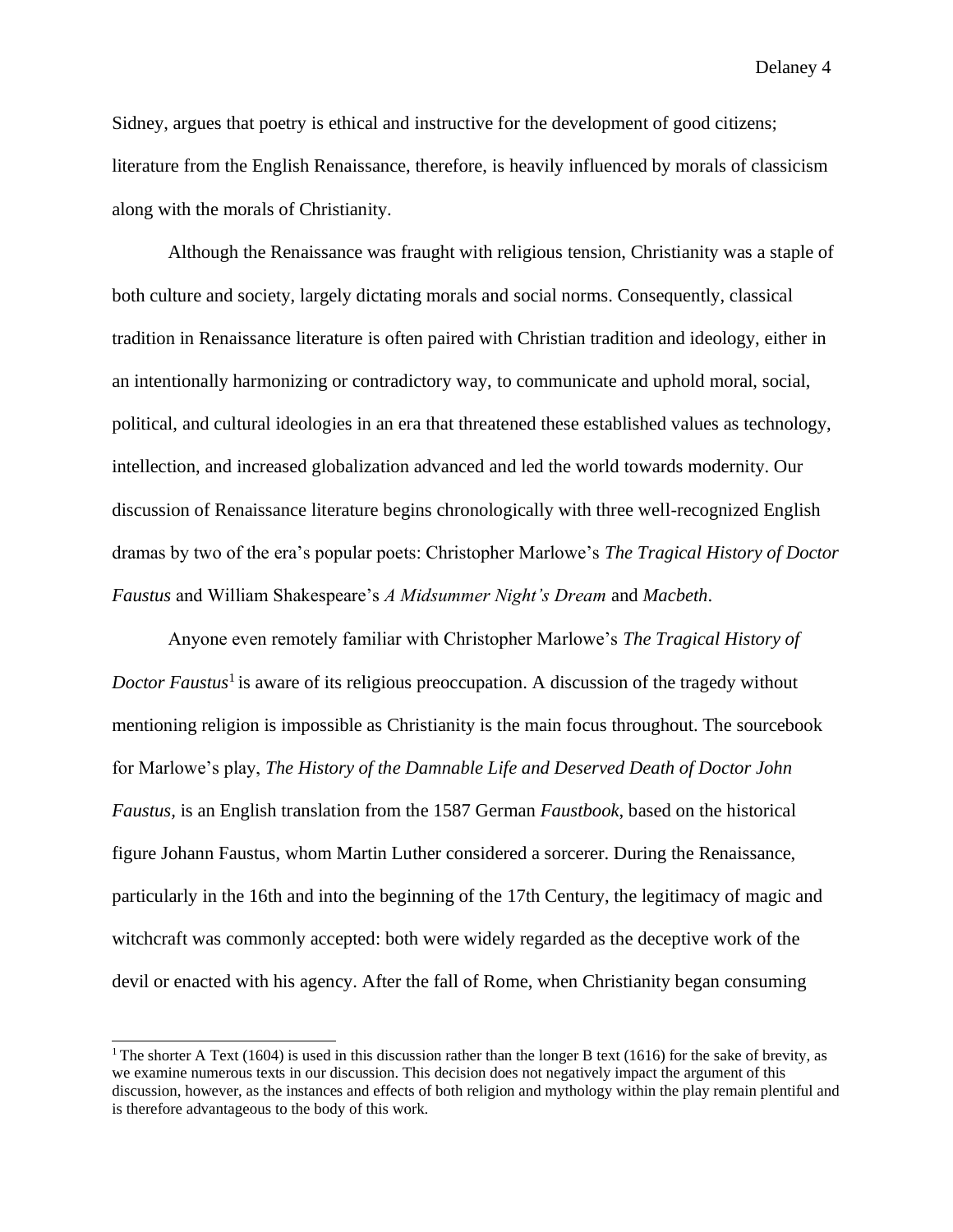Europe, the pagan gods of classism became understood as fallen angels or demons. Christian tradition and contemporary religious discussions, therefore, traced magic and witchcraft back to classical mythology. As T. McAlindon attests, the association of mythology with witchcraft and magic in *Doctor Faustus* creates an illusion beyond mere neo-classicism; the tragic hero succumbs to the illusion of the demonic promises of magic and mythology while repeatedly rejecting God and Christianity (214).

The first scene of the tragedy begins with a soliloquy delivered by Faustus as he laments the limitations of human knowledge and learning. As Faustus' speech progresses through sixty lines of verse, the threat his rhetoric poses to universal, celestial, and moral order grows more explicit and blasphemous in a Christian context, forewarned by the Chorus in the play's prologue (1.1-63). Faustus is dissatisfied with even the highest achievements attained from each area of study; it is clear that he desires a position of higher elevation within the Great Chain of Being. Faustus' incorrect reflection on divinity results in his oversight of the goodness and promise of grace and everlasting life in heaven, leading him to "necromantic books" (1.50). Faustus' desire to exceed mortal limitations and upset divine order, as scholarship points out, parallels the arrogance and general pattern of both the fall of Lucifer and the fall of man:

O what a world of profit and delight, Of power, of honor, of omnipotence Is promised to the studious artisan! [. . .] But his dominion that exceeds in this Stretcheth as far as doth the mind of man: A sound magician is a mighty god (1.53-63)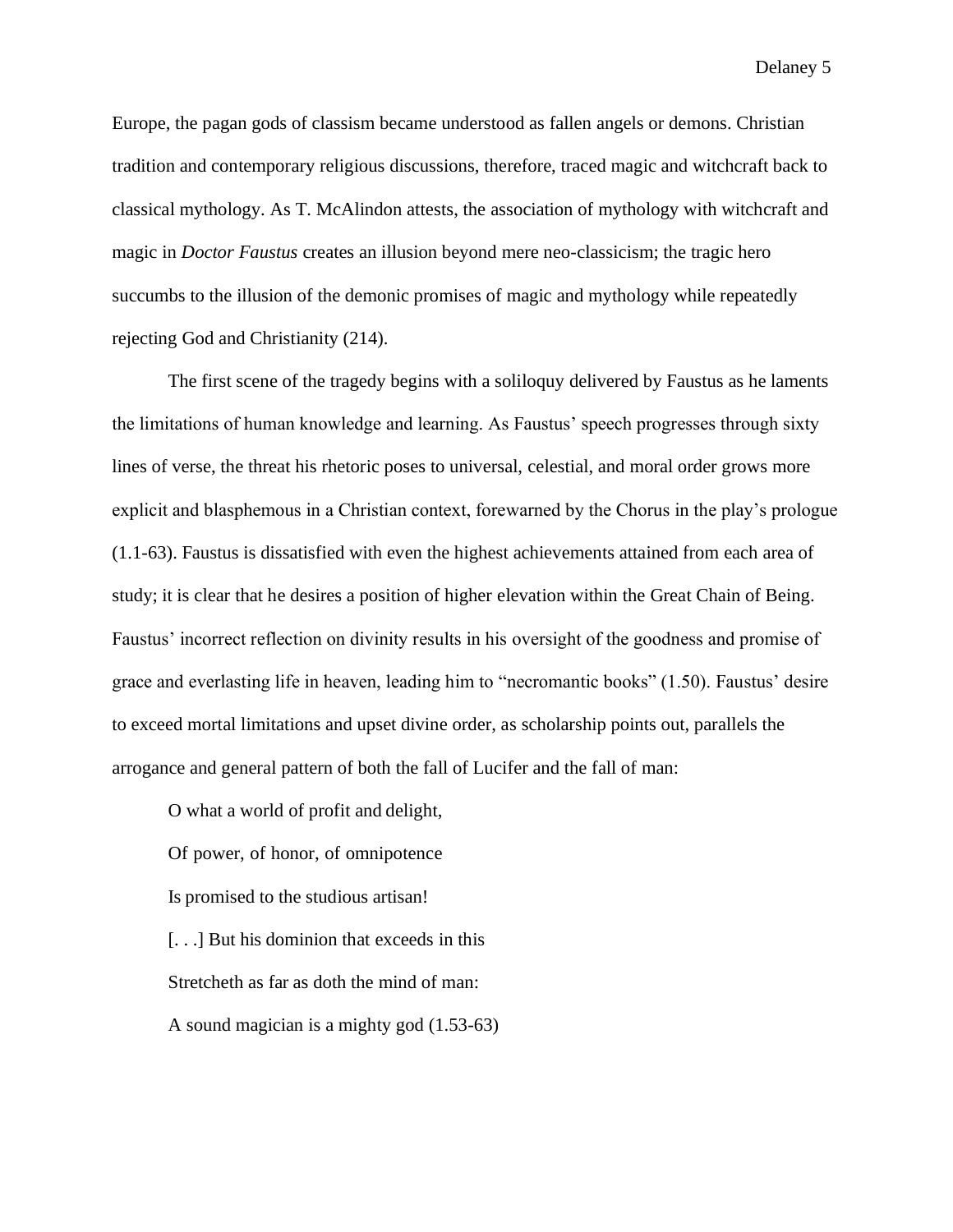The simultaneous fall from grace and Christianity in pursuit of ambition not only foreshadows the path Faustus' choice will lead to, it also emphasizes a certain intellectual point: C. L. Barber has argued that the Faustus' blasphemy is heroically dramatized. In Barber's view, Marlowe's depiction of blasphemy parallels the Renaissance humanists' pursuit of knowledge and concern with individuality: "a Promethean enterprise, heroic and tragic, an expression of the Renaissance" (173). Reconsidering the blasphemy of Faustus as both religious and as a representation of the humanist pursuit of intellection indicates the potential anxieties involving Christianity in Renaissance culture.

Christianity was already challenged by cultural and societal changes during the Renaissance due to the Reformation. The English Reformation, spurred by Henry VIII's separation from the Catholic Church in the 1530s, led the country to Protestantism; the succession of Mary I in 1553 then attempted to reverse the Reformation and reestablish Catholicism. When Elizabeth I assumed the throne in 1558, the official religion was again reversed, and Protestantism was reestablished. Kristen Poole's study of *Doctor Faustus* discusses these religious contradictions in the Renaissance and the resulting lack of clarity in Christian beliefs. In particular, the religious confusion and tensions contributed to the absence of a unified understanding of predestination and free will (97, 100-106).

Public confusion regarding official Church doctrine is displayed through Faustus' continued struggle as he shifts his thoughts periodically towards God and heaven, reconsidering his decision to sell his soul to Lucifer. The Good Angel (1.16, 1.188), Old Man (12. 26-47), and the scholars (13.14) all implore Faustus to repent. Faustus, berated by Mephastophilis whenever his thoughts turn towards heaven, believes he is completely beyond the mercy and grace of God because of his initial choice. He responds to the scholars: "But Faustus' offense can ne'er be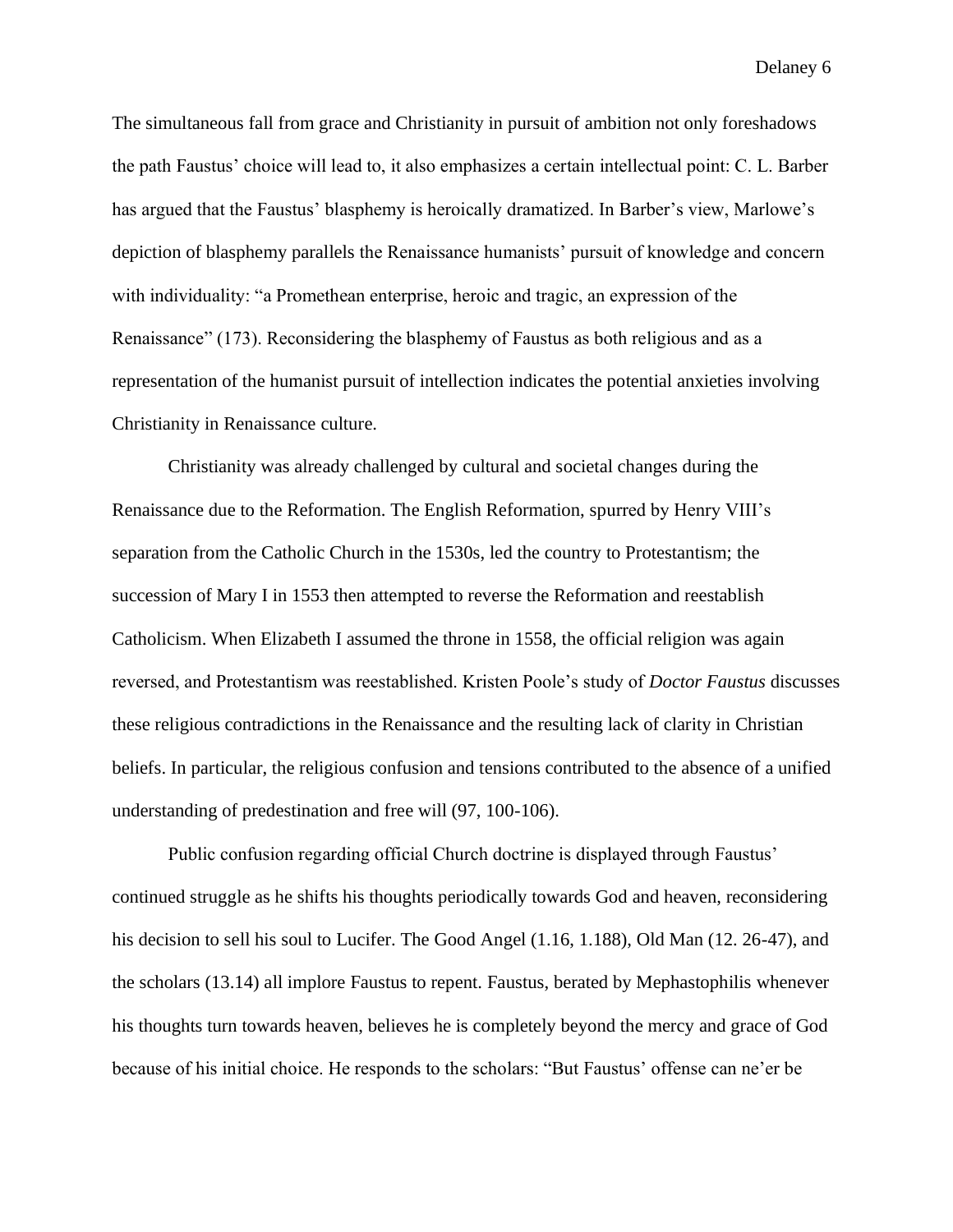pardoned! The Serpent that tempted Eve may be saved, but not Faustus" (13.15). Faustus' belief that his body and soul are fated to a certain end because of his decision to reject God strongly echoes the Calvinist doctrine of predestination. Faustus forgets, however, that it was by his own free will that he made the decision to sell his soul. He even blames Mephastophilis, who made the consequences of Faustus' choice clear, for his decision: "And curse thee, wicked Mephastophilis, / Because thou hast deprived me of those joys" (5.78-79). Faustus does not consider that his own agency in seeking forgiveness may make a difference, as was the mindset of remaining Catholic influence and the existing reassessment of Calvinist theology. In this way, Faustus not only goes against his perception of himself and his own abilities at the beginning of the play, he also aligns himself with Lucifer and Judas of Christianity, neither of whom repented and were thus eternally damned.

T. McAlindon discusses magic and mythology in *Doctor Faustus* working together as "pseudo-divinity," functioning ironically to emphasize the devilish illusions which pervert and lead the doctor away from true divinity (214-217). This ironic function of mythology corresponds with the Renaissance belief that mythology and magic were mutually rooted in the Devil. This function of mythology is indicated in the prologue:

Till, swollen with cunning, of a self-deceit,

His waxen wings did mount above his reach,

And melting heavens conspired his overthrow.

For falling to a devilish exercise (1.19-22)

Faustus' fall is coupled with the myth of Icarus for the sake of metaphorical extension. His "cunning, of a self-conceit" is similar to the descriptions of both Lucifer and the serpent of Eden in their respective falls; this use of metaphor places both Faustus and Icarus alongside the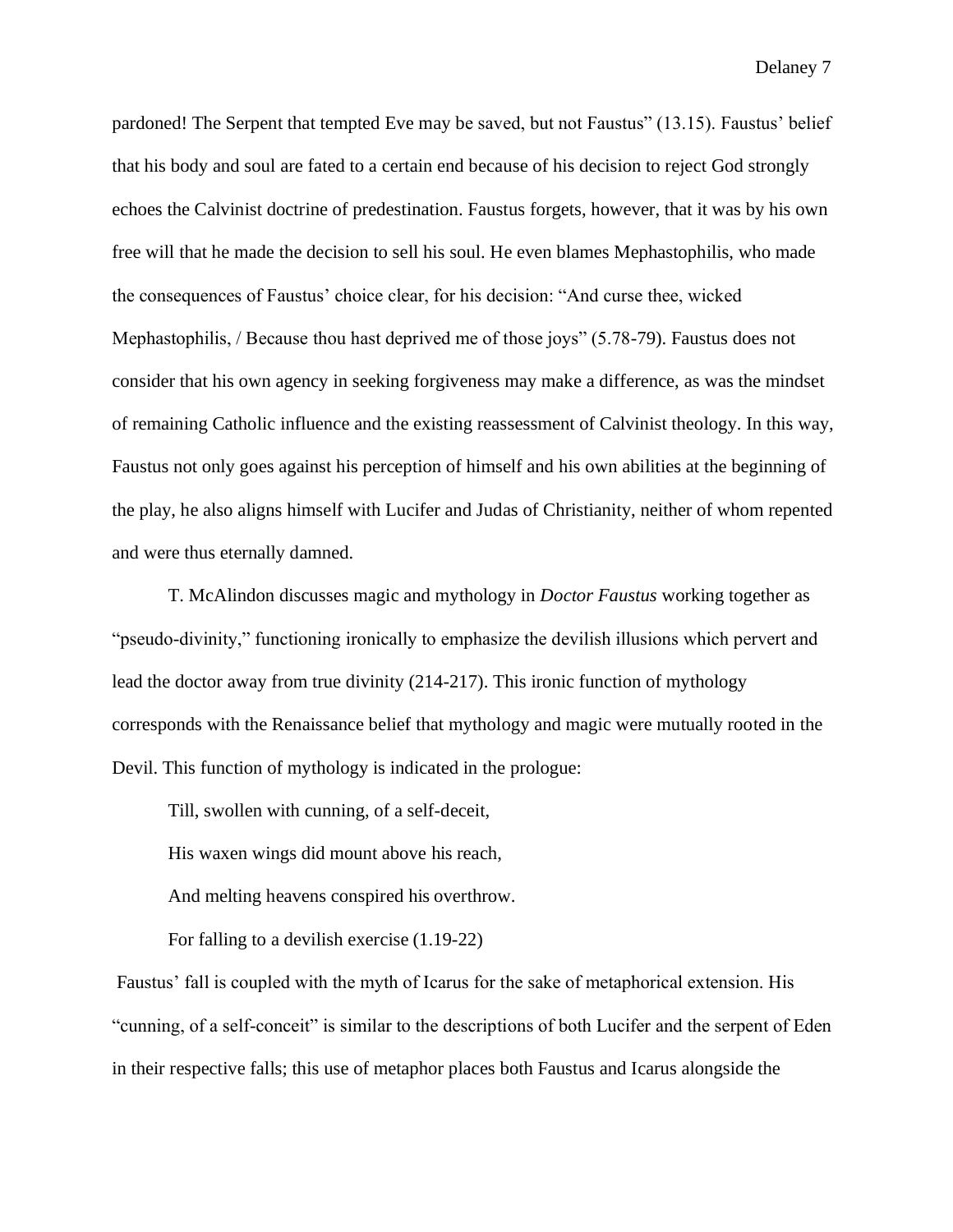devilish qualities of the falls of both Lucifer and man, preparing the audience for continuing mythological references to highlight the deceit, self-delusion, and illusion encouraged by the promises of the devil.

The function of mythology as demonic illusion encourages Faustus' desire to challenge the order of the Great Chain of Being and achieve the status and effects of a god. Faustus is promised by Cornelius that he will "be renowned / And more frequented for this mystery / Than heretofore the Delphian oracle" (2.141-144). Cornelius' statement encourages Faustus, despite the fact that his learning in divinity would result in his understanding that Apollo and his oracles are in association with demons. Faustus is willing to believe Cornelius' suggestion, for all intents and purposes, and continually references mythological when illustrating his points and desires. When it comes to reality as it is presented to him by Mephastophilis, however, Faustus thinks of hell as foolish "trifles and mere old wives' tales" (5.131-134). Again, he chooses to believe in the mythological and magical whilst regarding theological beliefs as false: "For he confounds hell in Elysium: / His ghost be with the old philosophers" (4.59-61).

Faustus' reliance on mythology, the illusion of magic, and the rejection of God as he approaches his impending death and damnation epitomizes in the vision of Helen of Troy. Faustus, resolute in his decision to succumb to illusion, implores the vision:

Sweet Helen, make me immortal with a kiss:

Her lips sucks forth my soul, see where it flies!

Come Helen, come, give me my soul again.

Here will I dwell, for heaven be in these lips. (12.81-87)

Faustus' search for heaven and redemption from the vision of Helen reveals the same ironic and misplaced beliefs in the same magic and mythology that led him astray. He searches for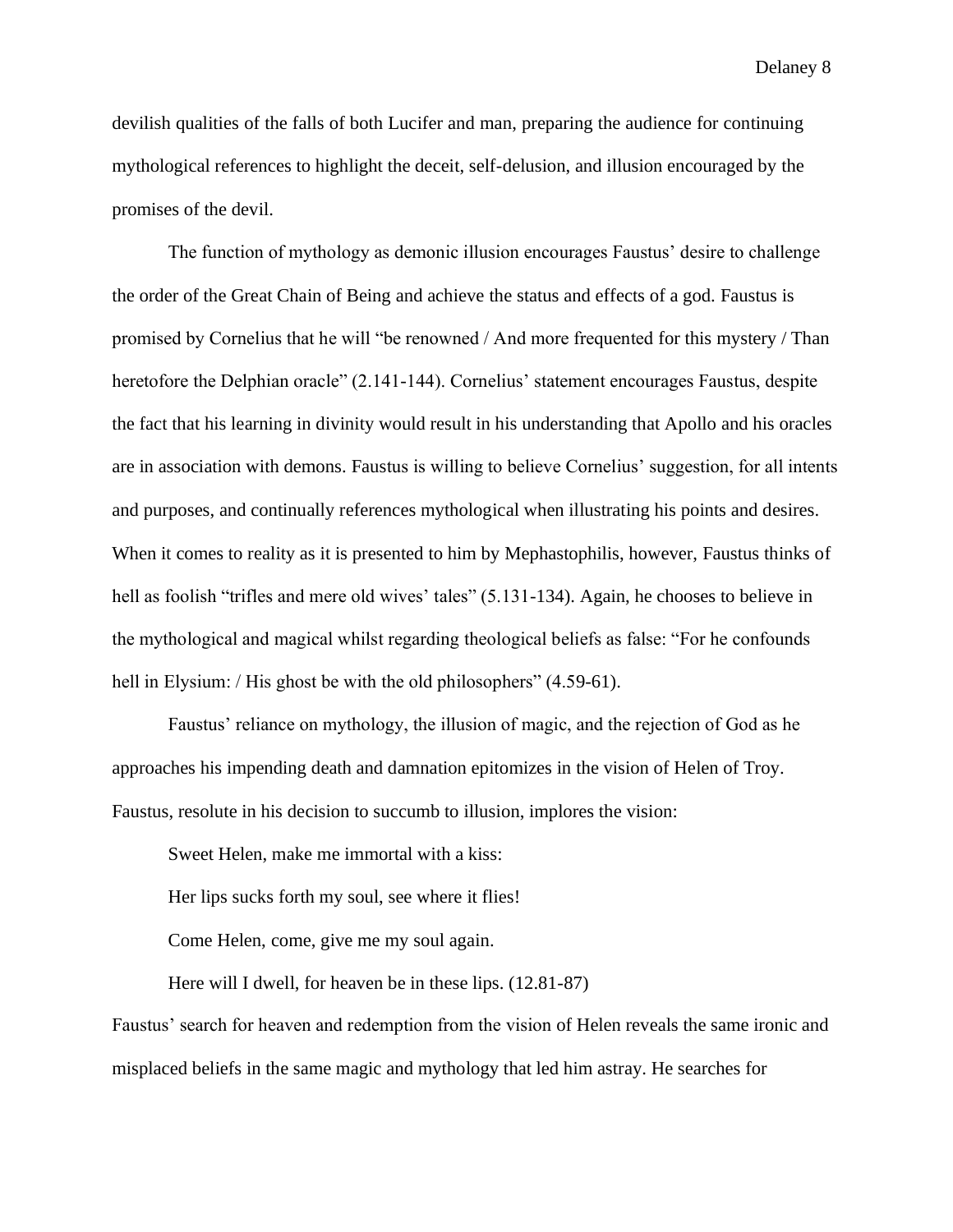immortality--despite the fact that this may have been possible through repentance and a union with God--desperate to save his soul to avoid death and torment. Faustus continually fails to turn towards God and heaven, despite presented opportunities and the suggestions of others. Instead, he repeatedly embraces magic and mythology. His final damnation communicates the inevitable result of one who continually pursues what is beyond human reach through the complete rejection of both Christianity and established divine/earthy order.

As with *Doctor Faustus*, Shakespeare's *A Midsummer Night's Dream* is heavily influenced by classical mythology. Like many other contemporary poetic, dramatic, and literary works, Ovid's *Metamorphoses* is among the comedy's main sources.<sup>2</sup> The influence of Ovid's mythology is displayed through the persistent theme of transformation, the mechanicals' version of *Pyramus and Thisbe*, and Queen Titania's name. Classical mythology is most explicitly observed, however, through the setting of the comedy. The initial setting of *A Midsummer Night's Dream* is the city of ancient Athens, ruled by the Theseus, who is set to marry the Amazon Hippolyta at the play's end. While it is supposed that the immediate sources for these characters are Medieval and earlier Renaissance works of Chaucer and Plutarch, respectively, both figures originated in classical Greek mythology. Both Theseus and Hippolyta are generally characterized within Shakespeare's as they are treated in the original myths.

The setting of Athens in *A Midsummer Night's Dream* creates a drama that is, first and foremost, rooted in classicism. Whereas Faustus includes mythology to illustrate the illusions of devilry in what might be considered as a "more familiar and realistic setting" that classicism intrudes on, in *A Midsummer Night's Dream*, we observe the intrusion of what is more familiarly

<sup>&</sup>lt;sup>2</sup> While this discussion compares a comedy with two tragedies, there is no complication from the different genres in the argument due to our concern with the presence and effects of mythology and religion. Both genres include evidence of this as both religion and mythology are prominent throughout various genres and types of literature.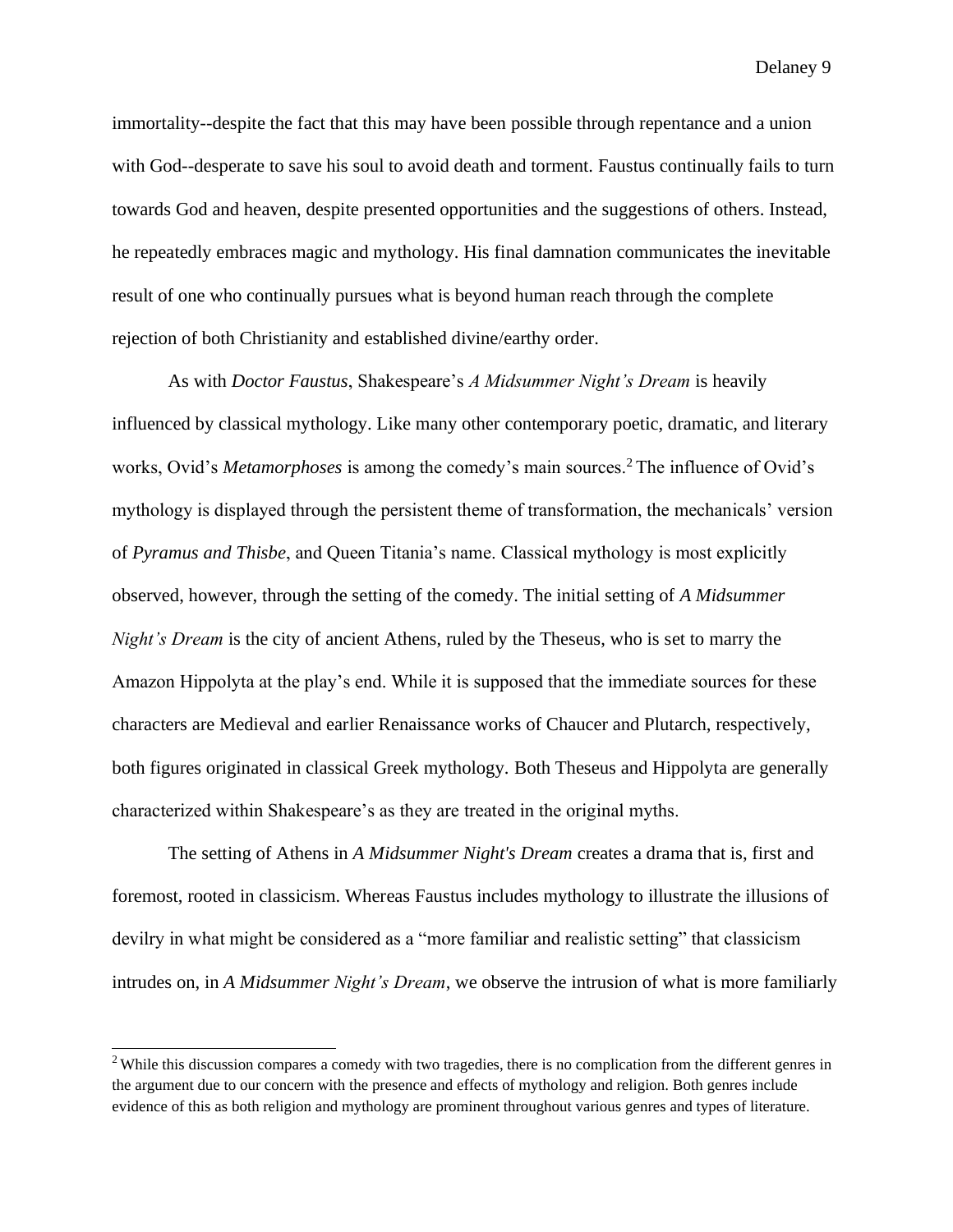English on the classic. This is most evident, as scholarship observes, in the magical fairy realm of the forest; fairies, often thought of as "illusions of the Devil," remained prominent in English folklore and the popular mind (Evans 274). Specifically, we observe Puck, also known as Robin Goodfellow, a trickster fairy well known in English folklore to Shakespeare and his contemporary audience. As classicism is predominant in both the context and the content, elements of Christianity are largely absent from this play; this absence of explicit religion, however, is not necessarily problematic to our discussion as not every example of Renaissance literature contains continued mentions of religion and Christianity. Two examples of Christianity are nevertheless observed: the overarching order of the Great Chain of Being and the allusion to 1 Corinthians 2:9. Bottom's allusion in Act 4, scene 1 parodies the original biblical passage:

The eye of man hath not heard, the ear of man hath not seen, man's hand is not able to taste, his tongue to conceive, nor his heart to report, what my dream was. (4.2.211-214) Despite Bottom's ignorance and irrationality, his allusion to the New Testament reveals a potential understanding of the universe's order and mankind's limitations in their desire for improvement. Bottom displays similar awareness earlier in Act 3, scene 2.

In his 1975 discussion, Leon Guilhamet argues that the "praxis" of *A Midsummer Night's Dream* is stated by Theseus in Act V: to "find the concord of this discord." This assertion echoes the Renaissance Neoplatonic belief that "the world's creative force originates in the union of seeming opposites, love and strife" (258). Approaching *A Midsummer Night's Dream* with Guilhamet's method of "concord and discord" illuminates the function of the magic and mythology through the opposition of reason and love evident throughout the comedy. In Act I, we observe the four lovers--Hermia and Lysander along with Demetrius and Helena--in opposition to the law and order of Athens. The law in question pertains to Hermia's marriage to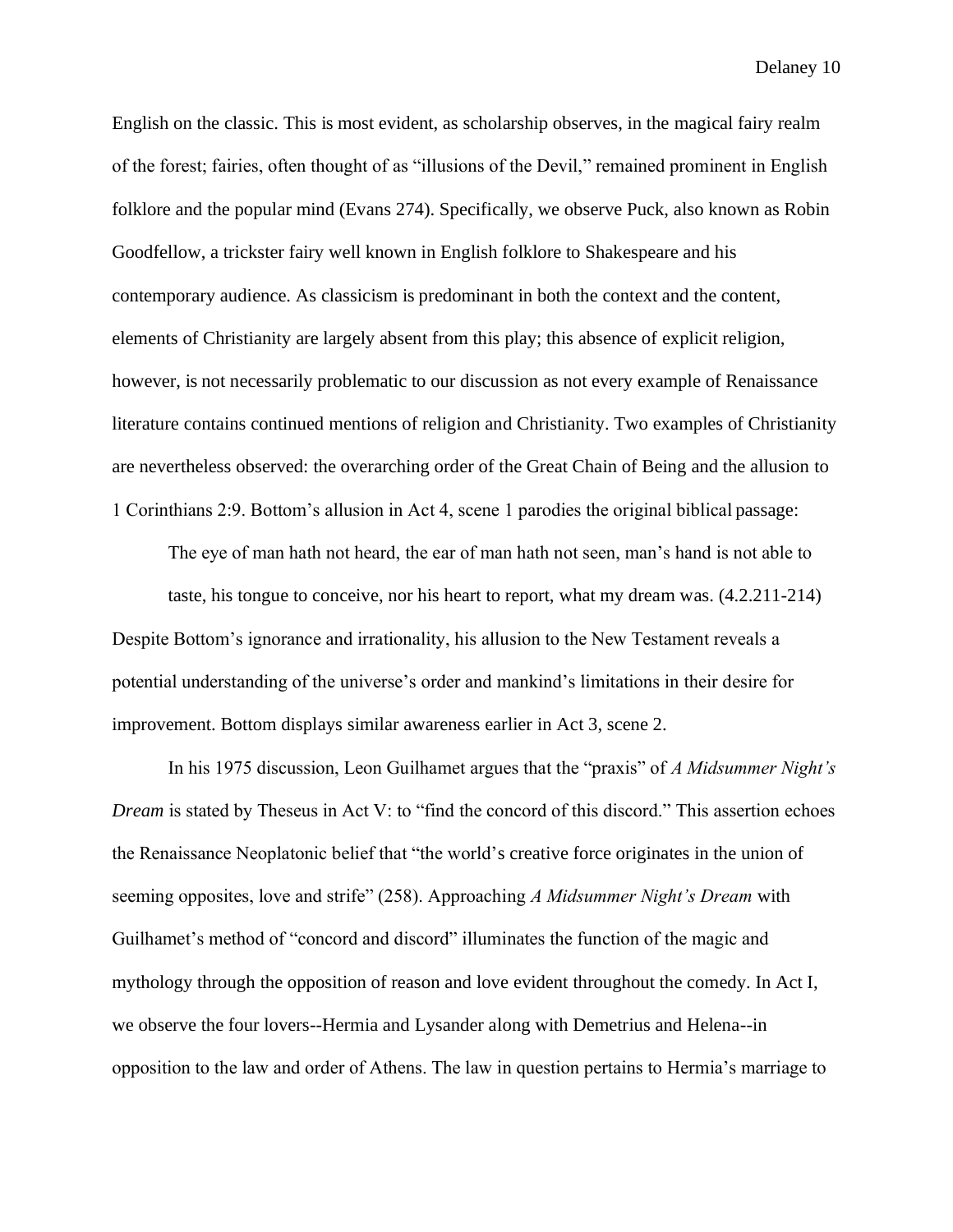Demetrius, as instructed by Egeus and supported by Theseus, while the order is due to both characters' higher position in the Great Chain of Being. Here, the city of Athens represents reason, which conflicts with the presented issue of love (1.1.1-90). This conflict is observed by the lovesick Helena:

Things base and vile, holding no quantity,

Love can transpose to form and dignity.

Love looks not with the eyes but with the mind;

And therefore is wing'd Cupid painted blind. (1.2.232-235)

The ability of love to "transpose"—to transfigure, in other words—essentially creates an illusion; Cupid affixes this illusion of love to whomever he chooses via his golden arrows. As the setting shifts from Athens to the woods, we observe the subversion of the conflict between reason and love.

The fairies, with their magic and abilities of illusion, possess abilities of transfiguration similar to the classical gods. Guilhamet argues that the fairy world is of "cosmic significance" and the fairies are "the highest level of experience" (263). In other words, in relation to the other characters in the play, the fairies exist at the top tier in the Great Chain of Being (263). This positioning in the universal hierarchy is supported not only by Puck's description of his ability to wander "everywhere," as Guilhamet observes, but also by the dispute between Titania and Oberon, which affects "the world, if not the cosmos" (263). Considering these points, it is possible to view the fairies, especially their King and Queen, functioning as the classical pagan gods. They are characterized with similar flaws and disputes to that of the Greek gods. Additionally, Puck's transfiguration of Bottom into an ass is reminiscent of tricks or divine punishment inflicted by classical gods, particularly in Ovid.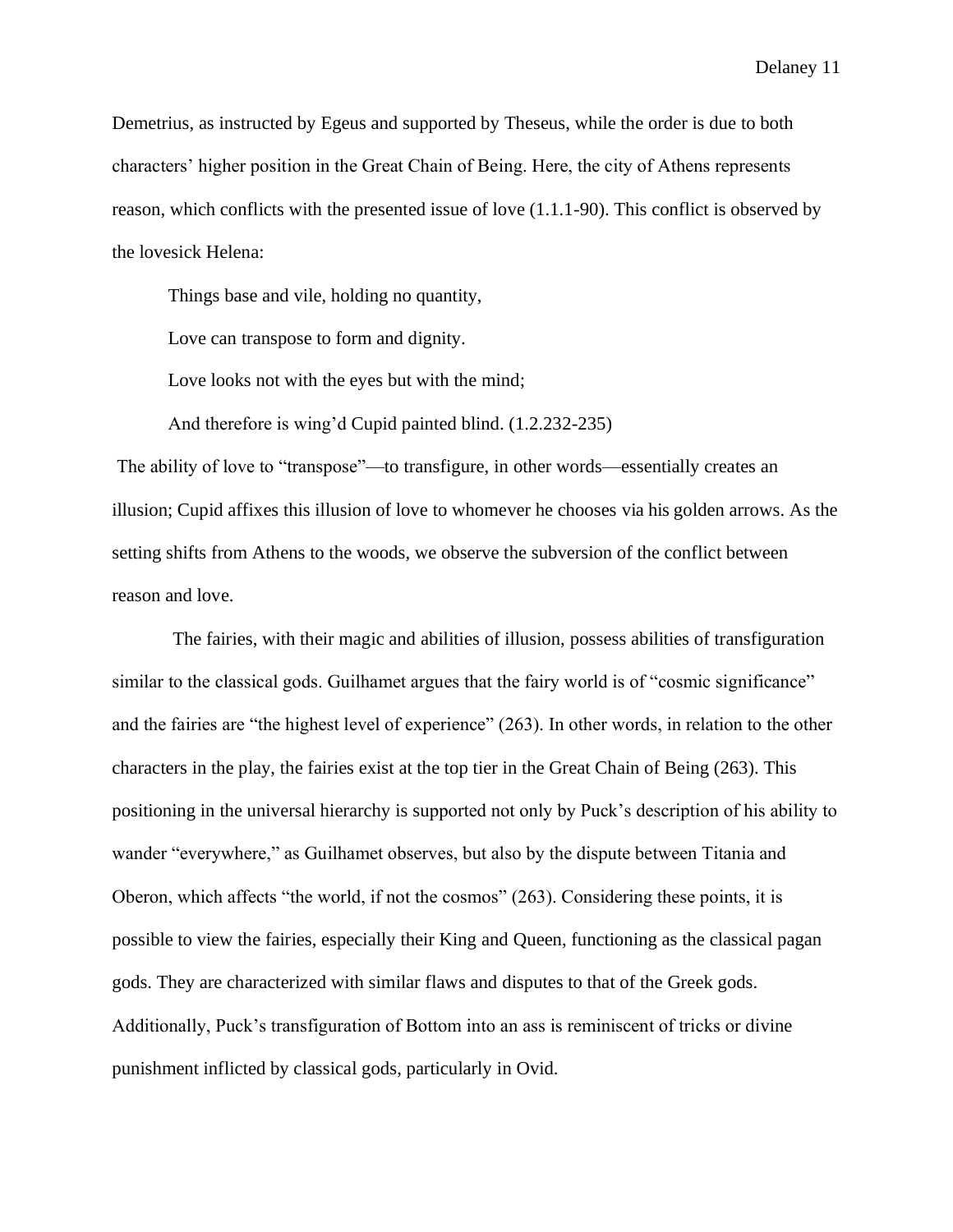The transformative power of love creates chaos within the forest. Attempting to reclaim the changeling child from Titania, Oberon instructs Puck to afflict her with a flower, described as "love-in-idleness" (2.1.167). Pitying Helena's distress and lovesickness, he orders Puck to do the same for her and Demetrius. The comic result is mistaken and irrational love and emotion from all parties. This effect denounces all reason and emphasizes the issue of love as described by Helena in Act 1, scene 2. Cupid is indeed "painted blind" when Titania becomes infatuated with the "base and vile" Bottom, whose head is transformed into that of an ass (3.2.128-200) Likewise, Demetrius and Lysander's sudden infatuation with Helena, and the consequential rejection of Hermia, further emphasizes the irrationality and issues of irrational and blindly directed love. It is Bottom, during Titania's seduction, who draws attention to this continuing conflict: "And yet, to say the truth, reason and love keep little company together now-a-days. The more the pity that some honest neighbors will not make them friends" (3.2.142-147). Bottom's consideration of coexistence among love and reason, neither playing the dominant role, offers a resolution to the constant conflict in their competition and discord throughout the comedy.

Once Oberon successfully resolves the dispute with Titania by reclaiming the changeling child, Puck is again sent to distribute the "love-in-idleness" to the Fairy Queen, Hermia, Demetrius, Helena, and Lysander (3.2.448-462). This time, however, the effects establish order, correctly pairing Lysander and Helena while restoring Hermia's love for Demetrius, who is now transfigured into returning this love. Upon discovering the two pairs of lovers, now appropriately paired, Theseus reverses his original decision, which is within his right as the highest positioned mortal in the Great Chain of Being (4.1.177-186). Theseus' decision also solidifies the balance of love and reason that was created in the irrational fairy realm of the woods. By extension, he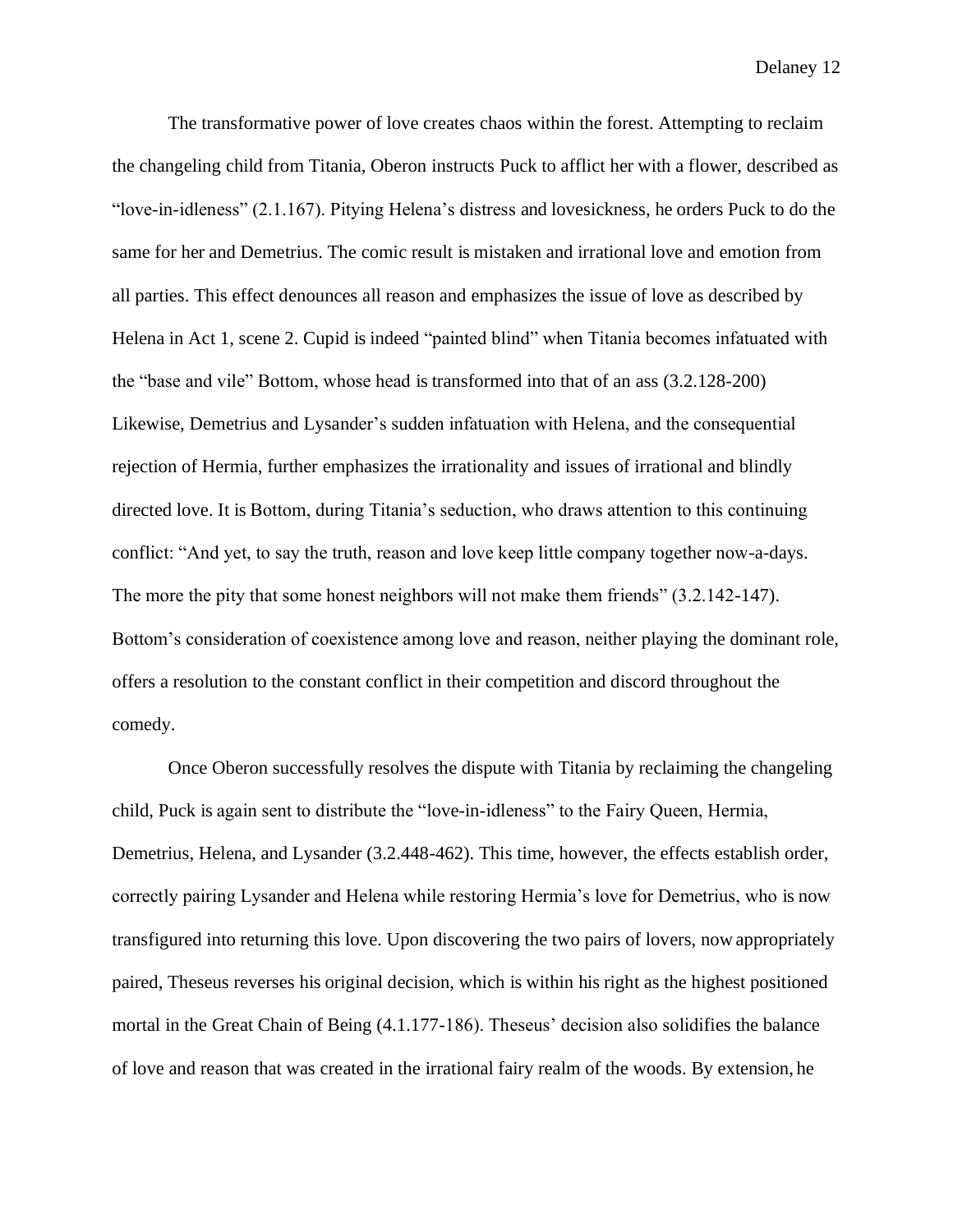also brings the oppositional settings of Athens and the woods into balance and order. The newfound balance and order of reason and love corresponds with the Renaissance Neoplatonic view of poetics whilst also communicating the importance of this balance to a society where emotion and superstition was becoming largely and increasingly absent with the advance of intellection. In Act V, Scene I, the exchange between Theseus and Hippolyta illustrates this conflict between reason and love with Theseus' criticisms against "the lunatic, the lover, and the poet," who seem devoid of reason (5.1.1-23). Hippolyta's assertion that "their minds transfigured so together, /

... grows to something of great constancy" suggests that the balance of love and reason was achieved with the four lovers, corresponding with their balance gained from the exploits of the forest and the balance discussed by Bottom in Act 3 (5.1.24-28). In addition, this Neoplatonic view corresponds with the notion that reason and folly are in perfect balance in God, something humanity cannot attain but forever strives towards.

The first performance of *Macbeth*, the latest of Shakespeare's widely regarded "great tragedies," is generally estimated to have occurred in 1606. Scholars agree the play was likely a commission for King James I, who succeeded the throne from Elizabeth I in 1603, in honor of the King of Denmark's visit to the Stuart Court the summer of 1606 (Shamas 18). A majority of the play's content directly reflects political and religious ideologies in support of the new English King. These ideologies correspond with, and are communicated through, mythological and religious allusions, metaphors, and themes within the tragedy, which is about "about the eclipse of civility and manhood [and] the temporary triumph of evil" resolved through the restoration of order, "virtue and justice" (Kermode 1355). *Macbeth*, like many other Shakespearean dramas,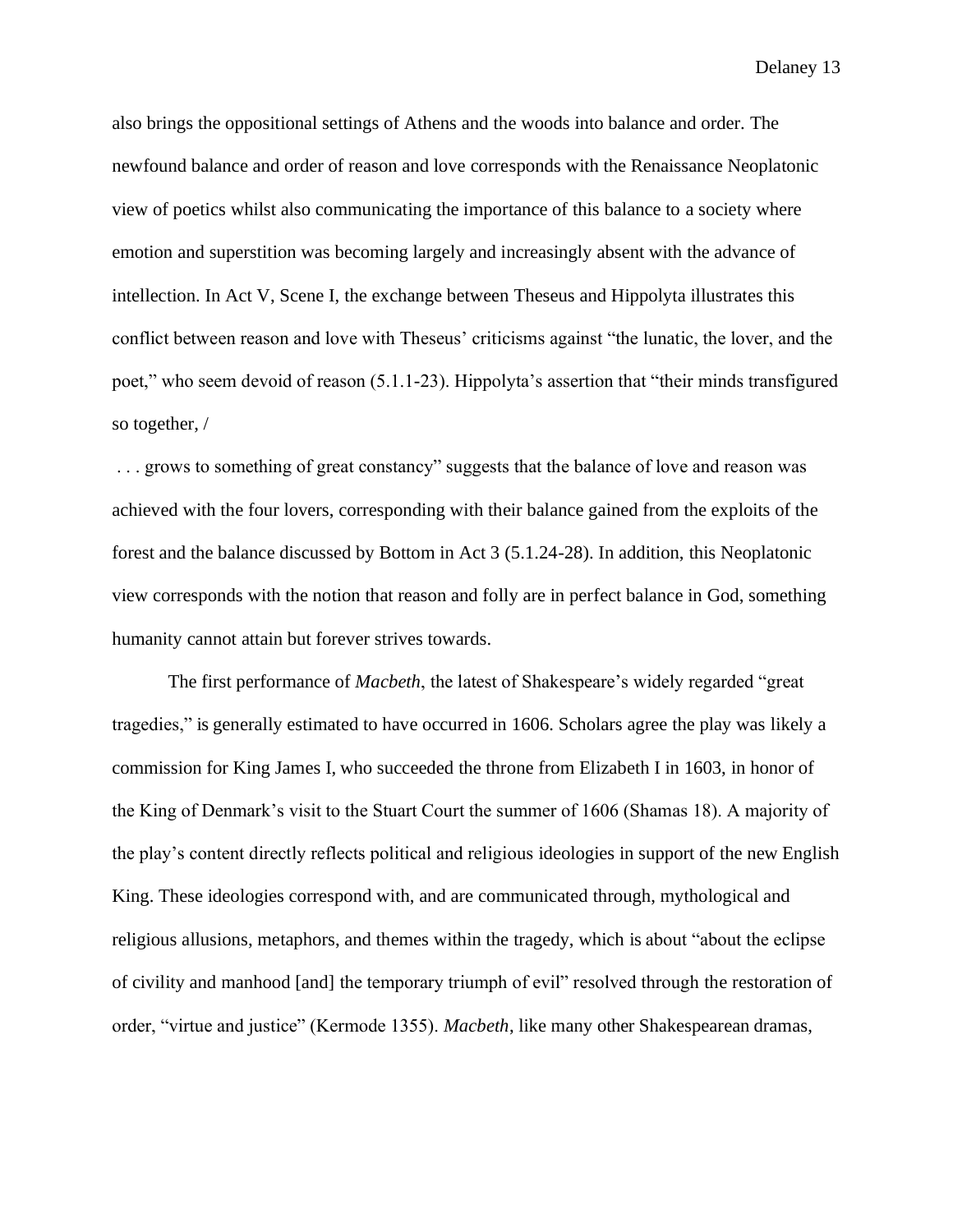holds a mirror to the audience through an examination of the human condition in relation to Renaissance society.

The principle source for *Macbeth* was the 1587 2nd edition of Holinshed's *Chronicles*, a source of questionable accuracy frequently employed in Shakespeare's histories. While Shakespeare deviates from this text, a common occurrence due to dramatic and authorial liberties, the basis of the plot comes from Holinshed's account of Duncan and Macbeth. Shakespeare's retelling validates James I's succession of Elizabeth I through the lineage of Banquo and perpetuates the "Stuart Myth." Other sources potentially include: Reginald Scot's 1584 *The Discoverie of Witchcraft,* James I's 1597 *Daemonologie*, and Matthew Gwinn's 1605 *Tres Sibyllae.*

*Macbeth*'s Weird Sisters, identified in the First Folio as "the three Witches," are the prominent source of magic and mythology within the tragedy; it is these three who incite the dangerous and corrupt ambitions of Macbeth, resulting in the continual unfolding of tragic action. Laura Shamas, in her thorough examination of the Weird Sisters, refers to the them as an "Anglo-Saxon trinitarian mythological goddess construction," which accurately describes the complexity of sources and ideologies amassed into these entities (35). In Holinshed's *Chronicles*, the Weird Sisters are described as "creatures of an ancient era-- goddesses, nymphs, or fairies- with the ability to prophesy" (11). Similarly, *The Original Chronicle of Andrew of Wyntoun*  describes them as "Scottish versions of the Fates" (11). The Weird Sisters are the result of the conflation of contemporary beliefs of witchcraft, magic, folklore, and classicism.

Indeed, the characters and their relationship with time and prophecy heavily evokes the Fates of classical mythology, well known to Shakespeare's contemporary audience. The character of Hecate, who introduces herself as "mistress of [the witches] charms, / The close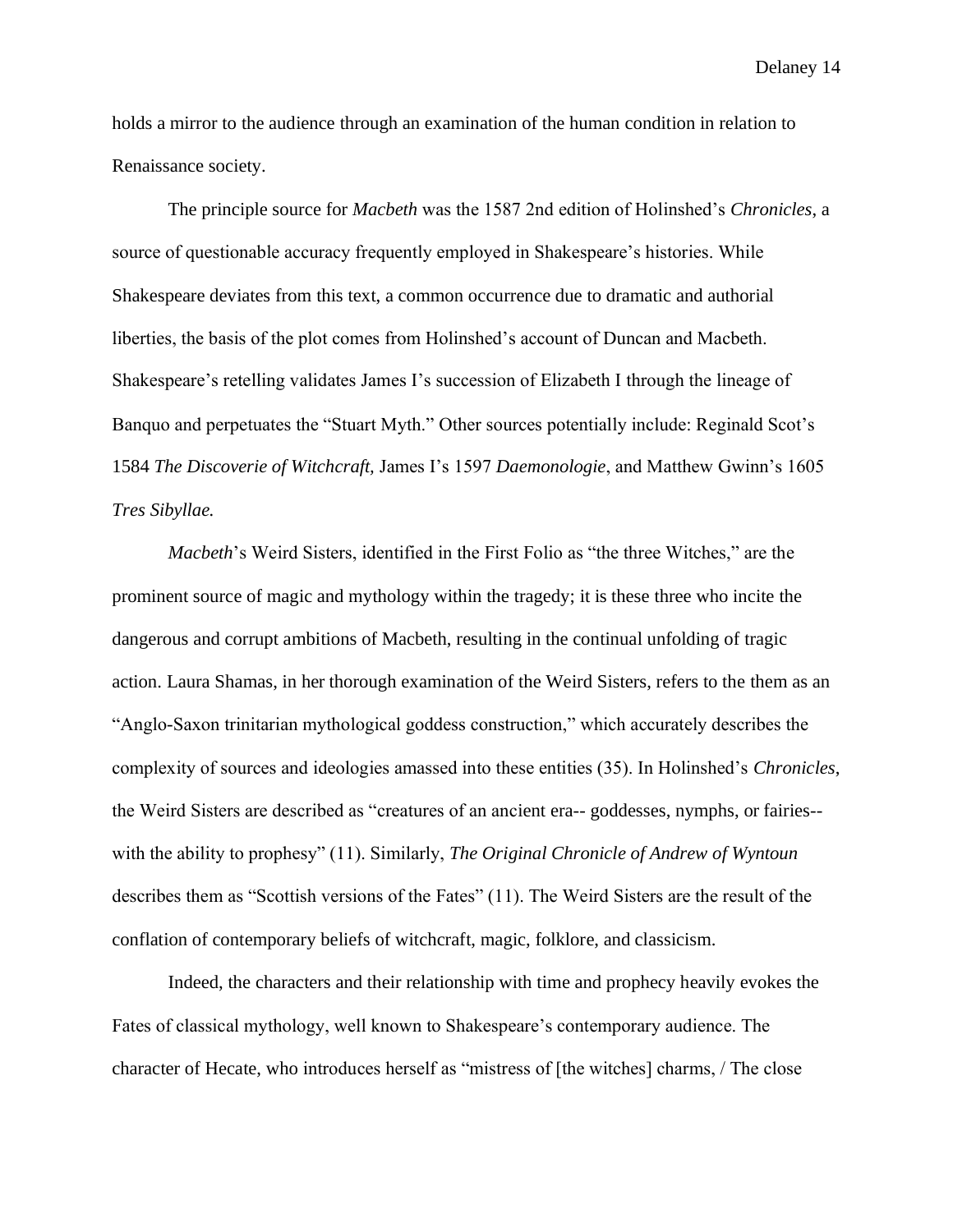contriver of all arms" (3.5.6-7), is an explicit reference to Hecate, the goddess of witchcraft and sorcery in classical mythology. Although the Fates of classicism are independent of external control or influence, Shamas attributes the Weird Sisters' subversion and association with witchcraft to the influence of James I, who launched a witch-hunt in Scotland prior to becoming King of England. James I was publicly outspoken against witches due to an ideology perpetuated by Christian beliefs. This same Christian association with witchcraft and mythology interrelates the contradictory systems of religion and mythology in *Macbeth*.

The imposition of Christian beliefs on the Weird Sisters, as Katherine M. Briggs asserts, was entirely necessary; the result of a more explicitly mythological or magical depiction of the three sisters would certainly threaten the Christian ideologies of James I, society, and the tragedy itself (Shamas 21). The conflated version of the Weird Sisters presented to us by Shakespeare, therefore, are only able to tempt Macbeth with their prophecies. As is noted in scholarship, the Witches present events rather than actions that will achieve those events: "All hail, Macbeth, that shalt be King hereafter!" (1.3.50-51). Macbeth, receiving no further information, begins considering his sudden fate:

This supernatural soliciting

Cannot be ill; cannot be good. If ill,

Why hath it given me earnest of success,

Commencing in a truth? I am Thane of Cawdor.

If good, why do I yield to that suggestion

Whose horrid image doth unfix my hair

And make my seated heart knock at my ribs,

Against the use of nature? Present fears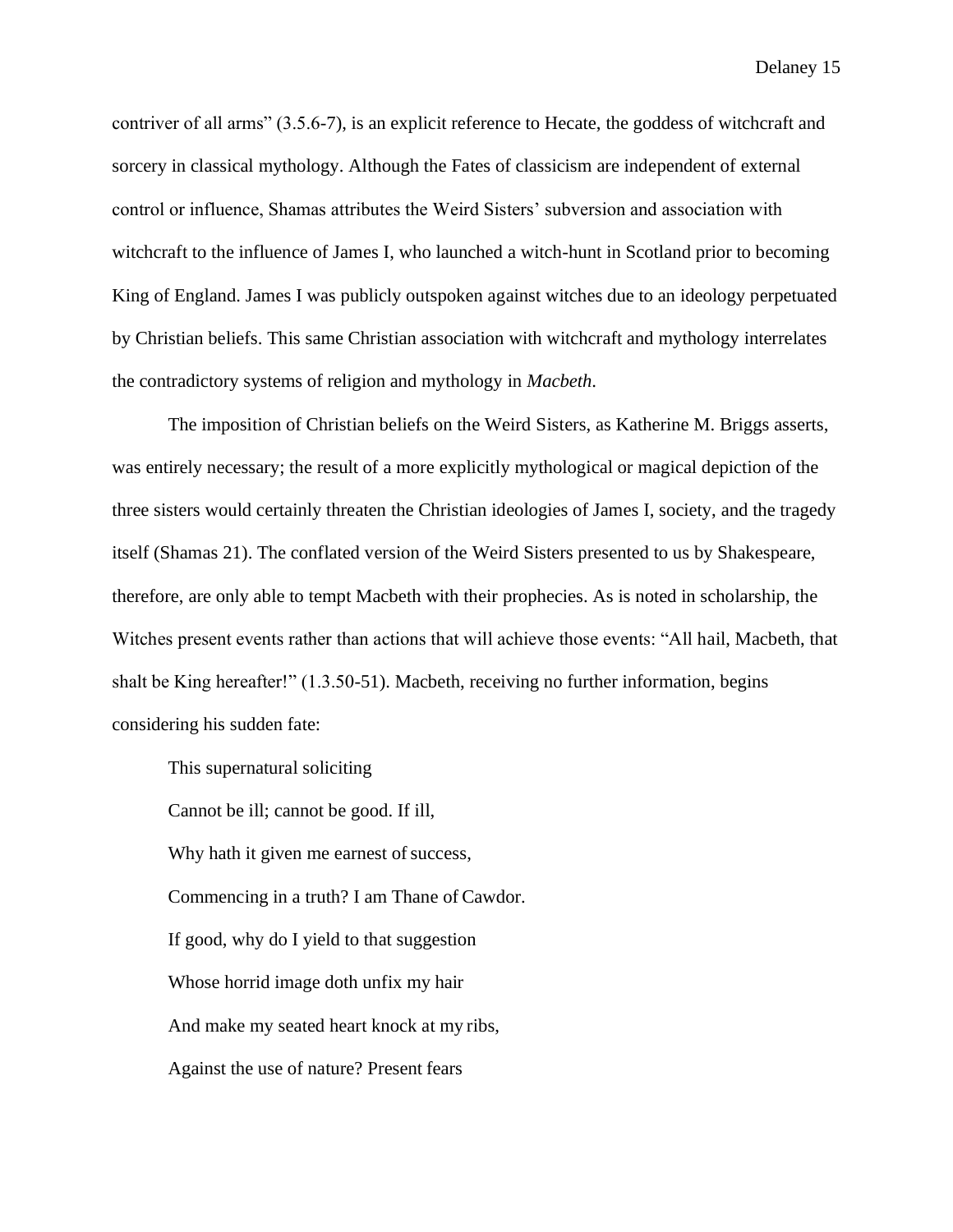Are less than horrible imaginings:

My thought, whose murther yet is but fantastical,

Shakes so my single state of man that function

Is smother'd in surmise, and nothing is

But what is not. (1.4.130-142)

Here, as scholars have long attested, Macbeth begins equivocating. Equivocation, "a Jesuit device by which a prisoner under interrogation might pervert the truth in order to avoid selfaccusation," was a key component in the Catholic-led Gunpowder Plot against King James I in 1605 (Kermode 1356). The original audience of *Macbeth* was well aware of the recently developed religious and political significance of equivocation; its presence in the tragedy and its relevance to the reigning monarch was not insignificant.

Macbeth continually equivocates throughout the tragedy, failing to heed Banquo's warning that "The instruments of darkness tell us truths, / Win us with honest trifles, to betray ' s / In deepest consequence" (1.3.123-126). The sentiment Banquo expresses here is commonplace in Christian tradition; similar deceit is evident when the Serpent tempts Eve in Genesis 3. The traditionally accepted position on the equivocation of devils and witchcraft was that "no one does an evil act unless the consequences of it appear to him more desirable than the consequences of not doing it" (Kermode 1357). The desire of evil is clearly displayed in the anxious language and response of the previously quoted passage (1.4.130-142). These desires are confirmed by Macbeth in the conclusion of the same scene: "Stars, hide your fires, / Let not light see my black and deep desires" (1.4.50-51). In a manner similar to Doctor Faustus, Macbeth's rhetoric aligns himself not only against Christianity and with the mythology/witchcraft closely associated with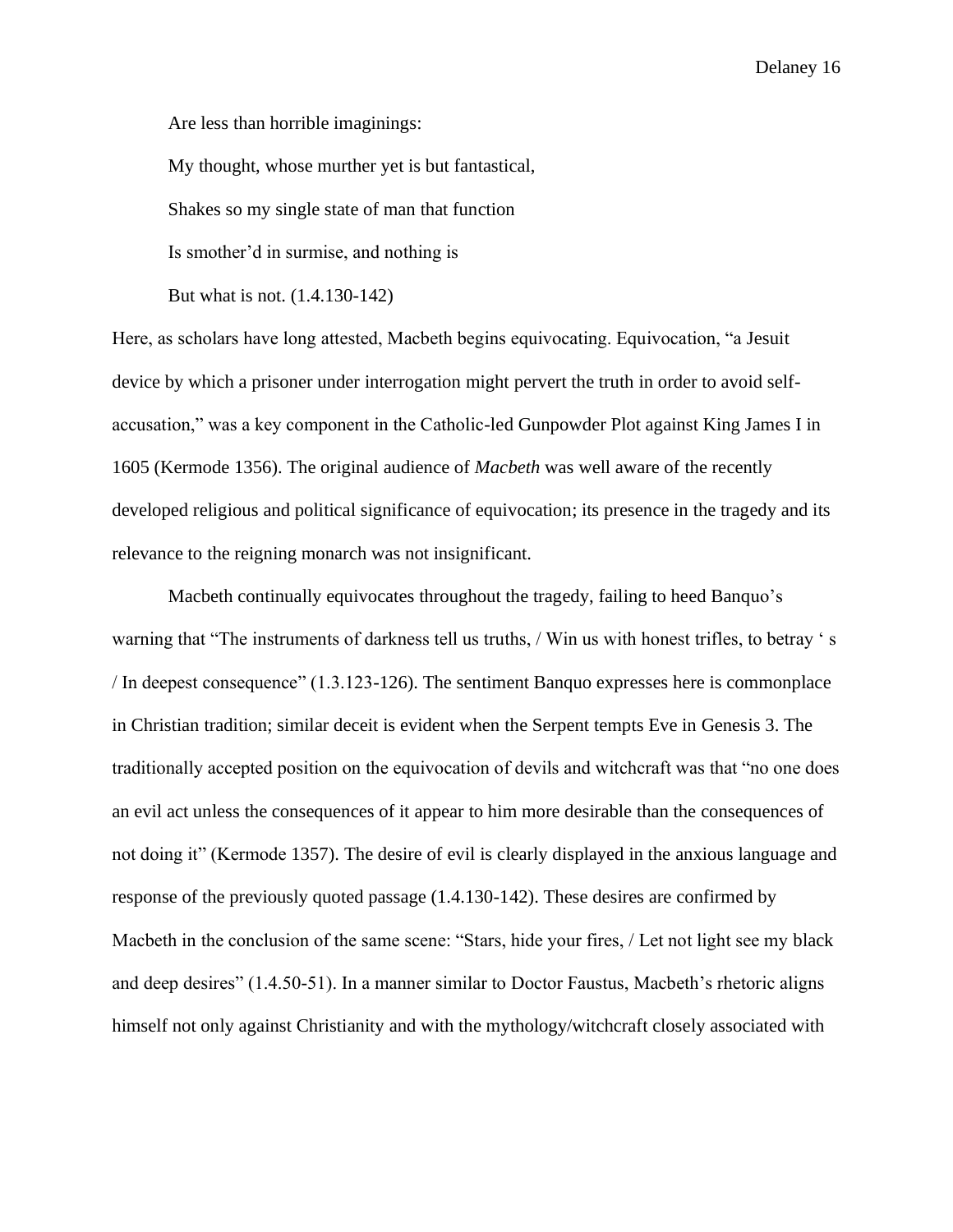demons, it also aligns him with the treasonous rhetoric that threatened both religious and political ideology in Jacobean society.

Macbeth's equivocation and self-deception, however, is unable to convince himself; Act I, scene 7 reveals Macbeth's reluctance to tarnish the "golden opinions" others adorn him with (line 32). Macbeth, not wanting to go through with the murder of King Duncan, speaks to Lady Macbeth: "I dare do all that may become a man; / Who dares [do] more is none" (1.7.46-47). Macbeth is aware of the restrictions and limitations imposed on man and natural order, implicitly referencing the Great Chain of Being. The respect of order is later perverted by Macbeth as he attempts to convince the Murderers to kill Banquo: "Now, if you have a station in the file, / Not i' th' worst rank of manhood, say't" (3.1.101-102). Through constant equivocation Macbeth advances towards his continual and progressive sin. We observe his consequential descent into madness, which again reveals that he is unable to completely convince himself of the benefit of his evil actions.

The goddess Hecate, along with witchcraft and sorcery, is associated with both visions and dreams, which is directly relevant to Macbeth's madness. As Hecate says to the Weird Sisters in Act 3, scene 5:

And that, distill'd by magic sleights,

Shall raise such artificial sprites

As by the strength of their illusion

Shall draw him on to his confusion (lines 26- 29)

This mythological/magical instruction for interference arrives after we already begin to witness madness and confusion manifest in Macbeth's mind:

Is this a dagger which I see before me,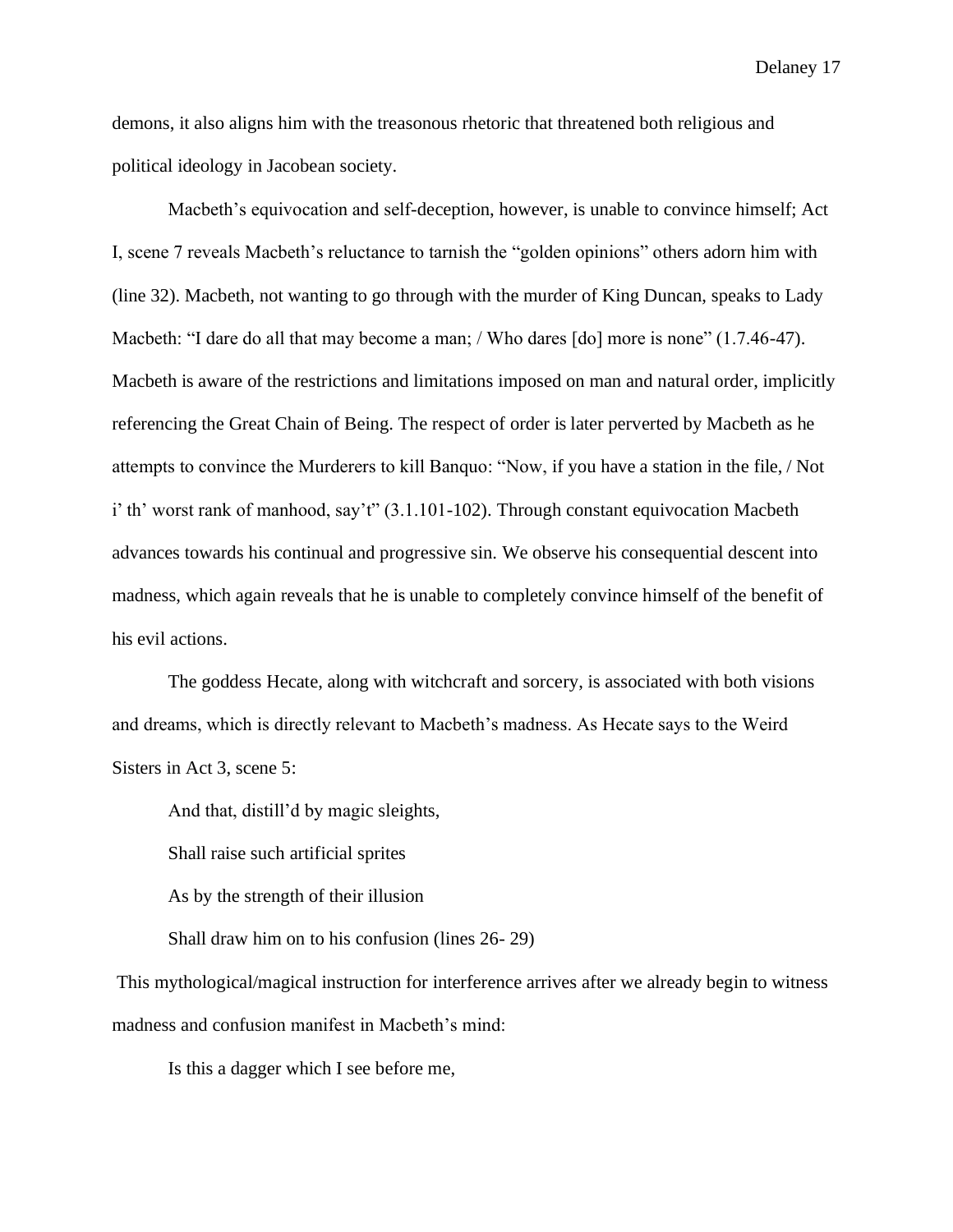The handle toward my hand? Come, let me clutch thee: I have thee not, and yet I see thee still. Are thou not, fatal vision, sensible To feeling as to sight? Or art thou but A dagger of the mind, a false creation, Proceeding from the heat-oppressed brain? (2.2.33-39)

Whether or not the dagger is a "false creation" does not alter Macbeth's experience or perception of it; his vision of an unseen dagger, just as the "false creations," "illusions," and "artificial sprites" described by Hecate, creates a version of reality for our tragic hero. The illusion of madness is conducive, therefore, with the illusions of created in prophecy, which according to Christian tradition, stems from devils. Just as Doctor Faustus, Macbeth succumbs to the illusionary promises and seductions of magic and mythology through his own free will. These illusions, however, are based on what already exists in Macbeth's corrupted mind: they manifest externally through magic whilst internally manifesting through madness.

Our discussion and analysis of Renaissance literature explores the use of both religion and mythology through relevance to the English dramas, as well as relevance to contemporary social, religious, and political ideologies and tensions. From this discussion, we proceed towards an examination of late 20th and 21st-century 'magic realism' in order to explore the similarways that contemporary authors include and treat religion and mythology within their narratives. Rather than use these elements to maintain a certain standard or ideology as it pertains to society, politics, and culture, these authors use religion and mythology to challenge and examine the tensions created by their respective cultures and societies, as well as to provide a direct and explicit voice against social and cultural tensions created in the post-colonial world. Isabel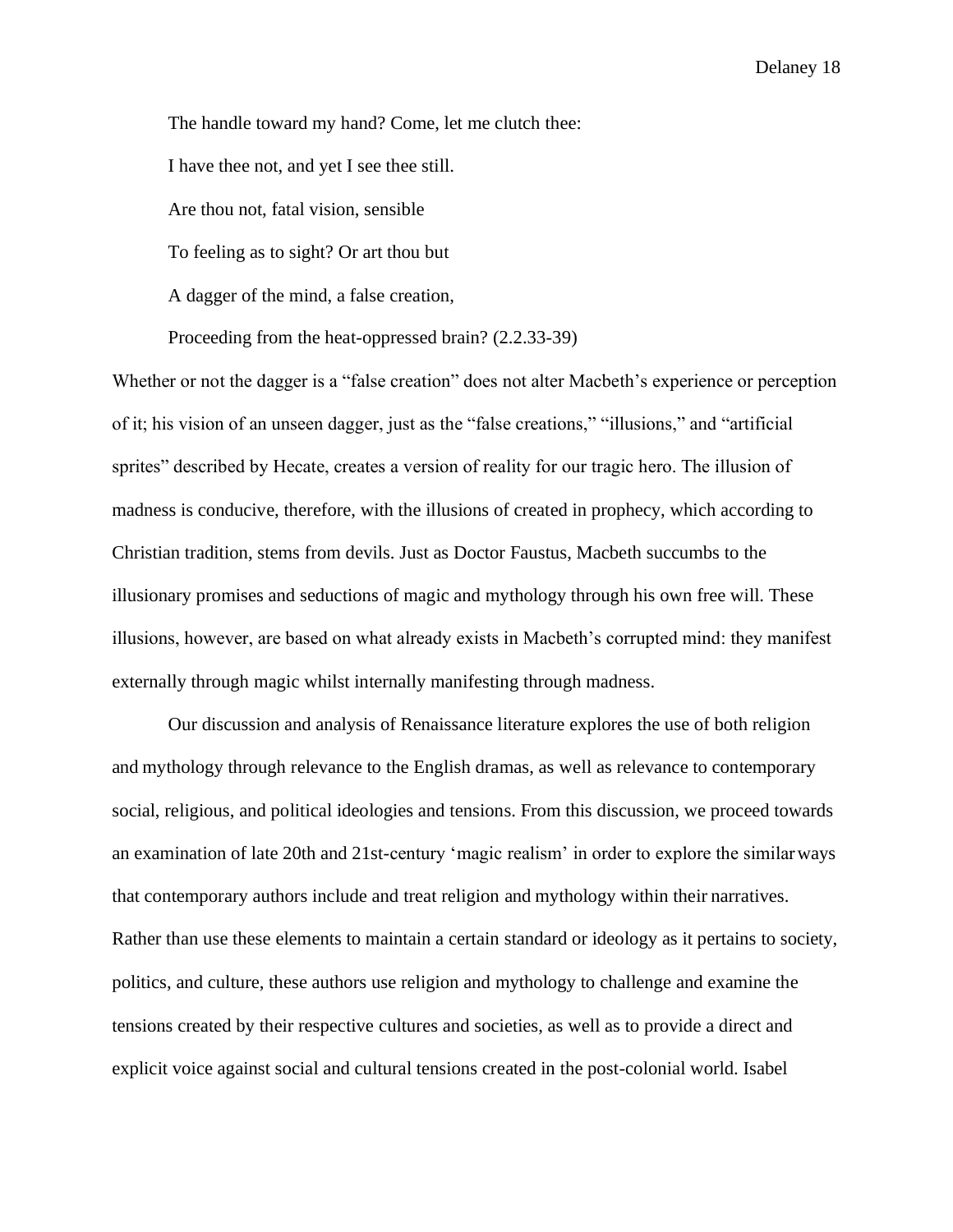Allende's *The House of Spirits* and Louise Erdrich's *Love Medicine* are the best examples of this; our third example, Haruki Murakami's *Kafka on the Shore*, embodies the tensions and use of mythology and religion on a broader, but nonetheless relevant, scale.

Allende's 1982 novel *The House of Spirits,* not unlike *Doctor Faustus* and *Macbeth*, is concerned with religious and political tension; these tensions occur within a narrative that is undeniably one of magical and mythical proportions. While the specific setting is explicit within the narrative, Allende confirmed that the novel began as a letter she was writing to her dying grandfather in 1981. *The House of Spirits* is largely based on Allende's own family and the political crises in Chile that arose in 1973 with the military coup and dictatorship of Augusto Pinochet. This coup lead to the death of the former Chilean President, Allende's godfather, Salvador Allende. Chilean culture, society, and politics, similarly to that of the Renaissance, is colored with political and religious tensions originating with the Spanish colonization of the 16th Century.

The predominant religion of Chile is Catholicism; according to PEW Research Center, this demographic is "likely to subscribe to indigenous beliefs and practices" such as "reincarnation, witchcraft/ sorcery, communicating with spirits, spiritual cleansing, traditional healers, and black magic." Julie McCarthy, in a transcript from *National Public Radio*, discusses the influence of indigenous beliefs in Chilean Catholicism on the island of Chiloe, a place where the "supernatural world sits comfortably alongside centuries-old Catholic faith." McCarthy explains that, on the island, indigenous beliefs were incorporated into religious context by the evangelizing Jesuit missionaries. Indigenous myth and legends endured colonization and conversion, which created a "strong sense of identity" within the newly imposed Catholic ideology. As this conflation is not standard with colonization or assimilation, however, this was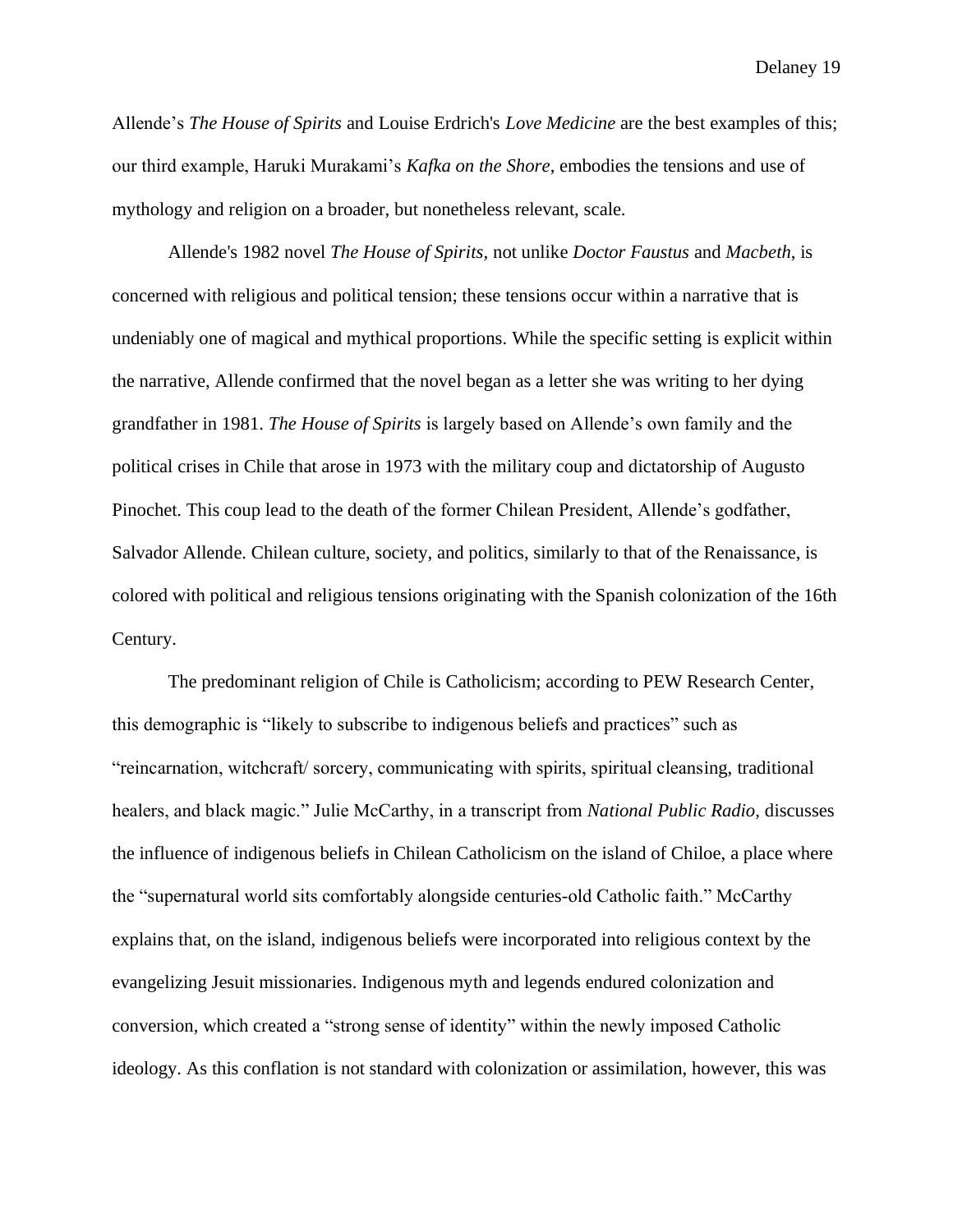not the predominant way in which the missions or the religion operated, especially moving towards contemporary modernization. Throughout Allende's narrative, we observe evidence of Catholicism influenced by myths along with the juxtaposing conservative Catholicism.

The narrative of *The House of Spirits* is framed by the clause "Barrabás came to us by sea" (Allende 1, 481). The significance of this opening is not clear until after we complete the novel and observe the repetition in the epilogue. Barrabás is treated as a beast with "mythological characteristics"; he is introduced as "arrivi[ing] on a Holy Thursday. He was in a despicable cage . . . and had the lost look of a hapless, utterly defenseless prisoner; but the regal carriage of his head and the size of his frame bespoke the legendary giant he would become" (1). Barrabás, not mentioned again for eighteen pages, is incorporated into the narrative later after we are presented with the intersecting elements of religion, politics, and mythology.

All these elements are alluded to in the very first introduction of Barrabás, whose name immediately evokes Barabbas<sup>3</sup> of the Christian Gospels. The Barabbas known to Christianity, much like the description of the beast of this novel, was the prisoner released instead of Jesus of Nazareth by Pontius Pilate in correspondence with their Passover tradition. The arrival of Barrabás in Allende's narrative on Holy Thursday places the both figures in a similar timeline within Holy Week. It is widely thought by scholars that Barabbas was a revolutionary, arrested for crimes committed against the occupying Roman forces. The allegory of Barrabás/Barabbas functions as foreshadowing. The death of Barrabás, described as a "bad omen," and the perverted way his corpse is treated by Esteban Trueba continues this foreshadowing: the mythological beast, representative of both magic and a political revolution, is destroyed (Allende 102, 103,108).

<sup>&</sup>lt;sup>3</sup> The difference in the spelling of "Barrabás" and "Barabbas" is an issue of orthography, not of substance.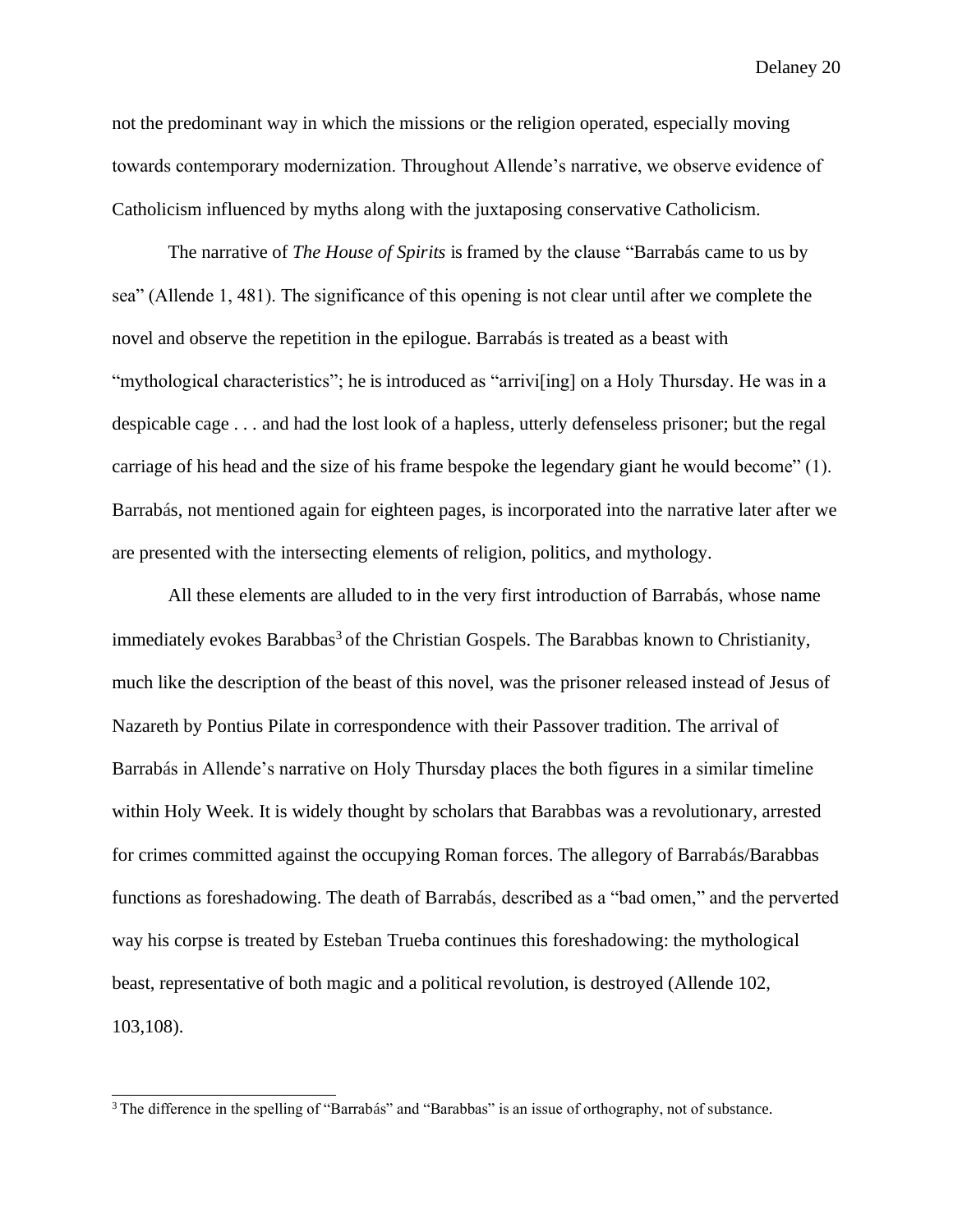The narrative is guided by this same pattern. Robert Antoni discusses the predominant style of a "third-person-omniscient, magical realist narration," which is the "collective-feminine voice" of the novel (19-21). This voice begins with Clara and continues through succeeding generations, briefly passing to her daughter Blanca, until the voice continues and concludes through Alba, who synthesizes the collective-voice and memories: "[Clara] was already in the habit of writing down important matters . . . I would use her notebooks to reclaim the past and overcome terrors of my own" (Allende 1). Antoni asserts that the narrative "begins in the tradition of magic realism . . . until finally there no longer magic but only realism, and the novel becomes the tragic political history of Chile" (21).

In addition to the allusion of Barrabás, the opening chapter "Rosa the Beautiful" explicitly establishes the interrelation of magic/mythology and religion as it pertains to the politics of the novel. We are introduced to the conservative and zealous Catholicism that, at this point in the novel's timeline, significantly impacts the society and politics of the fictional-Chile.<sup>4</sup> The setting and theme of religion is obviously relevant and significant; its influence is also present in the language of the narration itself: "the forked tail of the devil pricked most insistently at Catholic flesh" (Allende 2). The metaphorical language in tandem with the sense of mythological influence and active agency communicates the way Catholic ideology, in this narration, is perceived. The priest too, whose "mission" is described with a typical Christian pastoral metaphor of "rous[ing] the conscience of his indolent Creole flock," communicates the importance of enforcing and upholding conservative Catholicism, especially considering the threats of "modernism," Liberal politicians, and activists, such as Clara's parents, who each threaten Catholicism with their political, religious, and moral ideologies (2, 3, 4).

<sup>4</sup>Until the introduction of the country's Constitution in 1925 Chile had no separation of Church and State; prior to this the Catholic Church had authority and influence over education, laws, and government.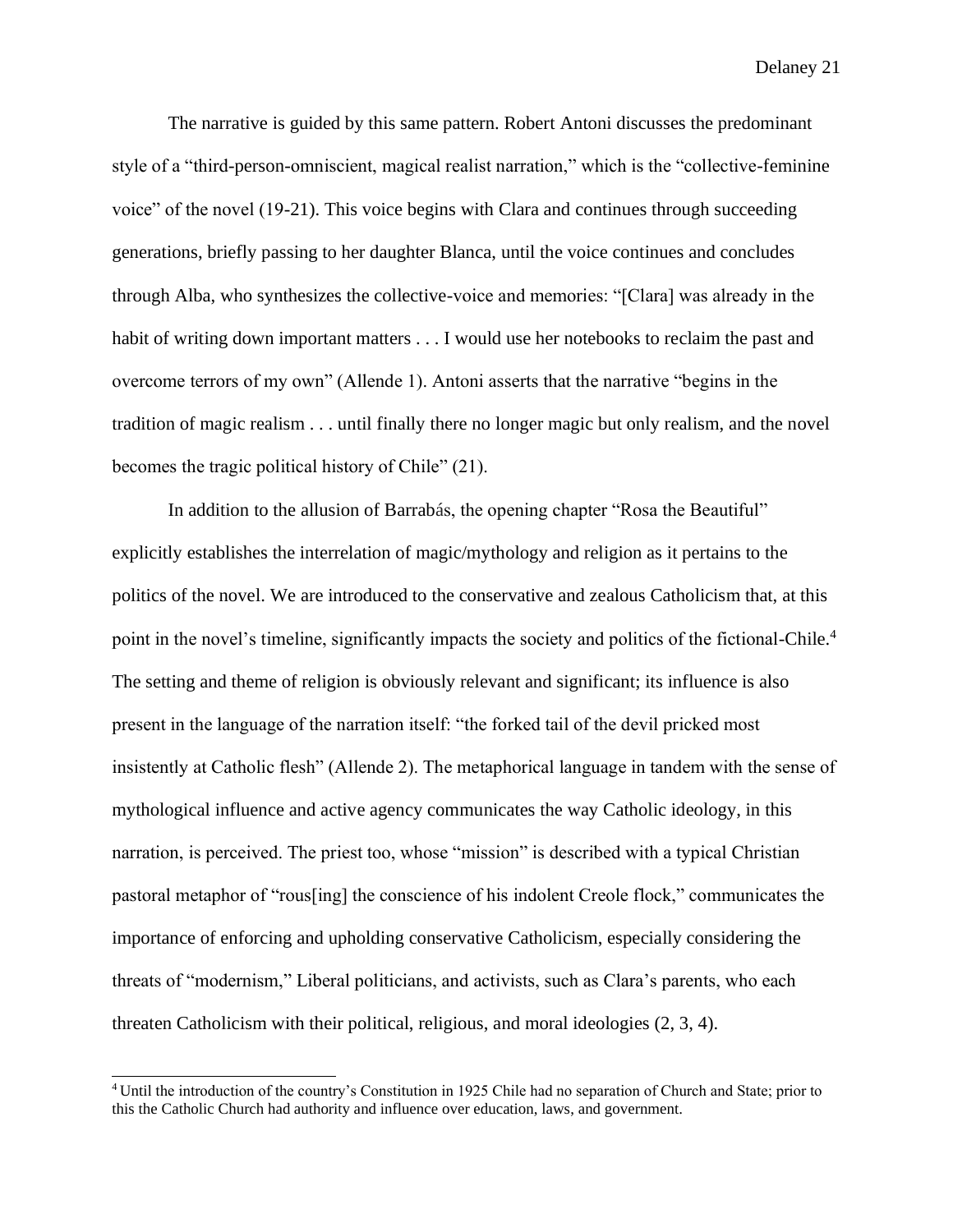Within this same scene we are introduced to the juxtaposition of magic and mythology. Clara's eldest sister, who dies not long into the novel, is described as "made of different material from the rest of the human race," "the most beautiful creature to be born on earth since the days of original sin," "an angel," "placed her squarely on the tenuous line between human being and a creature of myth," "dreaming of new beasts to embroider on her tablecloth, creatures that were half bird and half mammal, covered with iridescent feathers and endowed with horns and hooves" (Allende 4, 5). Rosa's description, allusive of both Christianity and pagan mythology, aligns with the supernatural, magical, and mythological Catholicism existing in Chile. It is Rosa's sister Clara, however, who carries the body of this magic in the narrative. Although she is condemned and thought of as possessed by the Father Restrepo, the Jesuit priest, Clara's supernatural abilities are generally not regarded as such within the narrative. The existing cultural conflict of ideology and identity is communicated by the priest's perception of her, especially since her prophecies are not altogether dissimilar to the "apocalyptic visions" more standard to Catholicism (3). A similar conflict between magic and Christianity is displayed in our Renaissance texts. Since it is the "less dominant" culture of mythological Catholicism that is most relevant to the earlier narrative of *The House of Spirits*, the effect is not a predominant focus in associating demons with magic and mythology. Instead, this notion is quickly dismissed.

Clara's eccentricities and supernatural abilities include prophesying, interpreting dreams, and communicating with spirits. She is described as "Clara the Clairvoyant" and "as happy to read the magic books from her Uncle Marco's enchanted trunks as she was to contemplate the Liberal Party documents her father kept in his study" (Allende 85). The ability to prophesize is observed in both mythology and Christianity. In classicism, as we saw in Marlowe's tragedy with Cornelias' comparison of Faustus with the "Delphian oracle" (2. 141-144), oracles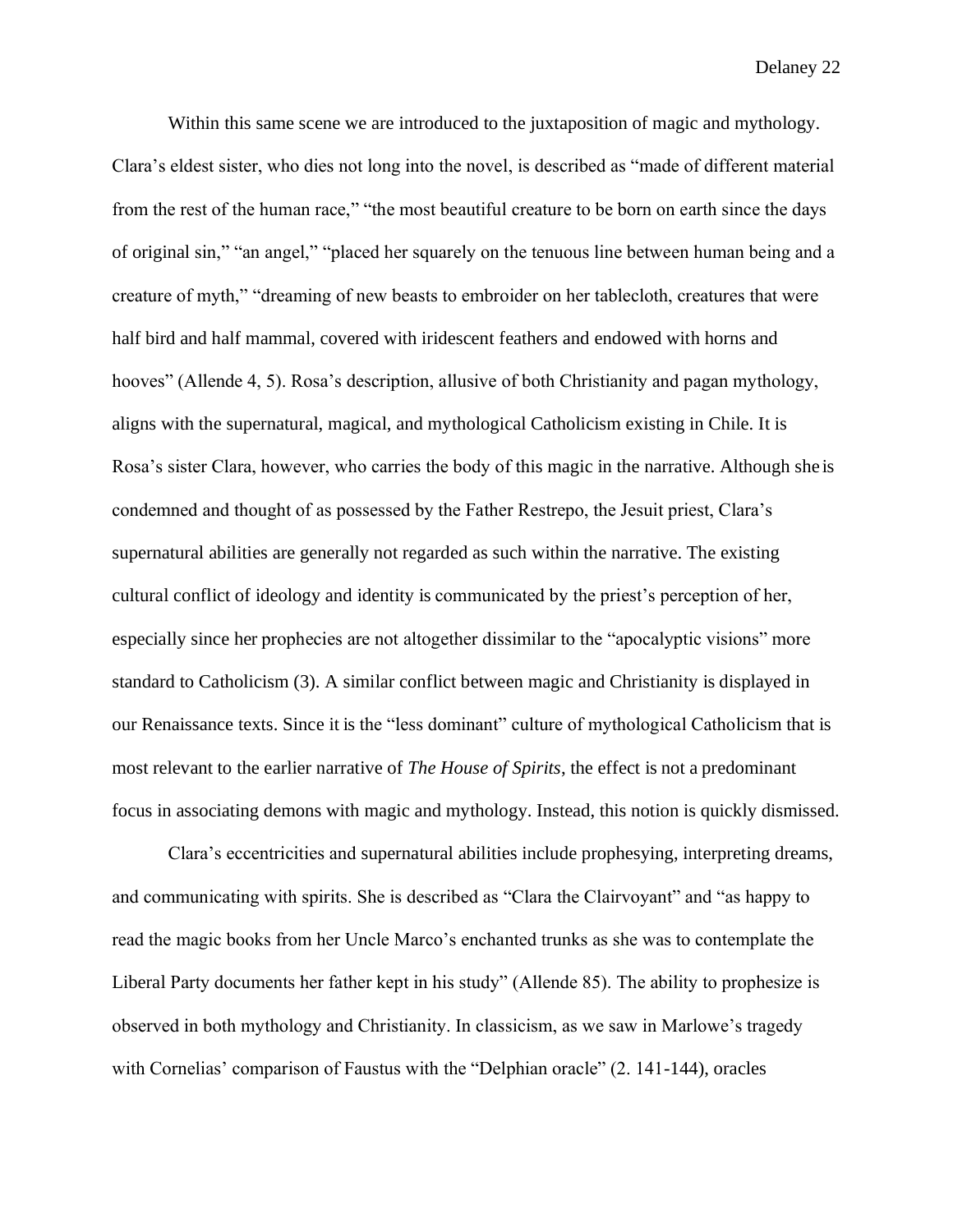communicated with the gods and delivered prophecies through divination for political, societal, religious, or social reasons.<sup>5</sup> In Christianity, prophets were similarly sent by God to deliver His messages or warnings. Likewise, dream interpretation is significant to both mythology and religion; we see examples of it in relation to prophecy in both Homer's *Odyssey* and with Joseph in the Book of Genesis.

Concerning these abilities and access to the spiritual world, Clara is connected to three characters of an archetype already familiar to our discussion: the three Mora sisters, "three translucent ladies" who are "students of spiritualism and supernatural phenomena" (Allende 139). Much like the Weird Sisters of *Macbeth,* the description and characterization of the Mora sisters immediately evokes the Three Fates of classicism. As with Shakespeare's Witches, the archetype is adapted to the needs and confines of this literary work. The abilities of Clara and the Mora Sisters exist outside what is mainstream and of common occurrence, despite its relevance to Chilean culture; these abilities, along with her Liberal political interests and "almost all the most important people in the country . . . attending the spiritualist meetings, the cultural discussions, and the social gatherings" at Clara's house challenges society and connects her to an older and forgotten world of magic and myth (313). In addition, the magic and myth actively aid the forces of the novel who are in opposition to the established society and political sphere. Our discussion of *Macbeth* observed the political significance of the Weird Sisters' prophecies regarding the monarchy; Clara's prophecies are similarly relevant to the rising political tension of the fictional-Chile. Her prophecies also function as warnings of impending natural disasters, similar to the foretelling of the plagues of Egypt in Exodus.

<sup>5</sup>While prophesying and fortune telling exists in the indigenous beliefs and religions, the vast cultural influence and anonymity of the fictional-Chile makes classicism the most convenient comparison here.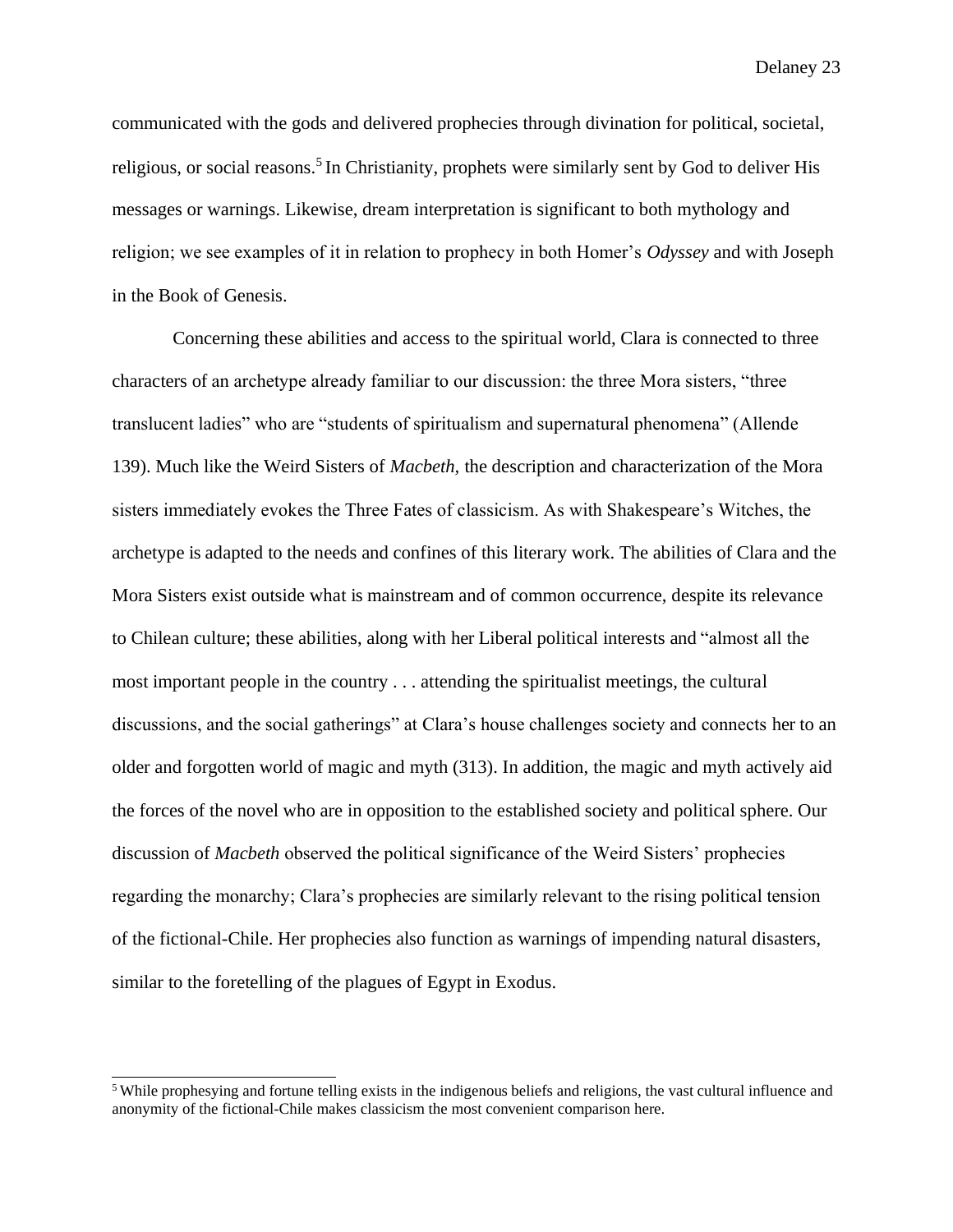Clara's husband, Esteban Trueba, is the opposite of Clara; for a majority of the novel, he is antagonistic not only within the story of the family, but also to the social and political progress and revolution attempted in the later portion of the narrative. Antoni points out that Trueba's narrative voice is occasionally present in first-person. These instances are the quintessential "masculine voice" that was typical in Latin American literature: the "authoritative discourse" that is "representational" of a "political, historical voice" in opposition to thee "collectivefeminine" voice of Clara's magic and later, Alba's "political activism" (Allende 18-21). Trueba's voice embodies the conservative and traditional Catholicism and politics that are challenged in the novel, juxtaposing Clara's reality of supernatural, magic, and spirits (72-75). This stark contrast is integral to the prophecy and fate that looms over the entire collective memory of the narrative, which is first hinted at by Clara's prophecy of his marriage proposal: "He did not know that she had already made up her mind to marry without love" (101).

Despite Trueba's distance from the magic and mythological, we observe that even he does not altogether escape its effects or influences. A man of many sins and a violent temper, Trueba is cursed by his pious Catholic sister: "You will always be alone! Your body and soul will shrivel up and you'll die like a dog!" (Allende 147). The curse, which conflates the mythological with the Catholic, is mentioned several times throughout the narrative (39, 202, 305, 272). The effect of the curse is definitively confirmed after Clara's death: "Ferula wasright, I thought; I've been left all alone and my body and soul are shriveling up" (339). Trueba himself acknowledges the magic and mythology of the culture, despite his rejection and opposition (334). Its relevance is explicitly brought to his attention during the rising action of the political conflicts within the novel, when the election is about to be taken from the Conservatives before the coup overthrows it: "Marxism doesn't stand a chance in Latin America. Don't you know it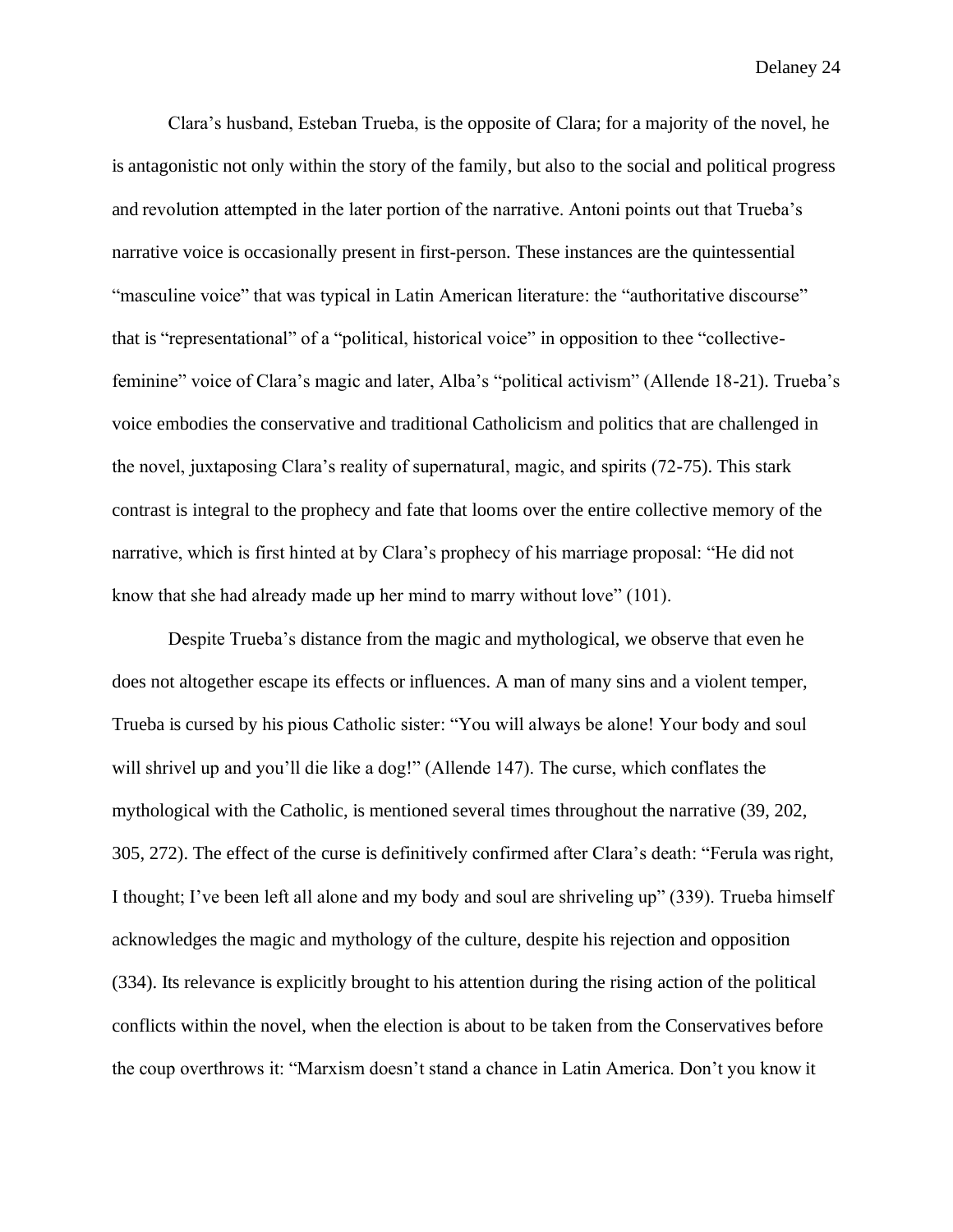doesn't allow for the magical side of things? It's an atheistic, practical, functional doctrine" (340). Here, it is clear the "magical" is of both mythological and religious relevance to the Latin American culture. `

The tensions between the magical/mythological and political culminate in Clara and Trueba's granddaughter, Alba. She is raised between the "magic" and "realism" of the narrative: "completely ignorant of the boundary between the human and the divine, the possible and the impossible" (Allende 333). After Clara's death and the shift away from magic and towards realism as political tension in the mists of the Socialist political victory rises, one of the Mora Sisters delivers a prophecy to both Trueba and Alba. This prophecy continues the motion of Clara's earlier prophecy and the fate established later by Alba (405, 406). The prophecy, of course, plays out. In addition to the Conservative assault against the new Socialist government, which results in a coup succeeded by a dictatorship (corresponding with the history of Chile in the 1970s and 80s), Alba is taken from their house for aiding refugees and her involvement with the rebels during the new regime:

Alba immediately recognized the voice of Esteban Garcia. At that moment she understood that he had been waiting for her ever since the distant day when he had sat her on her knees when she was just a child. (449)

Garcia, the firstborn (and one of many) of Trueba's illegitimate children conceived through rape, appears intermittently in the narrative and is largely overlooked by Trueba and Alba until this point. The collective-voice and memory of the narrative is unified through the fate and prophecy involving Esteban Garcia. This climax of tragedy results Trueba's attempt at redemption when he recognizes and acknowledges his transgressions to see Alba rescued (464, 468).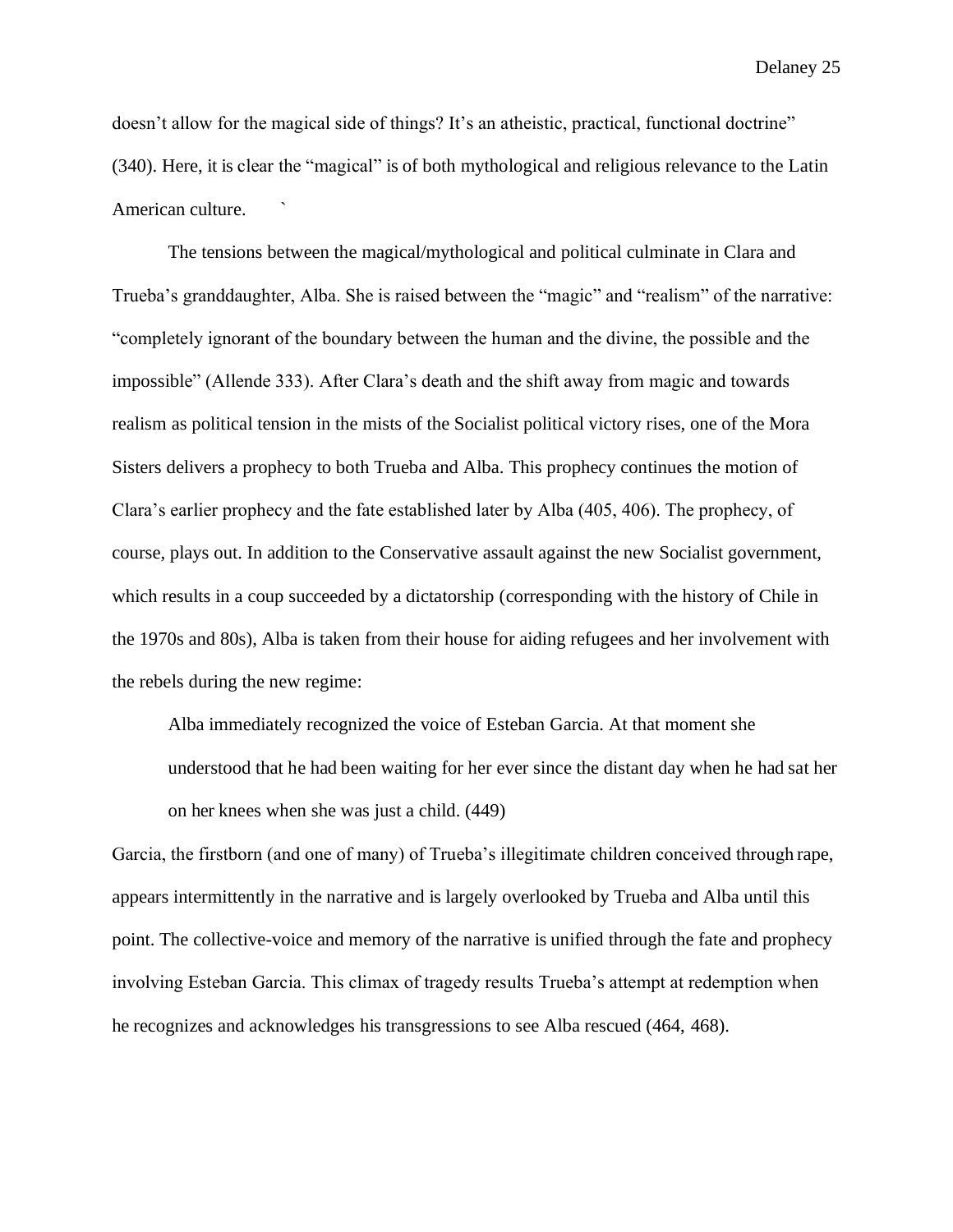The epilogue, narrated by Alba in first-person, reflects on her experience with Garcia and its correlation with the collective-memory that began with Clara. Alba understands all the tragedies and events that affected her family as pieces of a complete "puzzle," joined together primarily through Clara's notes, Trueba, and Blanca's letters:

The day my grandfather tumbled [Garcia's] grandmother . . . he added another link to the chain of events that had to complete itself. Afterward the grandson of the woman who was raped repeats the gesture with the granddaughter of the rapist, and perhaps forty years from now my grandson will knock Garcia's granddaughter down among the rushes,

and so on down through the centuries in an unending tale of sorrow. (Allende 480) This resolution and outlook of fate, reminiscent of the trajectory of myths such as Oedipus, is undeniably created by the magic/mythology of 'magic realism.' The established "reality" of magic/mythology in the narrative allows fate and prophecy to function as an aspect of that reality. In our Renaissance discussion, both Faustus and Macbeth incorrectly view prophecy and fate as it functions "realistically" in *The House of Spirits*. The predominance of Catholic tradition, the function of magic/mythology and religion in Renaissance literature, and the contemporary culture does not allow for the magic/mythology of prophecy and fate to exist along this same "reality," resulting in our tragic heroes' fatal misunderstanding of the "illusion" of magic and mythology earlier in this discussion.

The realized influence of fate and prophecy in *The House of Spirits* reveals the microcosm of post-colonialism, beginning with Trueba and continuing through Garcia and Alba. The recognition of the pattern of fate with Trueba existing as the cruel patriarch who suppresses those of a lower status, rejects magical indigenous culture, rapes and sires as he pleases with little accountability, and contributes to the start of a political regime that results in a complete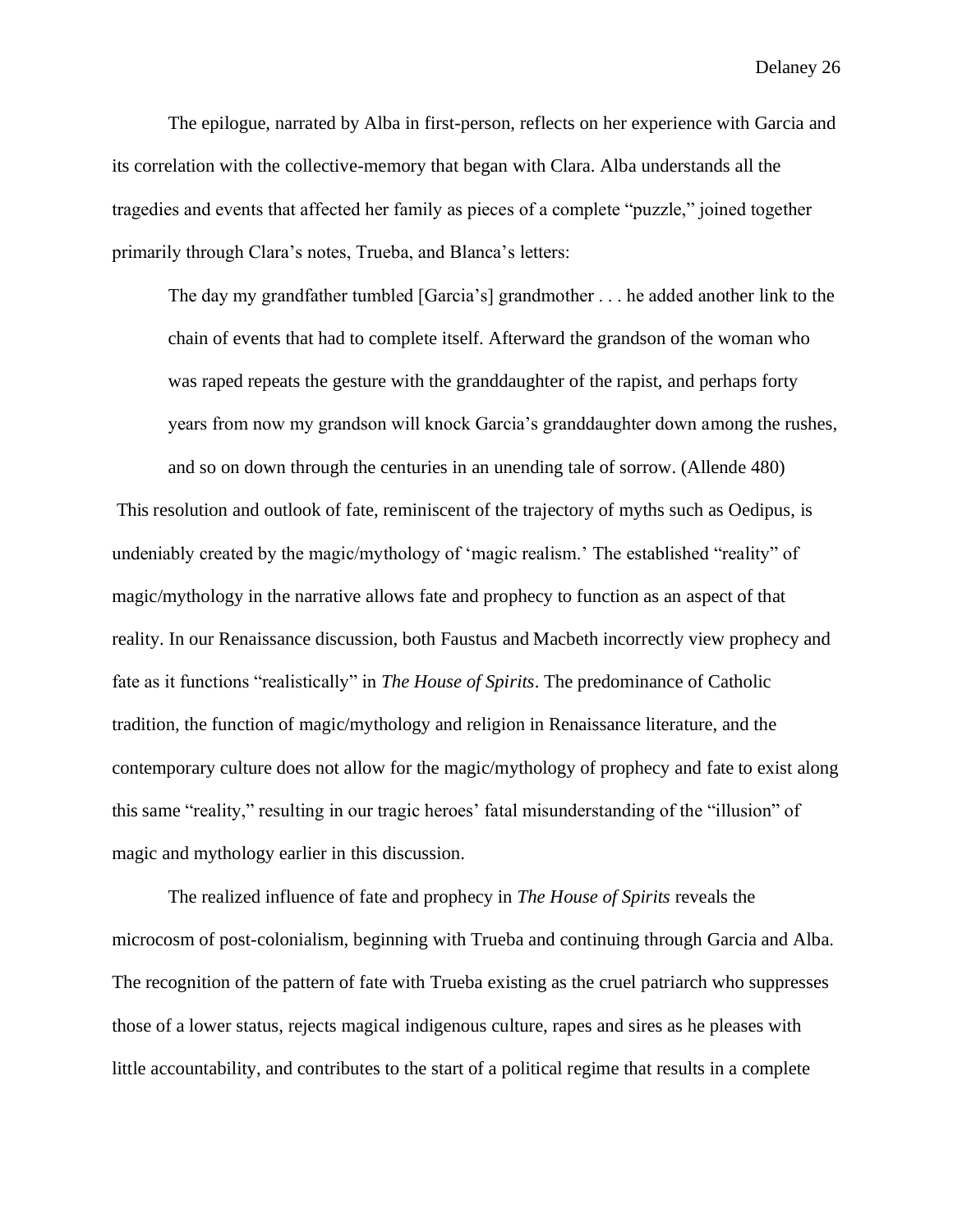redesign of the country's structure, creates a microcosm similar to colonialism within the novel. Trueba functions as the continuation of the cultural disruption first created when the Spanish colonized Latin America, symbolizing the way in which this disruption continues evolving and shaping in contemporaneity and through history.

Louise Erdrich's novel *Love Medicine<sup>6</sup>*is a compilation of collective-memory, similar to the collective voice observed in Allende's novel. Through this collective-memory, Erdrich's novel expands on Allende's briefer focus on the juxtaposition of indigenous beliefs with Catholicism. *Love Medicine*, originally written as independent short stories, was first published in its novel form in 1984. The novel, composed of sixteen chapters, is an expanded collection of these interrelated short stories. Except for short sections in several chapters and "Crown of Thorns," each short story is told through first-person narration, spanning several generations over half a century. Each first-person narrator is a member of the Kashpaw-Lamartine extended family. Together these non-chronological narratives create a collective-memory of the American-Chippewa family's history. Erdrich herself grew up in Turtle Mountain Reservation in North Dakota and is of Chippewa descent. Like Allende, Erdrich's culture greatly inspired and influenced her writing; she was raised Catholic and "tr[ies] to follow the Ojibwe and Catholic tenets of what makes a good person" and "prefer[s] to have some [spiritual/supernatural] beliefs that don't make logical sense" (Farry, 31). The juxtaposing systems of belief permeate the novel through the magic and mythology of Ojibwe beliefs and Catholicism. The interrelation of both communicates the Native American struggle of identity in a post-colonial society.

<sup>6</sup>Several sections of *Love Medicine* were first published in various locations as short stories; while these stories were first compiled and published in the novel form in 1984, we use the 2009 *Newly Revised Edition*. The use of this edition does not complicate the examination and analysis of the text; it is, however, important to note that the organization of the short stories differs, and a section present in the original version is absent from this edition of the text.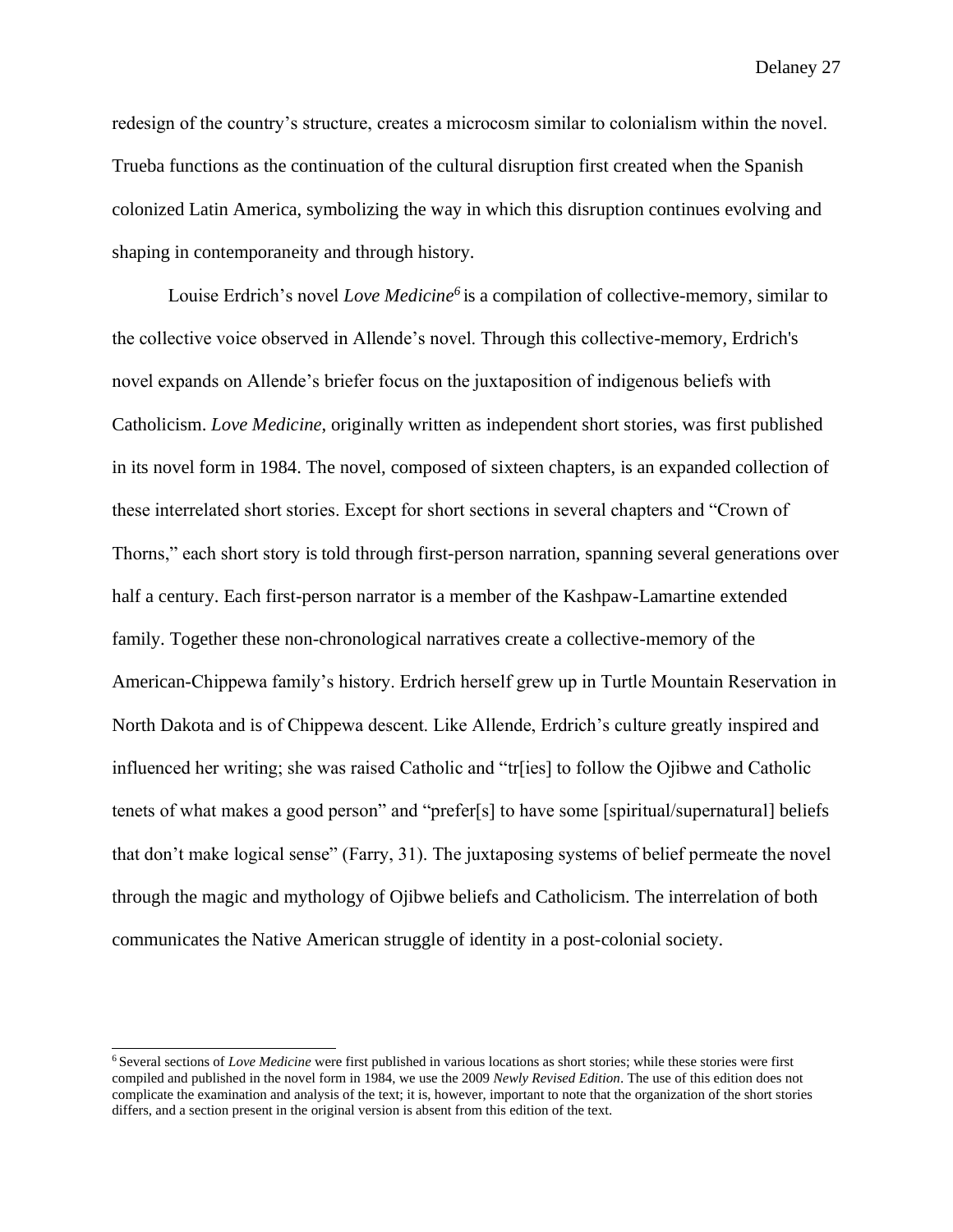The history of tensions between European colonizers and the indigenous population of North America does not require much discussion here; we are all aware of the general treatment, marginalization, and genocide of the native tribes and their identities.<sup>7</sup> As with many "dominant" societies in the process of colonization, the colonizing Europeans actively worked to assimilate the indigenous people to their Western ideologies. An important factor of this colonization and assimilation was, of course, Christianization. While Christian conversion missions began in the 19th Century, they did not gain significant momentum or influence until the 20th Century. During this later era of the missions many Ojibwe incorporated Christianity into their native beliefs, as was similarly done in areas of Chile. Erdrich's *Love Medicine* depicts the conflict of identity existing among these intersecting ideologies: Catholicism is that of the white colonizers whilst the magic and mythical beliefs and practices are that of the marginalized Ojibwe.

Indigenous religions are deeply connected to the natural world and its spirits; as discussed by Karla Sanders, "'magic' is part of the natural world" and the Ojibwe viewed it as a "part of culture and society" (132). All magic and religion were thought of "as 'medicine' or as 'power,' expressed through visions and purchased formulas and exercised responsibly or hostilely toward society" (qtd. in Sanders 132). Ojibwes believed that "a person freshly born is 'empty' of characteristics and of identity" resulting in encouragement to "pursue the supernaturals and move them to fill up his emptiness" (qtd. in Sanders 132). The "purest" example of an Ojibwe who is largely untainted by the juxtaposing ideologies and cultures of the narratives is Moses Pillager.

 $^7$ A lack of depth and description intends no disrespect or minimization of the history of indigenous populations or the way in which they suffer from it even to this day; it is only due to our familiarity that we pass over a review of history for the sake of brevity and continuing our discussion and analysis.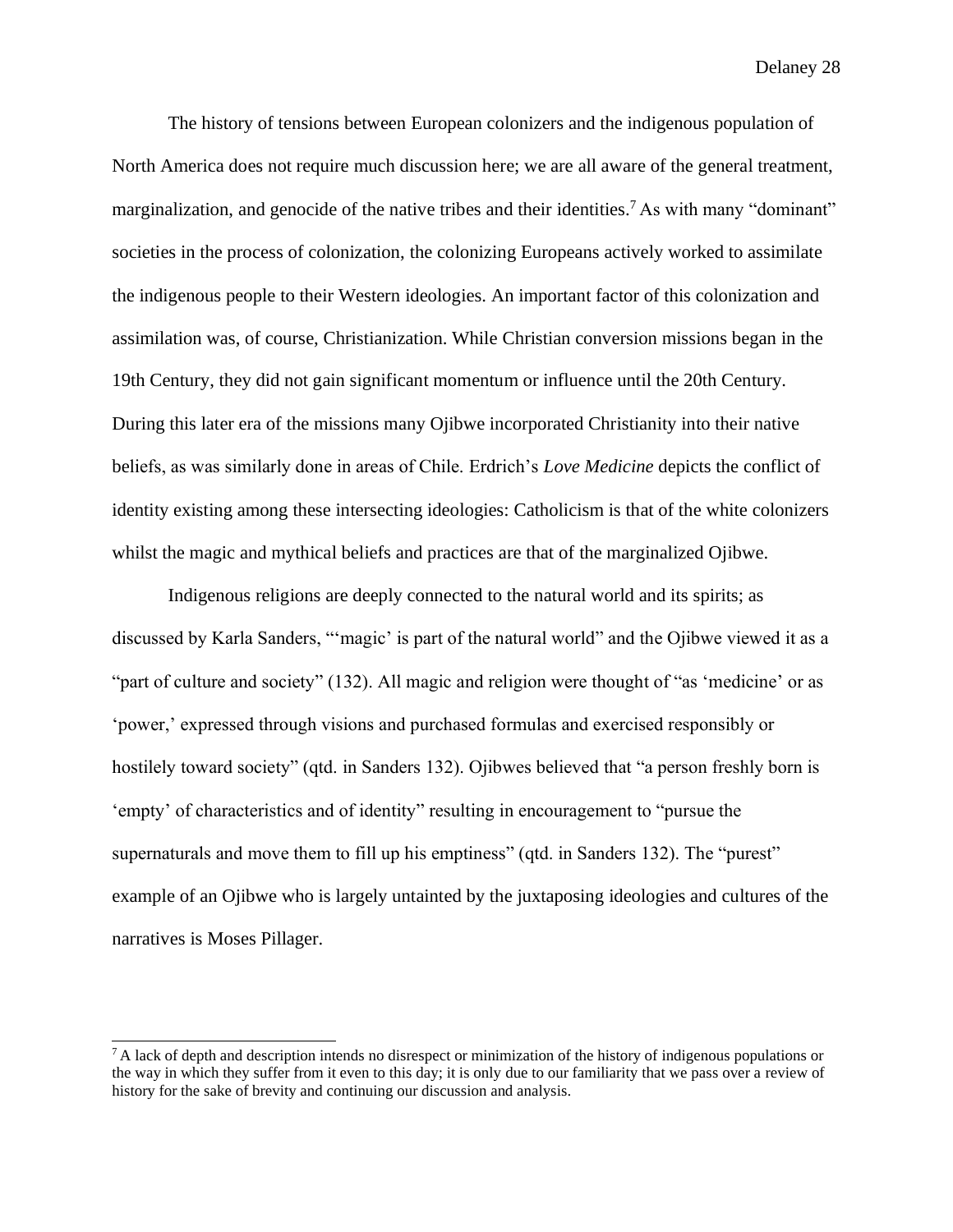Moses' real name is absent from the narrative. We are offered only the false name given to him as an infant by his mother. The name Moses, a biblical allusion to Moses of Exodus, was given to him when his mother tricked Ojibwe spirits into thinking he was dead to spare him from diseases that spread from colonization and eradicated many indigenous peoples. This backstory closely parallels the way the biblical Moses was hidden and spared by the Egyptians in Exodus. Moses Pillager essentially lives as a spirit, wearing backwards clothes of the dead in accordance with Ojibwe tradition and living in isolation "to the island in Matchimanito" (Erdrich 75). He is even ascribed mythological status in his comparison to wiindigoo: an evil being "created whenever a human resorts to cannibalism" (Weiser). Moses Pillager's lifestyle is completely ascribed to the beliefs and practices of traditional Ojibwe (or as much as possible in early 20th-Century post-colonial society). He speaks "the old language," which has subsided as a result of the predominance of English, and actively engages in the "magical" rituals of "the medicine ways" (73). When Lulu journeys to Pillager's island in her narrative, she describes how he "touched the medicine bag at his waist. It was beaded on velvet with the sign of the horned lynx" and struck fear in her (78). The medicine bag, carried by shamans for protection and spiritual power, represents spiritual life. In addition, "the horned lynx," or *Mishipeshu*, is "the most important underwater being" to the Ojibwe because of its importance to medicine, protection, "successful hunts and an abundance of food," and healing (Weiser, Lemaitre). The mythological figure is also feared due to its danger and control over the lakes, which could result in drowning: "the worst death for a Chippewa" since "the drowned weren't allowed into the next life but forced to wander forever" (Erdrich 291). Although no other character is as explicitly connected to Ojibwe traditions as Moses, the magic and mythology is consistent throughout the novel. It is through Moses' lineage that this connection to past tradition and magic is strongest.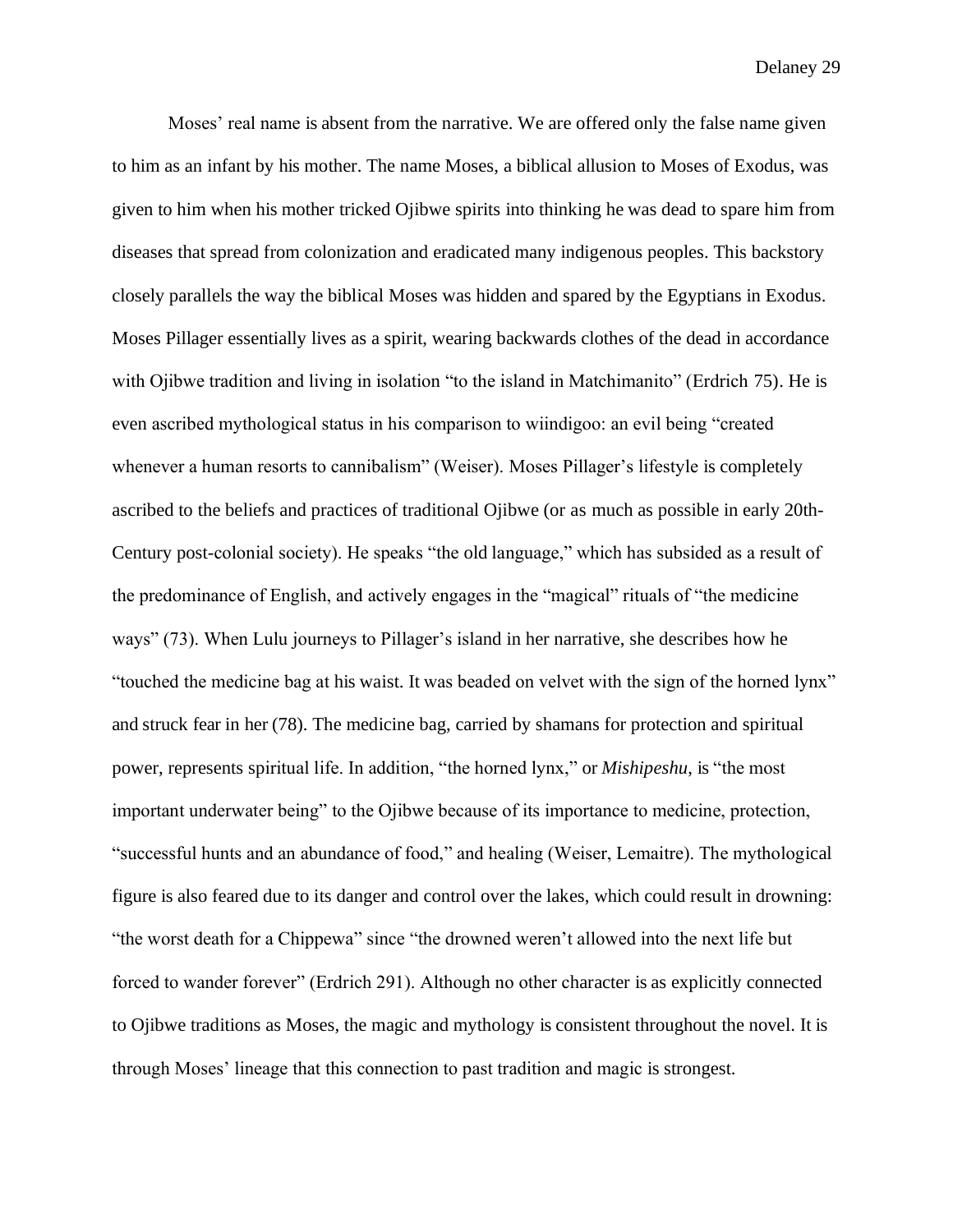In the narrative immediately preceding Lulu's introduction of Moses, we observe a narrative dominated by Catholicism. Marie Lazar's narrative juxtaposes the magical and mythological of nativism, emphasizing the conflict existing between the two in society. When Marie travels up to the reservation's convent, she describes it as "where God had only half a hand in the creation. Where the Dark One had put in thick bush, liquor, wild dogs, and Indians" (Erdrich 45). Despite Marie's Ojibwe ties, however minimal they might be through blood relation, she demonizes the native population by attributing their creation to Satan, much likethe European colonizers. Marie then equates herself to "those bush Indians who stole the holy black hat of a Jesuit and swallowed little scraps of it to cure their fevers": the "ignorant" natives who put their faith into the very thing that killed them (45). This evokes the memory of European colonization and indicates Marie's insecurity regarding her own identity, revealed through her oscillation between Satan and Catholicism. Her interests in Catholicism are not out of devotion or piety. Instead, they are sourced in her desire to surpass and prove herself to the authority of the white Catholic nuns and ultimately, herself (43,49, 57, 59, 60).

These examples establish a background of cultural and ideological conflict in the history of the family's collective-narrative, setting the tone for the more contemporary conflict that occurs later in the action of generations during the 1980s. This conflict is set in motion by the death of June Kapshaw, whose death looms over the contemporary narratives. The first narrative of the novel, one of the few examples of third-person narration, introduces June's death. Her death epitomizes the conflict of identity displayed throughout the novel:

Even when it starts to snow she did not lose her sense of direction.........Even when her heart clenched and her skin turned crackling cold it didn't matter, because the pure and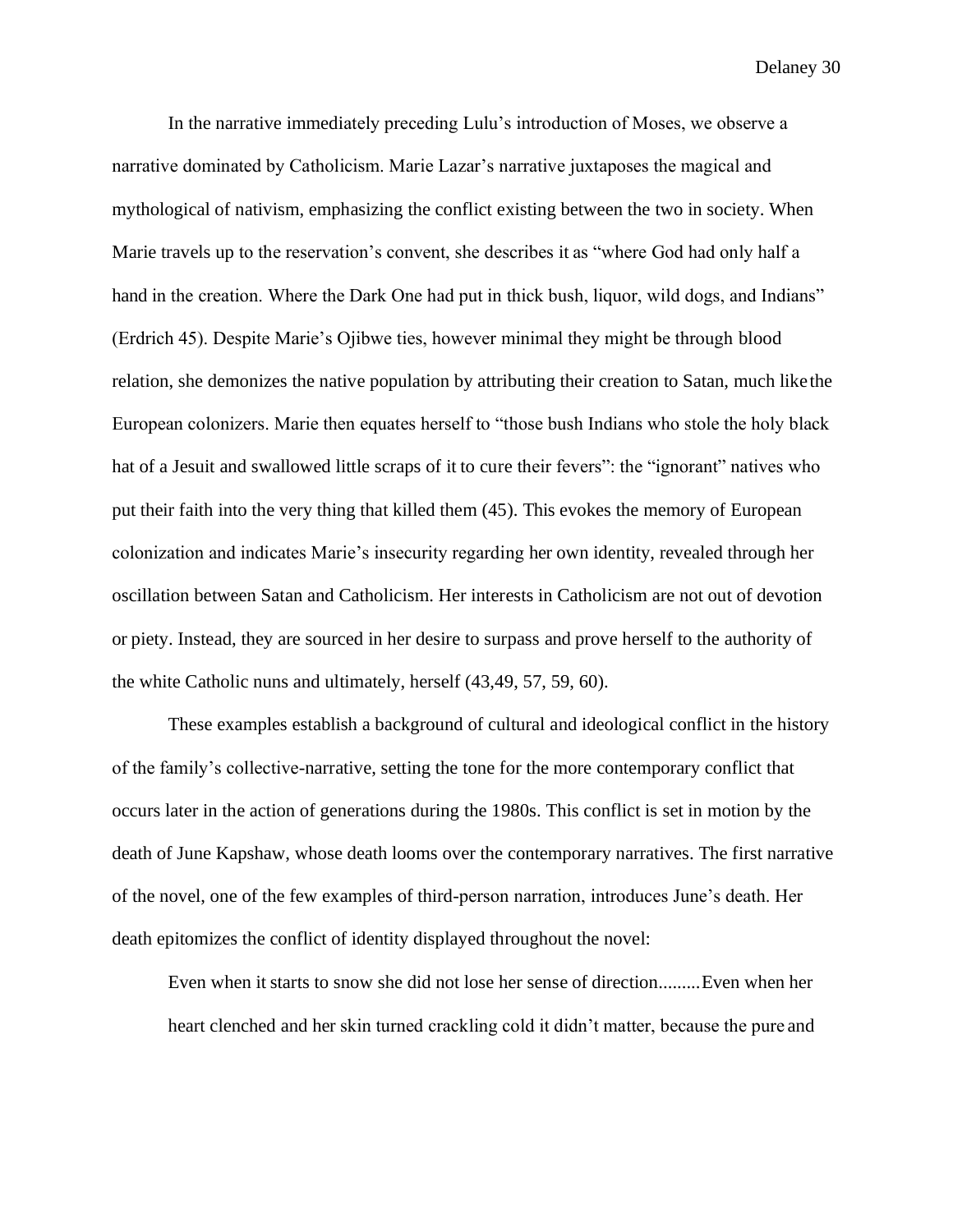naked part of her went on. The snow fell deeper that Easter than it had in forty years, but June walked over it like water and came home. (Erdrich 7)

"The pure and naked part" refers to June's spirit (or soul), which is drawn towards the reservation in death and connects her to her native origins. This description of her spirit is paired with the biblical allusion of "walking on water." This description, even in the Gospels, was seen as supernatural and magical. It was through faith that Peter was able to do the same as Jesus before failing out of fear. In addition, "forty years" is another biblical allusion; forty days and forty years both correspond with periods of struggle, temptation, and exile in Christian tradition. June's death, through its mythical and biblical description, unifies these two identities as her spirit moves towards the "natural world" of the reservation. Furthermore, the biblical allusions of faith and exile foreshadow Lipsha's struggle with identity in his later narrative.

The effect of June's death on her alcoholic ex-husband is extraordinarily similar to the effects of murder and "dark desires" on Macbeth in Shakespeare's tragedy. The history of Gordie's abusive relationship with June haunts him and consumes his sanity, observed as he speaks to her spirit in a drunken state: "I was a bastard, but so were you" (Erdrich 213). Similar to the visual illusions that haunt Macbeth, Gordie sees a bloody and gaunt vision of his dead wife in a mirror (214). In an attempt to escape her, he drives off and hits a deer; believing it dead, he puts it in his car. When he actually kills the deer with a crowbar, it "transforms" into June, not unlike the transfiguration in *A Midsummer Night's Dream* or the "magical illusions" in both *Doctor Faustus* and *Macbeth*. Gordie's history of abusing June is then equated with the murder of the deer: "What had he done this time? Had he used the bar? It was in his hands" (218). At this point, Gordie does not see a deer but the corpse of his ex-wife. In his delirious, drunken, and confused state, he takes the deer/June to Sacred Heart and tries to confess his murder. Sister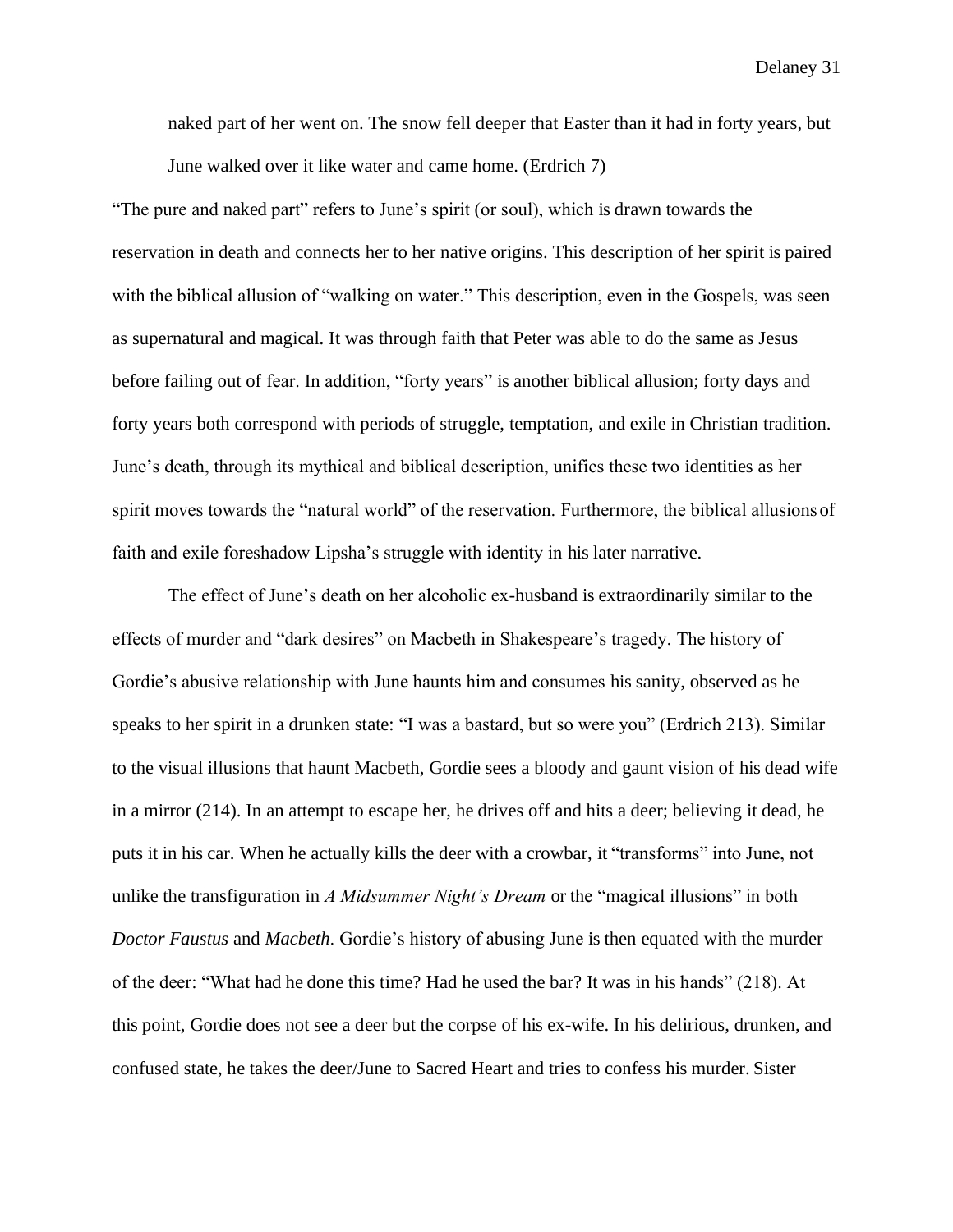Mary Martin, after his description of the events, is shocked and emotional when she discovers that Gordie killed a deer, not his wife. As a result of the magic and spirits haunting Gordie in his anguished state, he appeals to the Christian tradition of confession in a desperate attempt to absolve himself of his fictitious sin: the culmination of guilt and madness resulting from June's death. The conflation of cultural identities in Gordie, resulting from the effects of colonization and religious conversion, allows for this desperate attempt of reconciliation. In contrast, although mythology and religion are similarly present in *Doctor Faustus*, the established Christian perspective of magic/mythology and religious conflict as it pertained to Renaissance society resulted in his failure to do so.

Lipsha Morrissey, the "abandoned" son of June Kapshaw and Gerry Nanapush, is connected to the mythology and magic of Ojibwe tradition through his father, who is the son of Moses Pillager. Gerry is described as a mythological trickster, seeming to defy temporal reality in his ability to escape: "He boasted that no steel or concrete shitbarn could hold a Chippewa, and he had eellike properties in spite of his enormous size" (Erdrich 195). Lipsha, like his father and grandfather, possesses magical and mythical abilities of Ojibwe tradition: "I know the tricks of mind and body inside out without ever having trained for it, because I got the touch" (227). Lipsha, despite this "touch," is insecure of his identity until his parentage is revealed to him by Lulu. This insecurity manifests in the perversion of his magic abilities:

I told myself love medicine was simple. I told myself the old superstitions was just that- strange beliefs . . . As I walked back from the Red Owl with the rock-hard, heavy turkeys, I argued with myself about malpractice . . . I thought to myself that faith could be called belief against the odds and whether or not there's any proof. (241)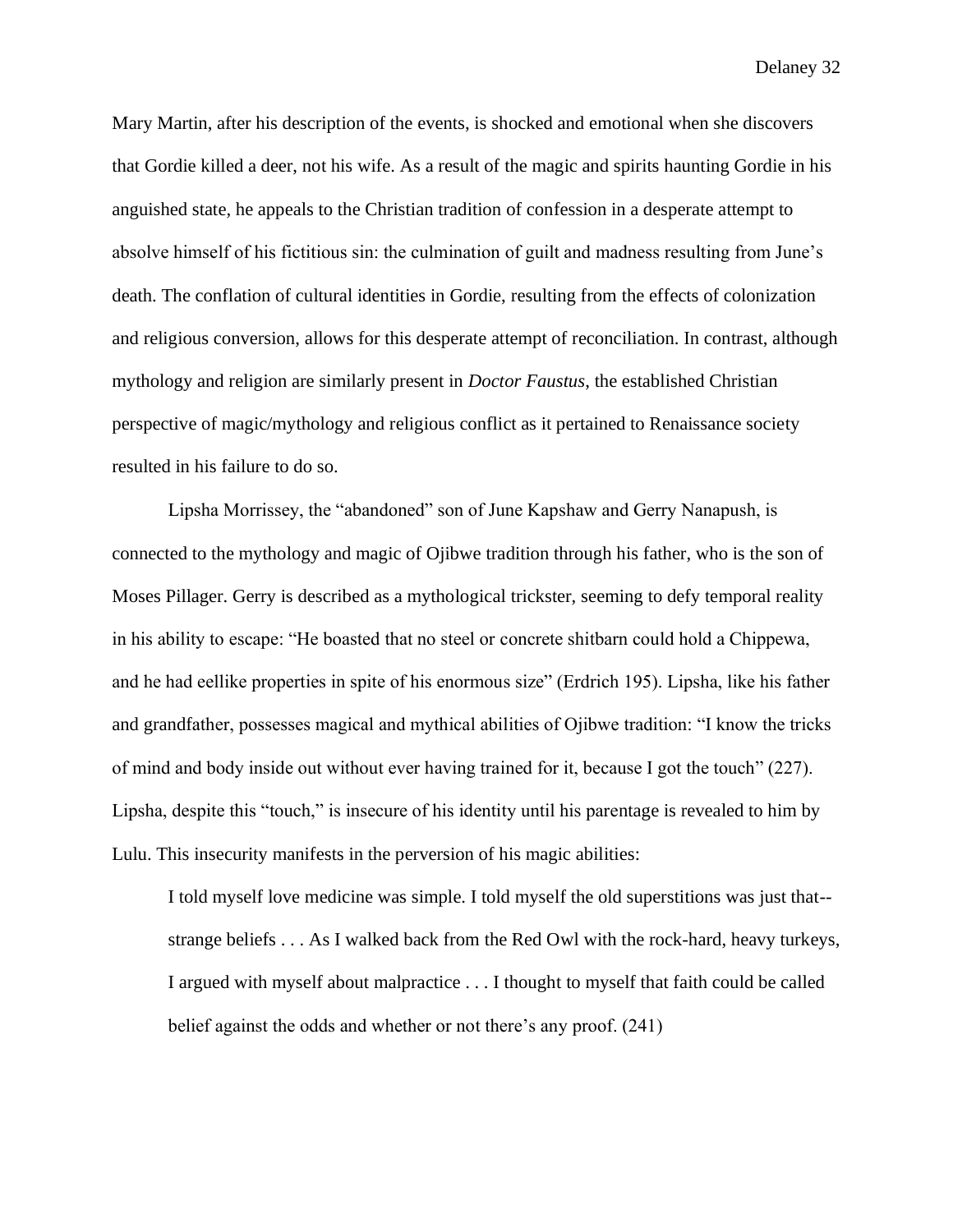Lipsha's perversion of love medicine rejects the traditional Ojibwe rules. He defies the native ideologies while still taking advantage of the concept of magical healing and love medicine, merging it with the beliefs of Catholicism in an attempt to cut corners (244). This is not unlike the colonists, who exploited the Native Americans to benefit from them. The choice of using turkey hearts, rather than a heart from another animal like a chicken, recalls the historically controversial tradition of Thanksgiving, further distorting Lipsha's practice of love medicine. The abuse of his Ojibwe roots results in Lipsha's "touch retreat [ing] back into the darkness" (247), essentially signifying that he corrupted himself in his perversion of Ojibwe identity. This corrupted identity parallels the biblical allusions faith necessary to "walk on water" and the struggle and exile associated with "forty years" mentioned in relation to June's death. Lipsha's "touch" returns only after he sees his egregious error and reconnects with nature through pulling weeds (254).

Lipsha's union with his father and the winning of June's car in a game of poker fully connects him with his identity and Ojibwe roots, previously absent with the anonymity of his parents. Gerry recognizes Lipsha as his son, "a Nanapush man," through "the odd thing with [their] hearts"; this surely relates to their mutual "form[s] of touch" (Erdrich 332). Lipsha, in his return to the reservation with June's car, achieves a sense of security in his identity: "I'd heard that this river was the last of an ancient ocean, miles deep, that it once covered the Dakotas and solved all our problems . . . So there was nothing to do but cross the water and bring her home" (333). This passage clearly illustrates Lipsha's connection with his indigenous identity and roots. Sanders argues that "bring her home," referring to the car, signifies June's spiritual return home through Lipsha (153). Indeed, there is a clear parallel between Lipsha crossing water to return to the reservation and June's spiritual return when crossing the snow in the beginning of the novel.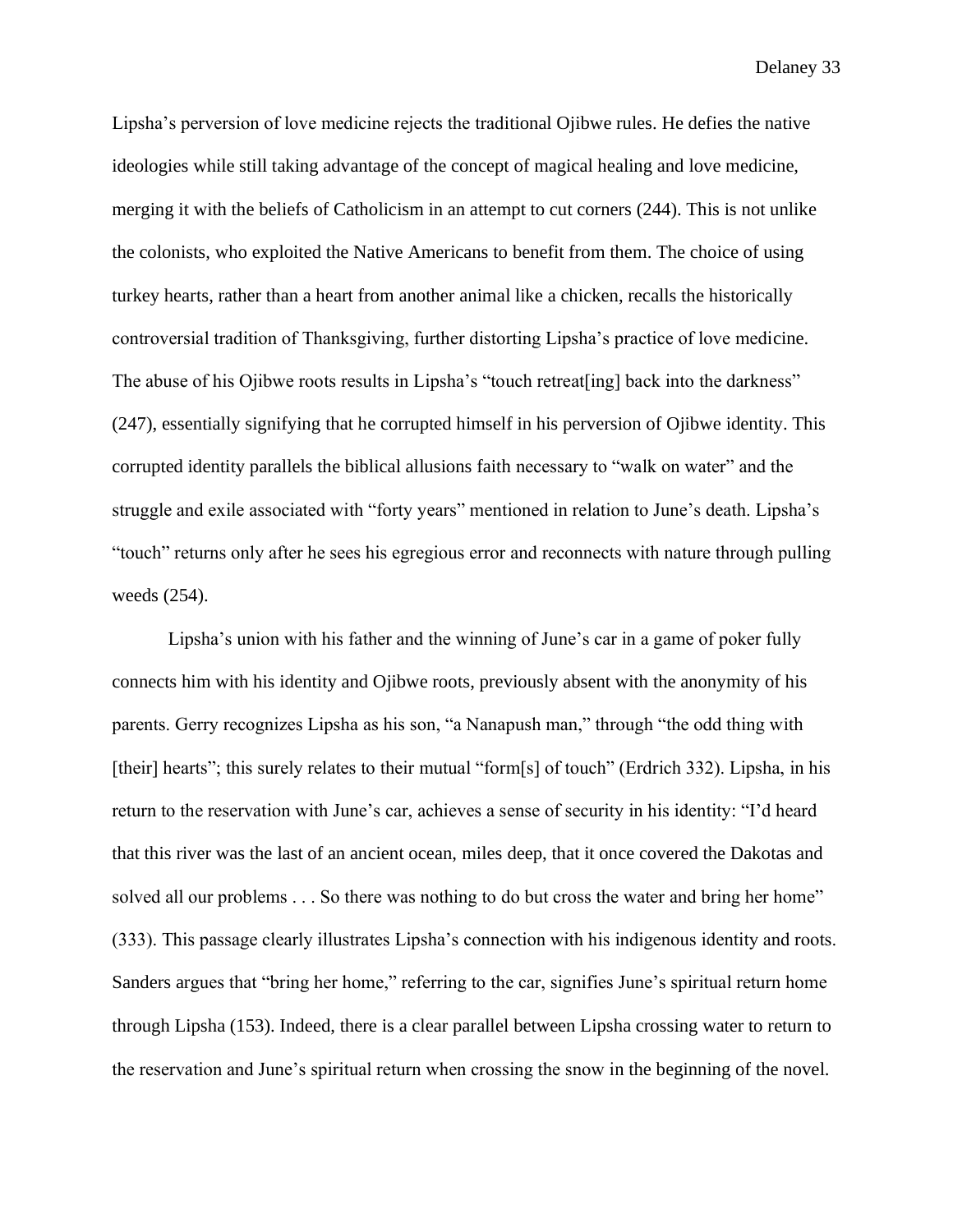This return home-- a return to magical and cultural identity-- frames the novel through two "endings": June's death in the beginning and Lipsha's return with her car in the conclusion.

Similar to Erdrich's narrative, Haruki Murakami's 2005 novel *Kafka on the Shore* depicts the eponymous character's quest for identity through the use of religion and mythology as it is relevant to Murakami's culture and experiences as a Japanese author. Matthew C. Strecher argues that Murakami uses 'magic realism' "as a tool to seek a highly individualized, personal sense of identity" (269) in response to the "threat to the development of self or individuality" of 1970s Japan, which resulted from the decline in public political concerns as the Japanese "became consumed by material goods" in their "determination to share in the wealth and affluence of the country" (264). Accordingly, Murakami's writing habitually rejects "traditionalistic nationalistic Japan[ese]" literature: the '"pure' literature [of] the highest ideal," which consists of "strict generic styles" (Yeung 3).

Murakami's style manifests through the conflation of Western classicism and Japanese religious traditions. We observe that it not only aligns with the rejection of "pure literature," it also parallels the increasing influence of Western culture in modern-day Japan (Rowland). While Strecher asserts that Murakami's 'magic realism' functions as establishing identity "rather than as a rejection of the thinking of one-time colonial powers or the assertion of a national (cultural) identity based on indigenous beliefs and ideologies," if we apply the similar effects of postcolonial identity with Murakami's postmodern style we observe that the concurrent use of magic/mythology and religion in *Kafka on the Shore* creates identity through a process of globalization. The idea of globalizing culture and identity, although not comparable to postcolonialism through intent or action, yields similar results through the expansion of cultural influence on a larger and continued scale.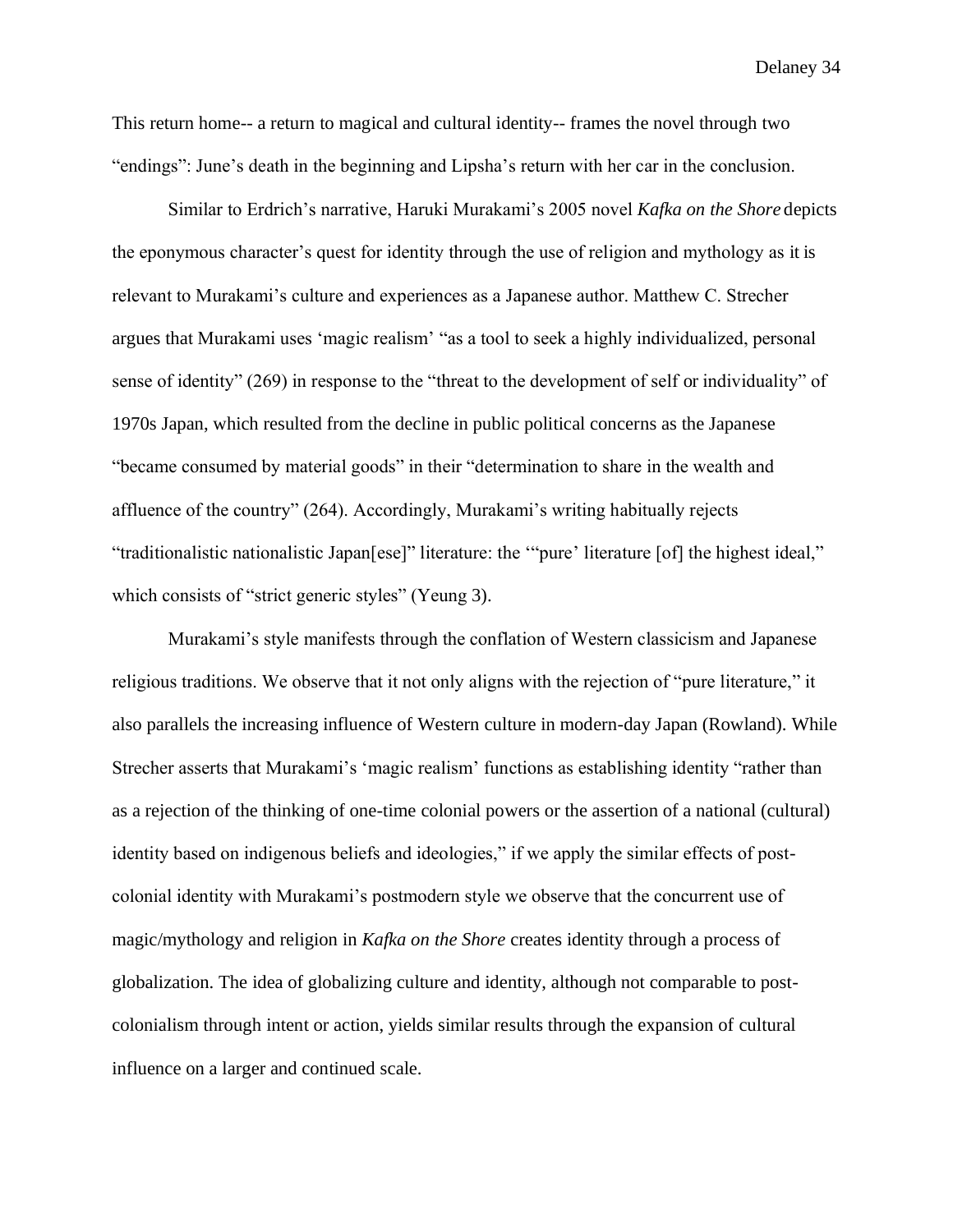In Murakami's fiction, the metaphysical realm, *achiragawa* or "over there," is both psychological and spiritual; the "magical," as Strecher attests, "is presented through "the mechanism [of this] 'other world'" (15). He discusses the connection of "the illusion" of the metaphysical realm with the traditional Shinto tradition of souls and the spirit world: "in addition to the body we can see and touch, people thought there was another, more exquisite and detailed body, invisible to our eyes" (23). The psychoanalytical interpretation of this metaphysical realm is similar to "traditional visions of the underworld, of the mystical 'world soul,' and the spirit world" (71). Strecher describes it as, among other things, "an unconscious shared space, similar to Jung's collective unconscious" (71) In addition, the idea of Jung's "collective unconscious" makes sense of the conflation of Western and Japanese religion and mythology. These factors of the metaphysical realm and its connection to Kafka contribute to his prophecy and sequential quest for identity, as is maintained by Strecher (25).

The most obvious mythological material in the narrative is the Oedipus myth. In addition to its explicit reference in the narrative, much of the action and plot is due to the influence of the myth. Prior to Kafka's connection to Oedipus, we observe various allusions to different components of this classical myth. In the beginning of the narrative, Kafka converses with "a boy named Crow," who is the metaphysical, spiritual, alter-ego of Kafka, about his impending plan to run away from home (Murakami 1). Crow introduces the concept of fate, comparing it to a sandstorm in a way that metaphorically communicates the conflict of fate vs free will:

**Sometimes fate is like a small sandstorm that keeps changing directions........This storm is you. . . . So all you can do is give in to it ......When you come out of the storm you won't be the same person who walked in. That's what this storm is all about.** (Murakami's boldface 5, 6)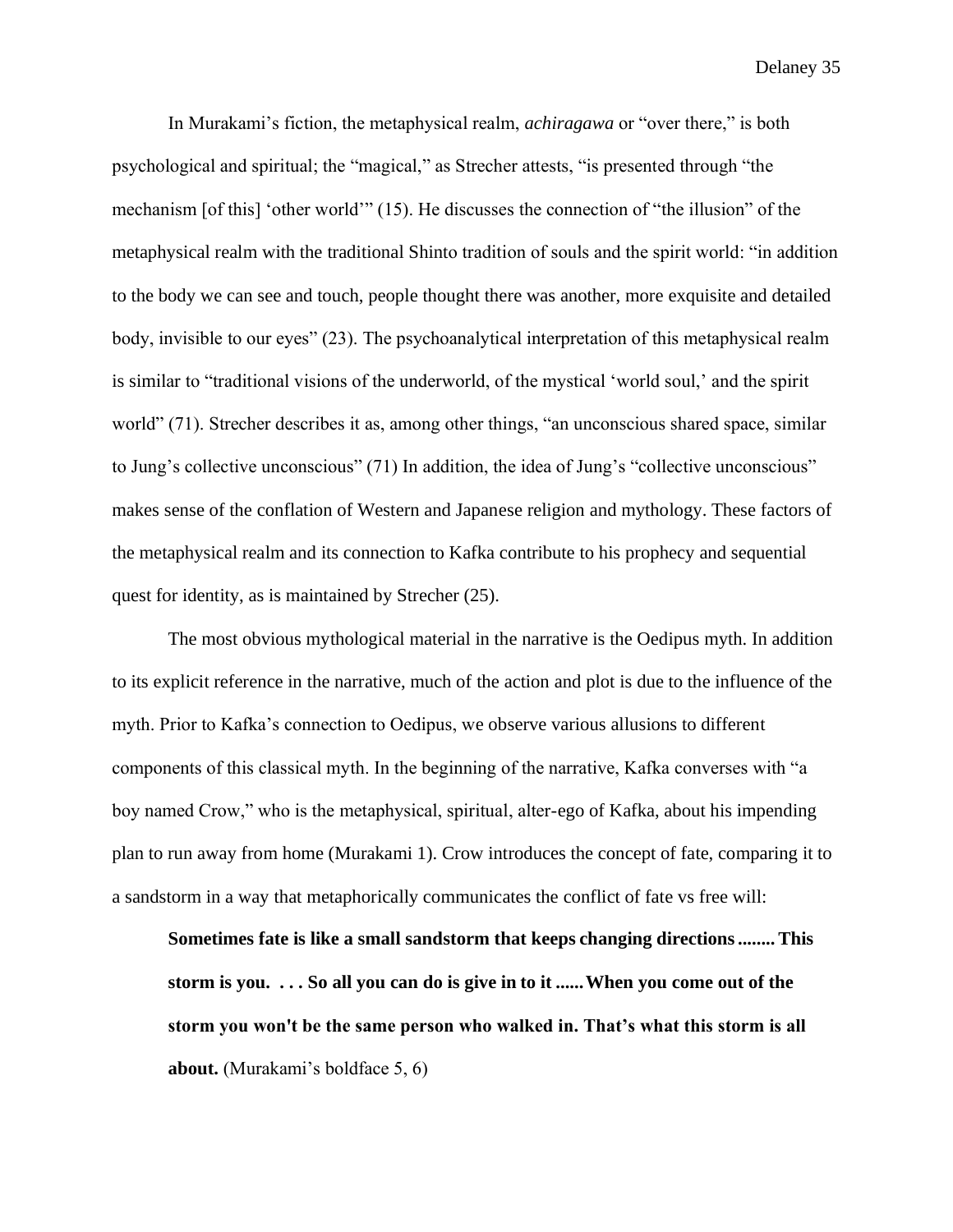The possibility of free will is absent from this conversation between Kafka and Crow; instead, the pair imagines this cryptic prophecy, its inescapable fate, and the resulting transformation that is expected as a result. Kafka and Crow's view of free will here is similar to that of Dr. Faustus' in Marlowe's tragedy. The path both Kafka and Faustus are on cannot be altered by choice or any decision; instead, it is decided by the fate that is already determined. Kafka follows this direction of fate as a runaway and allows it to guide him to Komura Library (95).

Upon discovering the news of his father's murder, Kafka discusses the interrelation of fate and identity with Oshima, the befriended librarian who explicitly compares himself to the hermaphrodite myth. Now, the conflict of fate and free will is presented as conflicting with Kafka's sense of identity: "it's like my identity's an orbit that I've strayed away from" (199). Oshima metaphorically equates Kafka with Oedipus, explaining the irony of virtue aiding the tragic in Greek tragedies and its function as a metaphor: "everything in life is metaphor" (200). Shortly after, Kafka is literally equated with Oedipus through the revelation of the curse/prophecy his father gave him: "That prophecy is like a timing device buried inside my genes, and mother can change it. *I will kill my father and be with my mother and sister*" (202). The revelation of this Oedipal prophecy makes sense of Kafka's earlier thoughts of whether or not Sakura is his unknown sister, their initial sexual encounter, and Kafka's ponderance on the possibility of Miss Saeki as his mother (24, 33, 91, 92, 40).

Kafka suggests that his father, the famous sculptor Koichi Tamura, "was connected to something very unusual" (203). Oshima elaborates on this, describing him as "something beyond good and evil. The source of power" (203). The previous chapter details the "murder" of Koichi Tamura in the alternating narrative of Nakata, who is connected metaphysically to Kafka and consequently carries out half of Crow's earlier prophecy (139). Prior to the revelation of the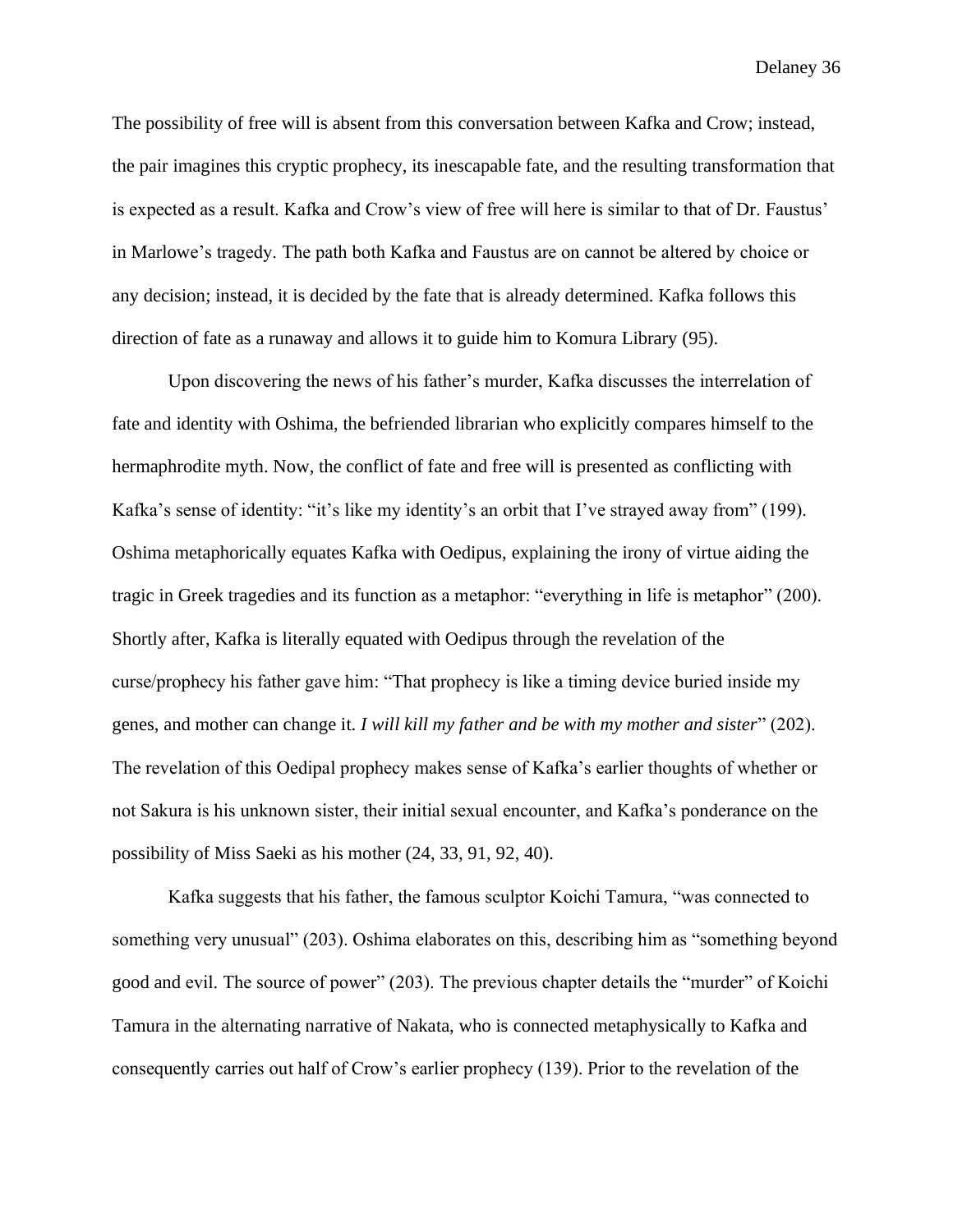Oedipal prophecy and death of Kafka's father, we are introduced to Tamura as "the iconic figure" Johnnie Walker:

Anyone who enjoys whiskey would recognize me right away . . . I'm famous all overthe

world. .......I've just borrowed his appearance and name. (126)

Another "capitalist icon" is encountered later by Hoshino when he and Nakata are searching for the entrance stone to the metaphysical realm. Introducing himself and borrowing the appearance of Colonel Sanders, this figure's description of himself parallels Oshima's remark about Kafka's father: "Since I'm neither god nor Buddha, I don't need to judge whether people are good orevil. Likewise, I don't have to act according to standards of good and evil" (284). These figures correspond with the traditional religion of Shintoism; they are spiritual entities: kami. As Strecher notes, the "will and desire of [kami] reflects culture" (119), and this explains the kamis' adopted identity of capitalist icons in a society most concerned with "consumer capitalism" (266). Additionally, both these capitalist figures belong to the metaphysical realm; Johnnie Walker instigates the prophecy that disrupted both temporal reality and the metaphysical while Colonel Sanders' "function" is to correct it (Murakami 284, 285).

Koichi Tamura/Johnnie Walker, like Kafka, is connected to classical myth as well as to traditional Shinto beliefs. This connection adds its contribution to Kafka's quest for identity. In the alternating narrative, Nakata searches for a missing cat and discovers that Johnnie Walker, the "cat-catcher," kills the "missing" cats, eats their hearts and "collect[s] their souls" to create "a special kind of flute" in order to "collect even larger souls" (Murakami 140). Strecher's book discusses the parallels between this scene in *Kafka on the Shore* and the Homeric hymn where the god Hermes constructs a lute from a tortoise: "Living, you shall be a spell against mischievous witchcraft; but if you die, then you shall make sweetest song" (qtd. in Strecher126).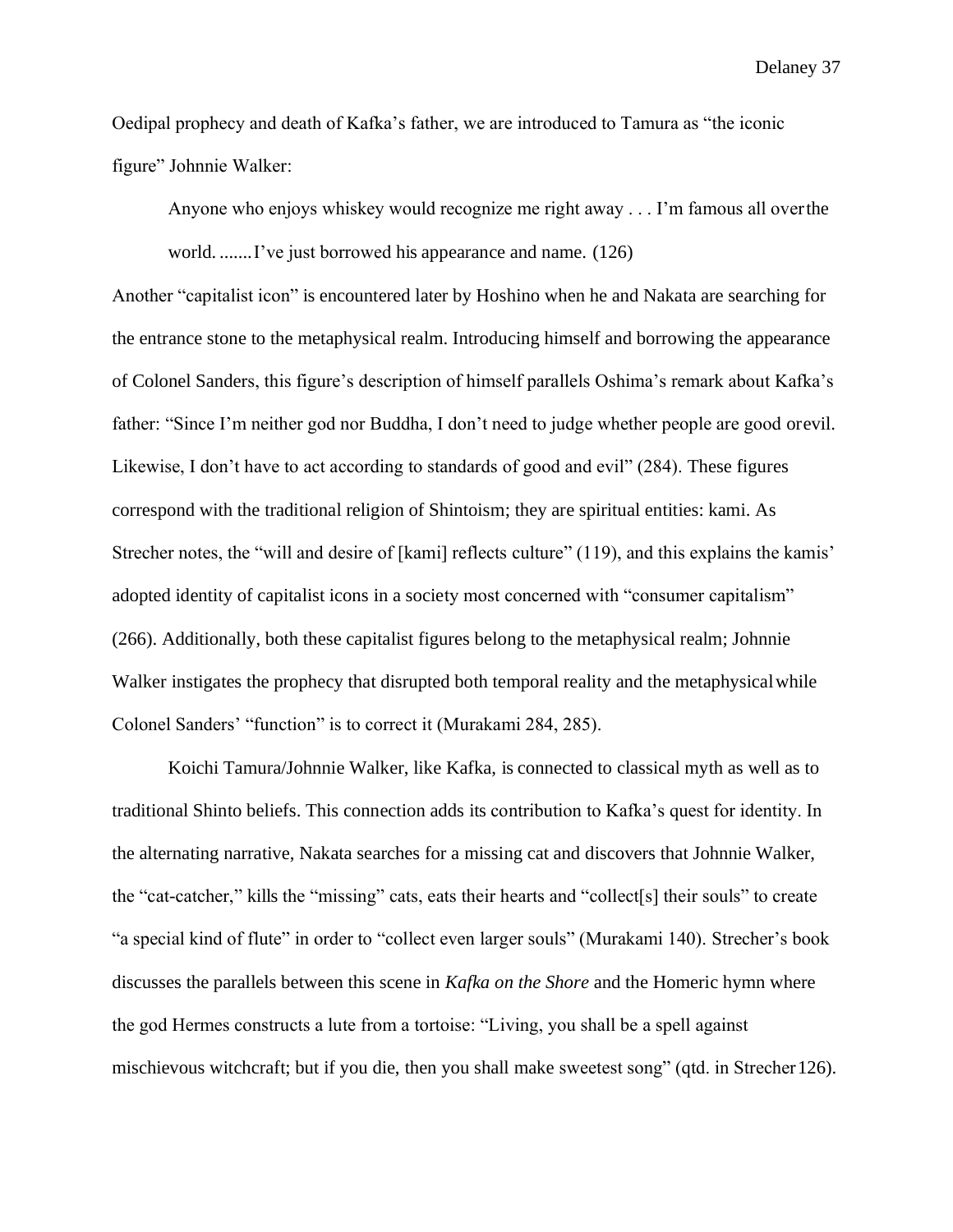Kawai Hayao's comparison of Hermes and Johnnie Walker extends beyond the act of sacrificing animals to construct musical instruments, observing their similar demeanor and attitude, which does not align with the moral binary of the "human realm" (qtd. in Strecher 126). Hayao observes the mutual disconnect present in the concepts of good and bad in the kami figure of Johnnie Walker and the classical god Hermes, conflating the description of kami as existing "beyond good and evil" (Murakami 203). In Hayao's view, Tamura/Walker is both classical and Japanese; this conflated mythology is passed through to his son and applies to him through both their lineage and the prophecy that is passed down through his genetic code.

Nakata murders Tamura/Walker, as is the intention of the kami figure, in the conclusion of the previously discussed scene; he functions metaphysically as Kafka and undertakes the first part of completing the prophecy. Tamaka/Walker recognizes the metaphysical shift in identity that occurs:

You're no longer yourself . . . The most important thing of all. *O, full of scorpions is my mind!* (Murakami 148).

The explicit reference to the magical and psychological illusions of Macbeth's madness corresponds with the magic/spiritual shift occurring metaphysically and within Nakata. Kafka also recognizes his own spiritual/magical agency in this shift: "I'd lost consciousness for a few hours. About waking up in the woods behind the shrine, my shirt sticky with somebody's blood . . . But *In dreams begins responsibilities*, right?" (203, 204). This initial completion of part of the Oedipal prophecy, carried out in the metaphysical/magical/spiritual realm of the narrative, is beyond Kafka's free will or conscious decision; the remaining pieces of the prophecy, however, are more intentionally executed.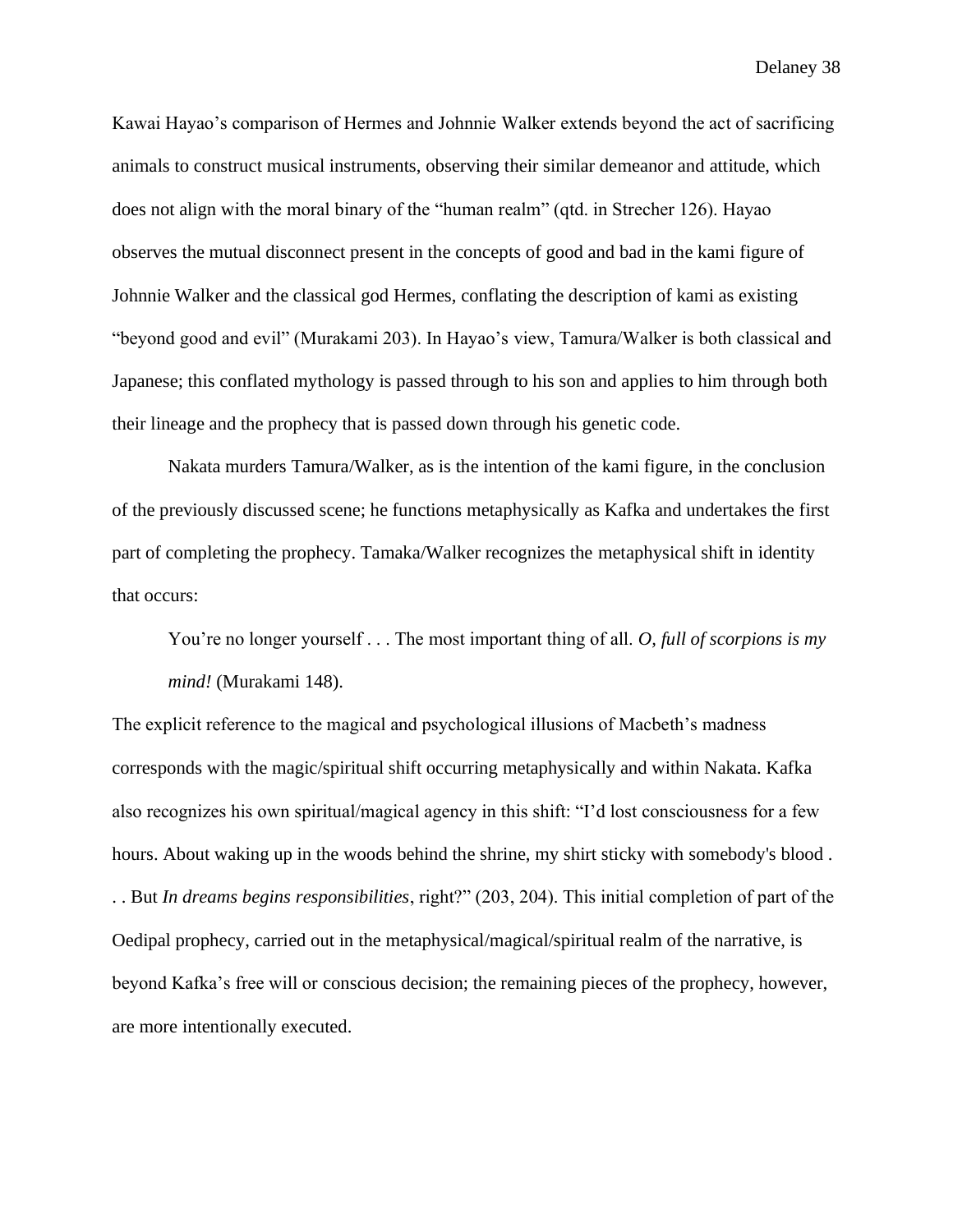Miss Saeki functions as Kafka's missing mother; it is not of great importance whether or not this is factually true because the greater importance is the belief of this possibility. Kafka falls in love with the fifteen-year-old "living spirit" of Miss Saeki that visits him at night; the concept of ghosts and spirits in Japan, in addition to Shintoism, traces back to the beliefs of the indigenous Ainu. In the novel, Oshima explains "living spirits" as part of our metaphysical realm, observed during the Heian period (Murakami 225). When Kafka first fornicates with Miss Saeki, it is not with her spirit version of the metaphysical realm but with the sleepwalking Miss Saeki of "real life" (280). Her dreaming state places this scene within the metaphysical and Kafka and Miss Saeki become intertwined through their metaphysical connection, continuing their sexual relationship until shortly prior to Miss Saeki's death: "You tell her she must know who you are . . . Your lover- and your son. The boy named Crow. And the two of us can't be free" (281, 319). This language of fate is due to the overlying prophecy they are both part of: Kafka embraces the decision of Miss Saeki as his mother as well as his choice to continue with their relationship.

This decision to embrace the fate of his Oedipal curse continues with Kafka's fulfillment of the prophecy during his dream:

**You've already murdered your father and violated your mother– and now here you are inside your sister. If there's a curse in all this, you mean to grab it by the horns and fulfill the program that's been laid out for you.**

(Murakami's boldface 370)

Strecher, in his book, discusses "the superb irony of these acts being carried out as an act of will (albeit in the metaphysical world) [in] that they allow Kafka to succeed where Oedipus failed: he completes the prophecy placed in his path . . . and in so doing turns it to his advantage" (148).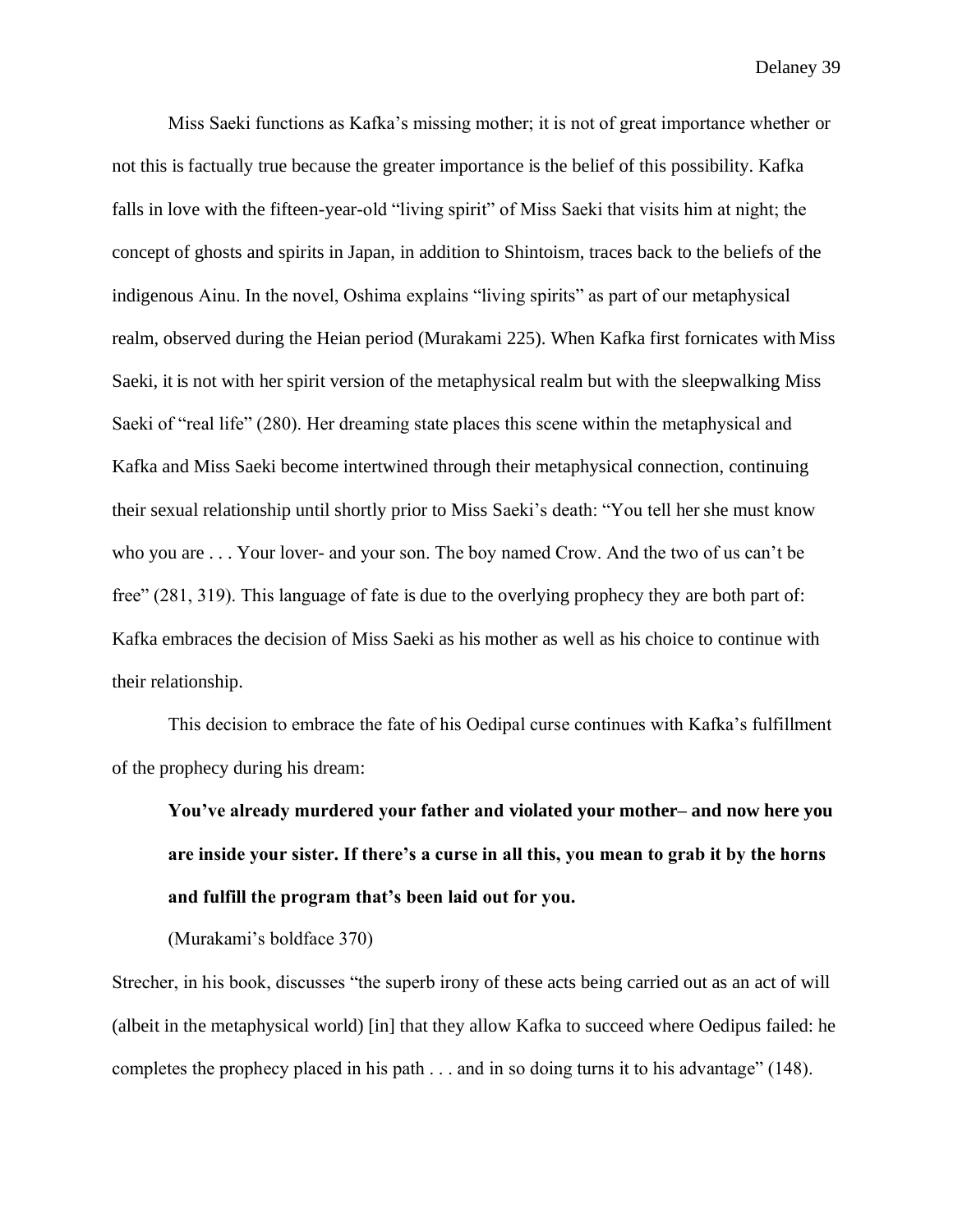Despite the imposition of free will and choice that Kafka exudes through the process of completing his prophecy, the curse in his "DNA" continues to prevent him from completing his quest for identity (Murakami 387).

When Kafka enters the metaphysical realm in the climax of the intersecting plots of his and Nakata's narrative, he forgives the spirit of Miss Saeki and releases the anger and control resulting from his mother's abandonment of him. In this forgiveness, Miss Saeki offers Kafka her blood, which he ingests before returning to "reality" (Murakami 444). As Strecher observes, this consumption of blood "replaces (or at least dilutes) the hated blood of his father . . . He has not so much "cheated" fate as he has simply forced it to work in his favor" (150). Thus, in securing a "blood relationship" with his mother, Kafka completely carries out both the prophecy of his father and the prophecy discussed with Crow at the beginning of the narrative, securing his identity through his connection to his mother similar to Lipsha's connection to his parents in *Love Medicine*. The mythological and religious/spiritual elements that made up the components of the prophecy function within Kafka's own identity and mimic the identity of Murakami's writing, where it creates "confrontation between generations" and "destruction of old collective narrative . . . in favor of the individual" (157). In this way, the content matches the form; in a postmodernist conflation of mythology and religion, Murakami creates a globalized identity for both his narrative and Kafka, reacting to relevant contemporary issues of culture and society in Japan.

Our discussion of Renaissance drama and 'magic realism' literature examined the way in which three texts from each respective category and time period treat mythology and religion. We observed the way Marlowe's *Doctor Faustus* interrelates mythology and religion in correspondence with the contemporary threats of society and intellection that challenged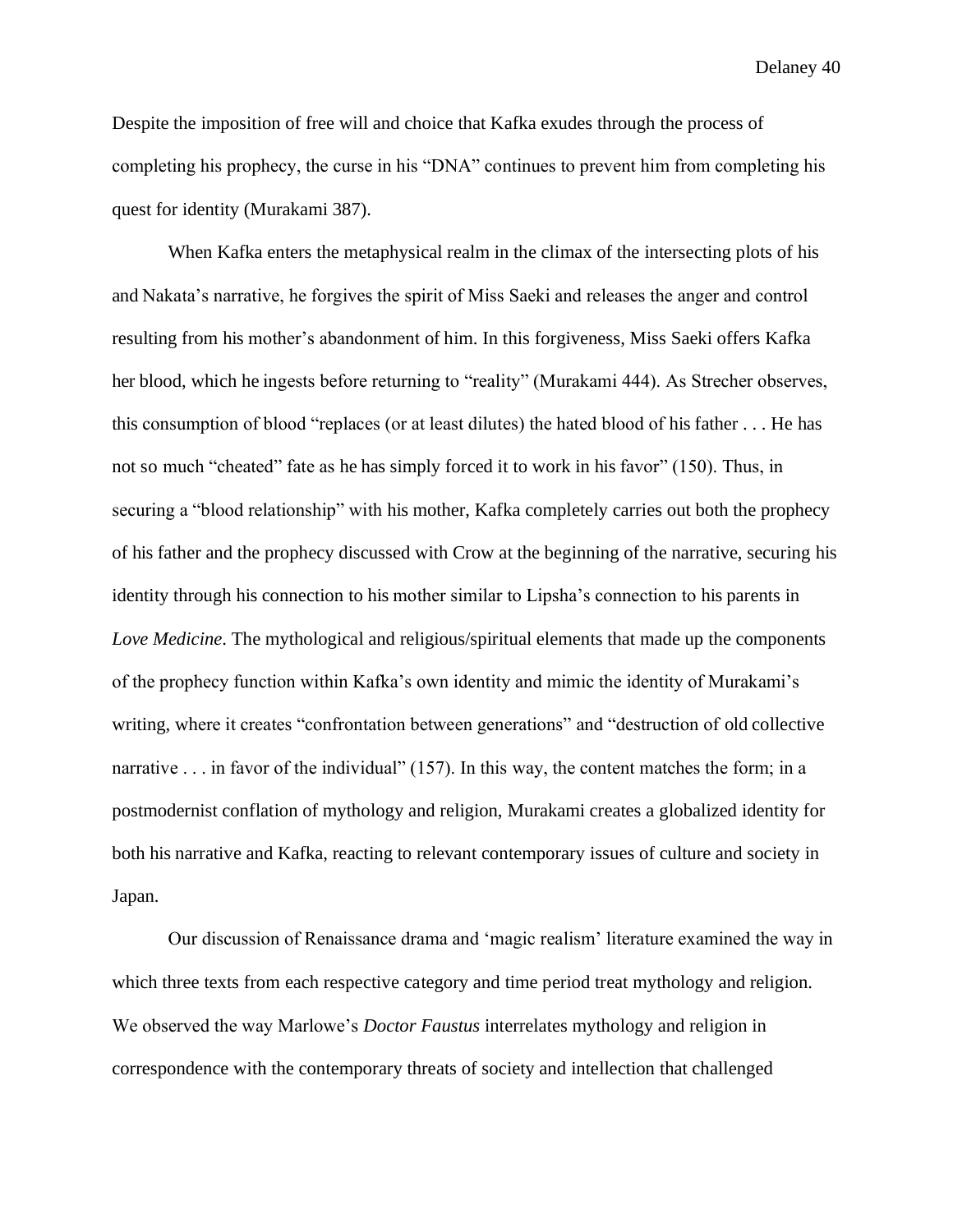Christian tradition. In *A Midsummer Night's Dream*, Shakespeare uses mythology, along with a brief nod to Scripture and the underlying universal order of Christian tradition, to correspond with the agreeing contemporary views of Renaissance Neoplatonism and Christianity in the function of poetics. Shakespeare's *Macbeth* treats religion and mythology similarly to *Doctor Faustus*, creating parallels and perpetuating beliefs and ideals relevant to James I, the reigning monarch. Each of our examined Renaissance dramas contain many more examples and other functions of mythology and religion. The differences among the treatment of religion and mythology in our Renaissance examples is apparent. Where we observe mythology and religion functioning with strong and direct relevance to political and religious discourse, as in *Macbeth*  and *Doctor Faustus*, we again observe other examples where the function is more subdued and implicit in the relevance to social or philosophical statements, such as in *A Midsummer Night's Dream*. The differences in the treatment and function of religion and mythology in these examples, however, are unified in the sense that each author uses elements of both in correspondence to contemporary concerns in their society. Our brief examination and analysis reveals the way in which Renaissance authors employed both mythology and religion as a reaction to contemporary culture and society, rather than simply for poetic convention orstyle.

The more recent literature of 'magic realism,' on the other hand, is not guided by culturally relevant conventions of classicism or a predominant style that calls for the explicit use or presence of mythology and religion. Regardless, we observe components of both, in correspondence with the 'magic' of 'magic realism,' dominating the narratives of all three of our examples. Isabel Allende's *The House of Spirits* uses religion and mythology as it is relevant to the culture of Latin America; both function to emphasize the historical and political conflicts that affected the society, reacting against the structure and order, which upset the originaltraditions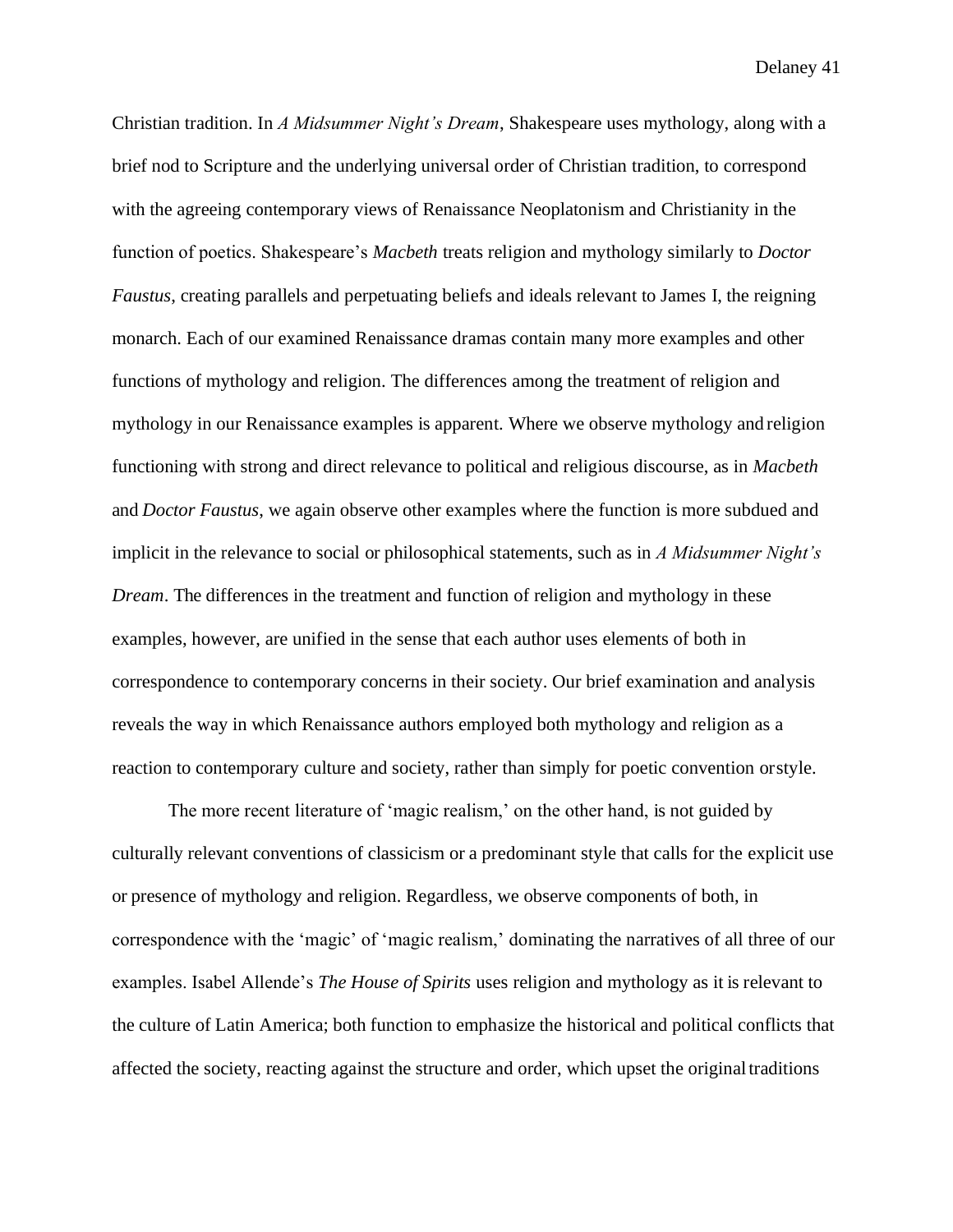and culture, imposed by colonialism. In the same spirit, Haruki Murakami's *Kafka on the Shore*  uses traditional Japanese religion alongside mythology of Western classicism in order to reject the Japanese traditionalism and nationalism of previous generations while simultaneously using it to establish identity in the content of his narrative; the globalized quest for identity through mythology and religion parallels the intent and effect in our other examples of 'magic realism.' Louise Erdrich's *Love Medicine,* similar to *The House of Spirits*, uses mythology and religion to accentuate the issues of identity that affect contemporary Native Americans, resulting from European colonization and religious conversion. As with the Renaissance dramas, the examples discussed are not the only ones present in the narratives; for the sake of our study, however, these examples do well to illustrate the authors' use and function of both mythology and religion. In our discussion, we observed similar comparisons between Renaissance literature and 'magic realism' literature; we also observed comparisons that revealed the subversion of function and intention of examples in religion and mythology. The apparent reversal of Renaissance functions of mythology and religion in 'magic realism,' such as through the proliferation of magic/mythology and the decline of Catholicism in *Love Medicine*, reveals the way in which 'magic realism' rejects what is traditionally that of European colonization and/or of dominant oppressive culture. Furthermore, mythology and religion in 'magic realism' literature displays the same unification observed in Renaissance literature: each of our authors use elements of both to voice contemporary issues of society and culture as it is historically and socially relevant.

In a discussion of his novel *Kafka on the Shore*, Haruki Murakami explains that "[he] didn't have [the Oedipus myth] in mind at the beginning. Myths are the prototype for all stories. When we write a story of our own it can't help but link up with all sorts of myths. Myths are like a reservoir containing every story there is" (Murakami). Northrop Frye would have absolutely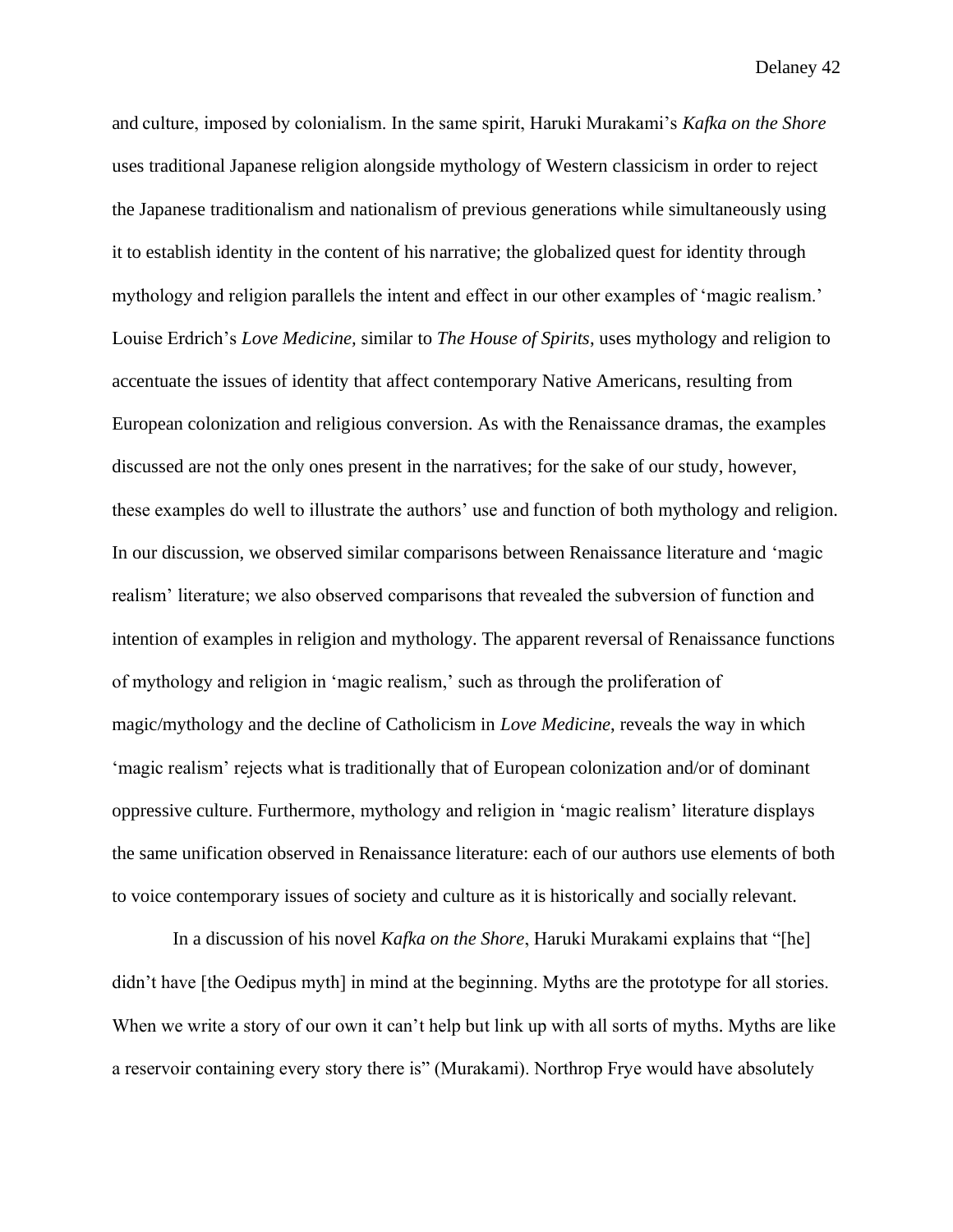agreed with this assessment. Murakami's assertion that myths are present in all literature does not make our comparison of Renaissance and 'magic realism' literature redundant. Rather, it proves the early assertion of this discussion that Frye's notion of the procession of literature allows for the inclusion of 'magic realism,' especially in relation to the similar treatment of mythology and religion to Renaissance literature. Regardless of whatever Murakami's original intentions were, he made the decision to explicitly incorporate the mythology in his narrative, as did all our other examples of literature; this is the same for the religious examples, which largely function and correspond with the moral and social functions of mythology and is in itself a form of mythology. The inclusion of both religion and mythology in the writing of our five authors, separated by many hundreds of years and thousands of miles, reveals how 'magic realism,' like Renaissance literature, makes the conscious decision to use mythology and religion as a reaction to contemporary issues in society, culture, and politics; our 'magic realism' authors, therefore, display intention and execution that is shared with that of the Renaissance. The comparison of Renaissance drama and 'magic realism' literature does not attempt to argue that similarities observed in religion and mythology result in a profound discovery. It certainly does not; both mythology and religion have been used similarly long before the existence of literature. The comparison does reveal, however, that the contemporary literature of 'magic realism' actively strives towards a traditional use of mythology and religion, similar to that of Renaissance literature, in order to give voice to aspects of humanity which are difficult to explain otherwise, even in an era moving faster towards facts and secularization and further from magic and religion, then ever before on a global scale.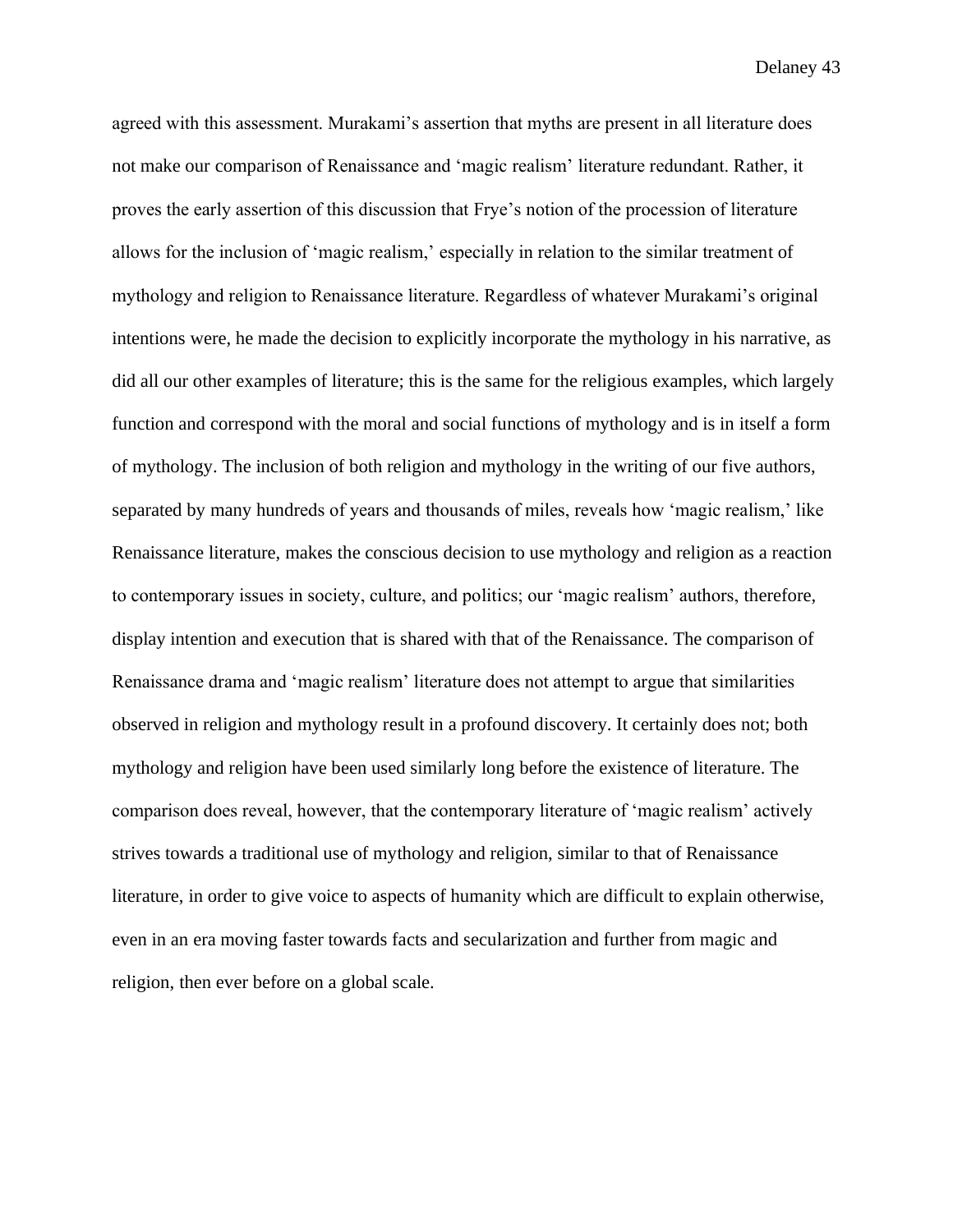## Works Consulted

Allende, Isabel. *The House of Spirits*. Trans. Magda Bogin, Atria Paperback, 2015.

- Antoni, Robert. "Parody or Piracy: The Relationship of *The House of the Spirits* to *One Hundred Years of Solitude*." *Latin American Literary Review*, vol. 16, no. 32, Jul. - Dec. 1988, pp.16-28.
- "Barabbas." *Encyclopædia Britannica.* 2 Mar. 2018, [www.britannica.com/topic/Barabbas-biblical-figure.](http://www.britannica.com/topic/Barabbas-biblical-figure)
- Barber, C. L. "The Form of Faustus' Fortunes Good or Bad." *Christopher Marlowe's 'Dr. Faustus': Text and Major Criticism*. Ed. Irving Ribner, The Odyssey Press, 1966, pp. 173-199.
- Bell, James and Neha Sahgal, et al. "Religion in Latin America." *Pew Research Center's Religion & Public Life Project*, Pew Research Center, 7 Sept. 2017, [www.pewforum.org/2014/11/13/religion-in-latin-america/.](http://www.pewforum.org/2014/11/13/religion-in-latin-america/)
- Bell-Villada. "Magic and Realism in History: Magical Realism vs. the Fantastic Today." *Critical Insights: Magical Realism*, Ed. Ignacio López-Calvo, Grey House, 2014, pp. 49- 69.
- Bradley, A. C. *Shakespearean Tragedy: Lectures on Hamlet, Othello, King Lear, Macbeth*. 2nd ed., Macmillan, 1905.
- Bush, Douglas. "Classical Influences in Renaissance Literature." *Martin Classical Lectures*, vol. 8, Harvard UP, 1952.
- Cartwright, Mark. "Ghosts in Ancient Japan." *Ancient History Encyclopedia*, 25 Apr. 2019, [www.ancient.eu/article/1059/ghosts-in-ancient-japan/.](http://www.ancient.eu/article/1059/ghosts-in-ancient-japan/)
- Cox, John D. "Religion and Suffering in Macbeth," *Christianity and Literature*, vol. 62, no. 2, Winter 2013, pp. 225-240.
- Downes, Margaret J. "Narrativity, Myth, and Metaphor: Louise Erdrich and Raymond Carver Talk about Love." *MELUS*, vol. 21, no. 2, Summer 1996, pp. 49-61.

Erdrich, Louise. *Love Medicine.* Newly Revised Edition, Harper Perennial, 2009.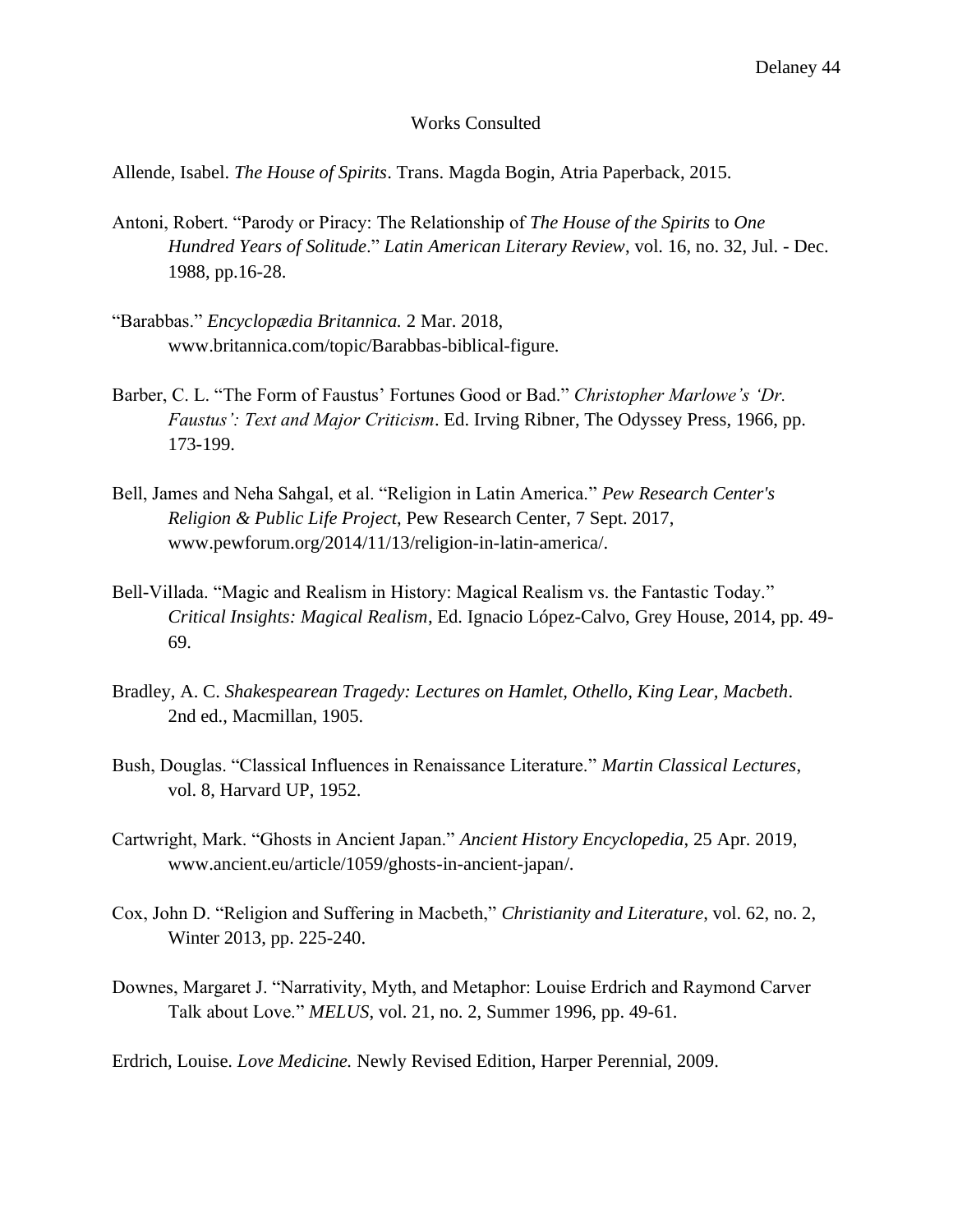- Evans, G. Blakemore. "The Supernatural." *Elizabethan~Jacobean Drama: The Theatre in its Time*, A & C Black, 1990, pp. 262-281.
- Farry, Eithne. "P.S. Profile." *Love Medicine.* Newly Revised Edition, Harper Perennial, 2009, pp. 31-32.
- Frye, Northrop. *Anatomy of Criticism*. Princeton University Press, 1957.
- Heing, Bridey. "Louise Erdrich on Her Fiction: 'I'm Writing out of the Mixture of Cultures'." *The Guardian*, Guardian News and Media, 5 Sept. 2015, [www.theguardian.com/books/2015/sep/05/louise-erdrich-library-of-congress-prize](http://www.theguardian.com/books/2015/sep/05/louise-erdrich-library-of-congress-prize-)american-fiction.
- Hudson, Rex A., editor. "Religion in Historical Perspective." *Chile: A Country Study*, GPO for the Library of Congress, 1994, countrystudies.us/chile/52.htm.
- "Isabel Allende." *Biography.com*, A&E Networks Television, 15 Apr. 2019, [www.biography.com/writer/isabel-allende.](http://www.biography.com/writer/isabel-allende)

Kermode, Frank. "Macbeth." *The Riverside Shakespeare*, Ed. G. Blakemore Evans, et al., 2nd ed., Houghton Mifflin Company, 1997, pp. 1355-1359.

- Lemaitre, Serge. "Mishipeshu." *The Canadian Encyclopedia*, 2015, [www.thecanadianencyclopedia.ca/en/article/mishipeshu.](http://www.thecanadianencyclopedia.ca/en/article/mishipeshu)
- Marlowe, Christopher. *The Tragical History of Doctor Faustus*. Ed. Stephen Greenblatt, et al., *The Norton Anthology of English Literature: The Sixteenth Century/ The Early Seventeenth Century*, vol. B, 9th ed., W.W. Norton & Company, 2012, pp. 1127-1163.
- McAlindon, T. "Classical Mythology and Christian Tradition in Marlowe's *Doctor Faustus*." *PMLA*, vol. 81, no. 3, 1966, pp. 214-223.
- McCarthy, Julie. "Myth and Magic Infuse Chilean Island." *NPR*, 26 June 2008, [www.npr.org/2008/06/26/91931716/myth-and-magic-infuse-chilean-island.](http://www.npr.org/2008/06/26/91931716/myth-and-magic-infuse-chilean-island)
- Murakami, Haruki. *Kafka on the Shore*. Trans. Alfred A. Knopf, Vintage International, 2006.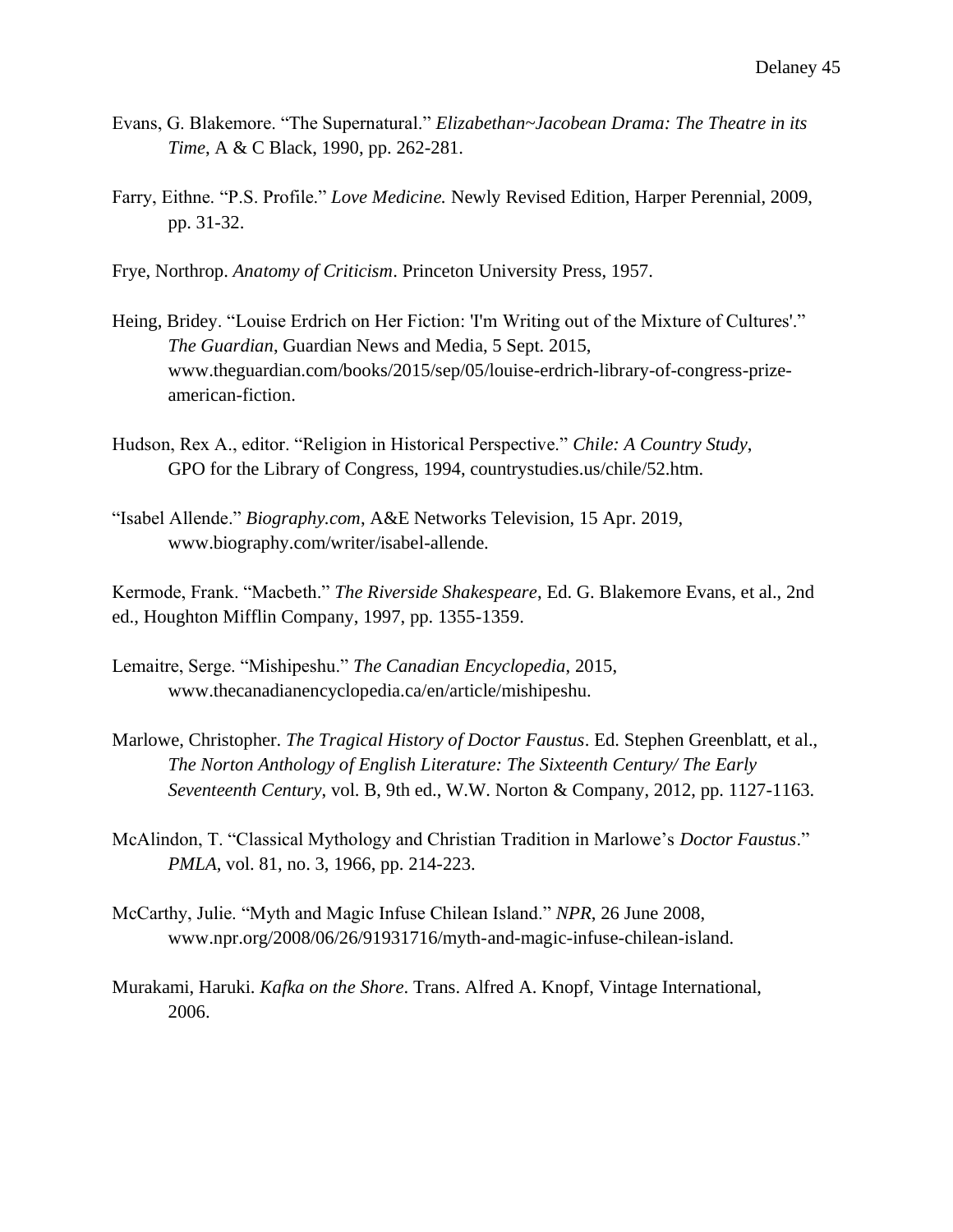- Murakami, Haruki. "Questions for Murakami about Kafka on the Shore." *Haruki Murakami*, [www.harukimurakami.com/q\\_and\\_a/questions-for-haruki-murakami-about-kafka-on-the](http://www.harukimurakami.com/q_and_a/questions-for-haruki-murakami-about-kafka-on-the-)shore.
- "Ojibwa Religion and Expressive Culture." *Countries and Their Cultures*, [www.everyculture.com/North-America/Ojibwa-Religion-and-Expressive-Culture.html.](http://www.everyculture.com/North-America/Ojibwa-Religion-and-Expressive-Culture.html)
- Palmer, D. J. "Magic and Poetry in *Doctor Faustus*." *Christopher Marlowe's 'Dr. Faustus': Text and Major Criticism*, Ed. Irving Ribner, The Odyssey Press, 1966, pp. 200-214.
- Poole, Kristen. "Dr. Faustus and Reformation Theology." *Early Modern English Drama: a Critical Companion*, Ed. G. A. Sullivan, et al., Oxford, 2006, pp. 96-107.
- Rivers, Isabel. *Classical and Christian Ideas in English Renaissance Poetry: A Student's Guide*. George Allen & Unwin, 1979.
- Sanders, Karla. "A Healthy Balance: Religion, Identity, and Community in Louise Erdrich's *Love Medicine*." *MELUS*, vol. 23, no. 2, 1998, pp. 129–155.
- Scroope, Chara. "Chilean Culture Religion." *Cultural Atlas*, 2017, culturalatlas.sbs.com.au/chilean-culture/religion.
- Shakespeare, William. *A Midsummer Night's Dream*. *The Riverside Shakespeare*, Ed. G. Blakemore Evans, et al., 2nd ed., Houghton Mifflin Company, 1997, pp. 1355- 1389.
- Shakespeare, William. *The Tragedy of Macbeth*. *The Riverside Shakespeare*, Ed. G. Blakemore Evans, et al., 2nd ed., Houghton Mifflin Company, 1997, pp. 1355- 1389.
- Shamas, Laura Annawyn. *"We three": The Mythology of Shakespeare's Weird Sisters*. Peter Lang, 2007.
- "Shinto." *japan-guide.com*, [www.japan-guide.com/e/e2056.html.](http://www.japan-guide.com/e/e2056.html)
- Slemon, Stephen. "Magic Realism as Post-Colonial Discourse." *Magic & Other Realisms,* Ed. Lois Parkinson Zamora and Wendy B. Faris, Duke University Press, 1988, pp. 9-24.